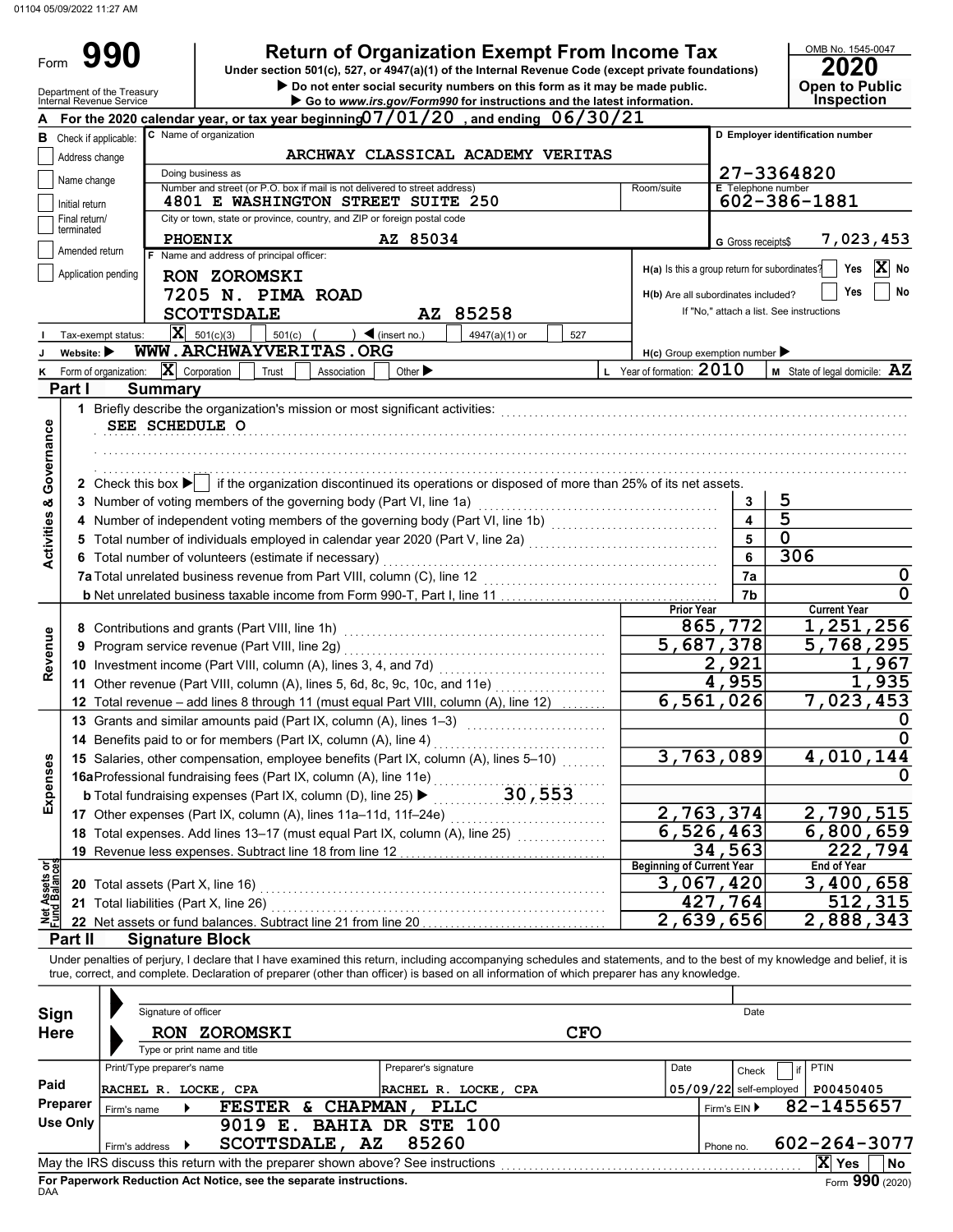| Form 990 (2020) ARCHWAY CLASSICAL ACADEMY VERITAS                           |                                                                                                              | 27-3364820                                                                                                                                                                                                                                                                                                                                                                                                                                               | Page 2                   |
|-----------------------------------------------------------------------------|--------------------------------------------------------------------------------------------------------------|----------------------------------------------------------------------------------------------------------------------------------------------------------------------------------------------------------------------------------------------------------------------------------------------------------------------------------------------------------------------------------------------------------------------------------------------------------|--------------------------|
| Part III                                                                    | <b>Statement of Program Service Accomplishments</b>                                                          |                                                                                                                                                                                                                                                                                                                                                                                                                                                          |                          |
|                                                                             |                                                                                                              | Check if Schedule O contains a response or note to any line in this Part III                                                                                                                                                                                                                                                                                                                                                                             | $\vert \mathbf{X} \vert$ |
| 1 Briefly describe the organization's mission:                              |                                                                                                              |                                                                                                                                                                                                                                                                                                                                                                                                                                                          |                          |
| SEE SCHEDULE O                                                              |                                                                                                              |                                                                                                                                                                                                                                                                                                                                                                                                                                                          |                          |
|                                                                             |                                                                                                              |                                                                                                                                                                                                                                                                                                                                                                                                                                                          |                          |
|                                                                             |                                                                                                              |                                                                                                                                                                                                                                                                                                                                                                                                                                                          |                          |
|                                                                             |                                                                                                              |                                                                                                                                                                                                                                                                                                                                                                                                                                                          |                          |
|                                                                             |                                                                                                              |                                                                                                                                                                                                                                                                                                                                                                                                                                                          |                          |
| $\mathbf{2}$                                                                | Did the organization undertake any significant program services during the year which were not listed on the |                                                                                                                                                                                                                                                                                                                                                                                                                                                          |                          |
| prior Form 990 or 990-EZ?                                                   |                                                                                                              |                                                                                                                                                                                                                                                                                                                                                                                                                                                          | Yes $\overline{X}$ No    |
| If "Yes," describe these new services on Schedule O.                        |                                                                                                              |                                                                                                                                                                                                                                                                                                                                                                                                                                                          |                          |
|                                                                             | Did the organization cease conducting, or make significant changes in how it conducts, any program           |                                                                                                                                                                                                                                                                                                                                                                                                                                                          |                          |
| services?                                                                   |                                                                                                              |                                                                                                                                                                                                                                                                                                                                                                                                                                                          | Yes $\overline{X}$ No    |
| If "Yes," describe these changes on Schedule O.                             |                                                                                                              |                                                                                                                                                                                                                                                                                                                                                                                                                                                          |                          |
|                                                                             |                                                                                                              | Describe the organization's program service accomplishments for each of its three largest program services, as measured by                                                                                                                                                                                                                                                                                                                               |                          |
|                                                                             |                                                                                                              | expenses. Section 501(c)(3) and 501(c)(4) organizations are required to report the amount of grants and allocations to others,                                                                                                                                                                                                                                                                                                                           |                          |
| the total expenses, and revenue, if any, for each program service reported. |                                                                                                              |                                                                                                                                                                                                                                                                                                                                                                                                                                                          |                          |
|                                                                             |                                                                                                              |                                                                                                                                                                                                                                                                                                                                                                                                                                                          |                          |
| GOODNESS, AND BEAUTY.                                                       |                                                                                                              | AN ARCHWAY CLASSICAL ACADEMY VERITAS EDUCATION PREPARES STUDENTS TO BE MORE<br>THAN JUST PROFICIENT TEST TAKERS, BUT RATHER, TO BECOME GREAT-HEARTED<br>LEADERS CAPABLE OF SUCCESS THROUGHOUT THEIR HIGHER EDUCATION AND<br>PROFESSIONAL CAREERS. WITH A CURRICULUM BUILT UPON A CLASSICAL LIBERAL ARTS<br>TRADITION AND A REVOLUTIONARY APPROACH TO SCHOOL ITSELF, GREAT HEARTS<br>CULTIVATES THE HEARTS AND MINDS OF STUDENTS IN THE PURSUIT OF TRUTH, |                          |
|                                                                             |                                                                                                              |                                                                                                                                                                                                                                                                                                                                                                                                                                                          |                          |
|                                                                             |                                                                                                              |                                                                                                                                                                                                                                                                                                                                                                                                                                                          |                          |
|                                                                             |                                                                                                              |                                                                                                                                                                                                                                                                                                                                                                                                                                                          |                          |
| 4b (Code:                                                                   |                                                                                                              |                                                                                                                                                                                                                                                                                                                                                                                                                                                          |                          |
| N/A                                                                         |                                                                                                              |                                                                                                                                                                                                                                                                                                                                                                                                                                                          |                          |
|                                                                             |                                                                                                              |                                                                                                                                                                                                                                                                                                                                                                                                                                                          |                          |
|                                                                             |                                                                                                              |                                                                                                                                                                                                                                                                                                                                                                                                                                                          |                          |
|                                                                             |                                                                                                              |                                                                                                                                                                                                                                                                                                                                                                                                                                                          |                          |
|                                                                             |                                                                                                              |                                                                                                                                                                                                                                                                                                                                                                                                                                                          |                          |
|                                                                             |                                                                                                              |                                                                                                                                                                                                                                                                                                                                                                                                                                                          |                          |
|                                                                             |                                                                                                              |                                                                                                                                                                                                                                                                                                                                                                                                                                                          |                          |
|                                                                             |                                                                                                              |                                                                                                                                                                                                                                                                                                                                                                                                                                                          |                          |
|                                                                             |                                                                                                              |                                                                                                                                                                                                                                                                                                                                                                                                                                                          |                          |
|                                                                             |                                                                                                              |                                                                                                                                                                                                                                                                                                                                                                                                                                                          |                          |
|                                                                             |                                                                                                              |                                                                                                                                                                                                                                                                                                                                                                                                                                                          |                          |
|                                                                             |                                                                                                              |                                                                                                                                                                                                                                                                                                                                                                                                                                                          |                          |
|                                                                             |                                                                                                              |                                                                                                                                                                                                                                                                                                                                                                                                                                                          |                          |
| ) (Expenses \$<br>4c (Code:                                                 | including grants of \$                                                                                       | ) (Revenue \$                                                                                                                                                                                                                                                                                                                                                                                                                                            |                          |
| N/A                                                                         |                                                                                                              |                                                                                                                                                                                                                                                                                                                                                                                                                                                          |                          |
|                                                                             |                                                                                                              |                                                                                                                                                                                                                                                                                                                                                                                                                                                          |                          |
|                                                                             |                                                                                                              |                                                                                                                                                                                                                                                                                                                                                                                                                                                          |                          |
|                                                                             |                                                                                                              |                                                                                                                                                                                                                                                                                                                                                                                                                                                          |                          |
|                                                                             |                                                                                                              |                                                                                                                                                                                                                                                                                                                                                                                                                                                          |                          |
|                                                                             |                                                                                                              |                                                                                                                                                                                                                                                                                                                                                                                                                                                          |                          |
|                                                                             |                                                                                                              |                                                                                                                                                                                                                                                                                                                                                                                                                                                          |                          |
|                                                                             |                                                                                                              |                                                                                                                                                                                                                                                                                                                                                                                                                                                          |                          |
|                                                                             |                                                                                                              |                                                                                                                                                                                                                                                                                                                                                                                                                                                          |                          |
|                                                                             |                                                                                                              |                                                                                                                                                                                                                                                                                                                                                                                                                                                          |                          |
|                                                                             |                                                                                                              |                                                                                                                                                                                                                                                                                                                                                                                                                                                          |                          |
|                                                                             |                                                                                                              |                                                                                                                                                                                                                                                                                                                                                                                                                                                          |                          |
|                                                                             |                                                                                                              |                                                                                                                                                                                                                                                                                                                                                                                                                                                          |                          |
| 4d Other program services (Describe on Schedule O.)                         |                                                                                                              |                                                                                                                                                                                                                                                                                                                                                                                                                                                          |                          |
| (Expenses \$                                                                | including grants of \$                                                                                       | (Revenue \$                                                                                                                                                                                                                                                                                                                                                                                                                                              |                          |
| 4e Total program service expenses                                           | 5,894,033                                                                                                    |                                                                                                                                                                                                                                                                                                                                                                                                                                                          |                          |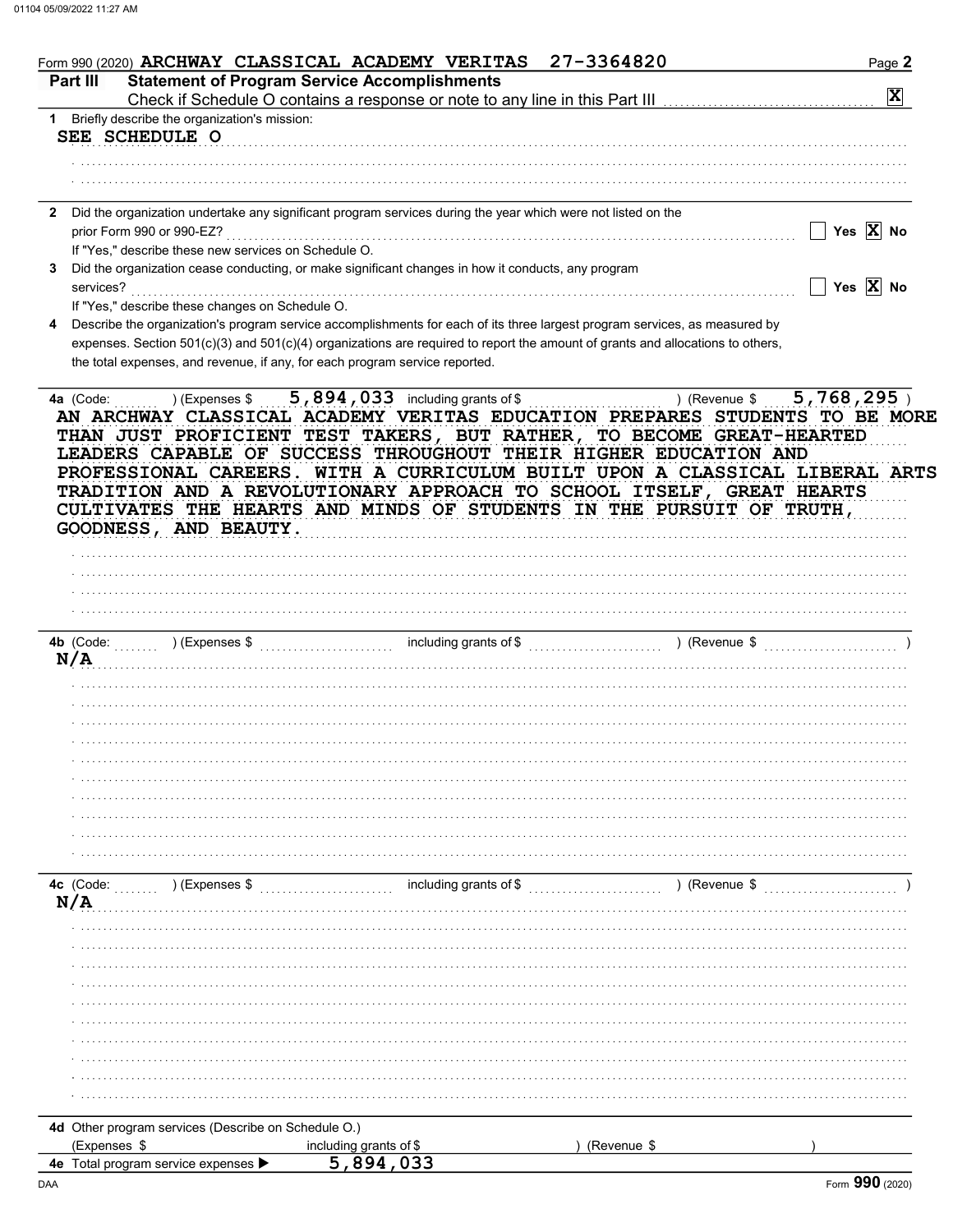### **Part IV** Checklist of Required Schedules Form 990 (2020) ARCHWAY CLASSICAL ACADEMY VERITAS 27-3364820

|     |                                                                                                                                                                                                           |                 | Yes         | No |
|-----|-----------------------------------------------------------------------------------------------------------------------------------------------------------------------------------------------------------|-----------------|-------------|----|
| 1.  | Is the organization described in section $501(c)(3)$ or $4947(a)(1)$ (other than a private foundation)? If "Yes,"                                                                                         |                 |             |    |
|     | complete Schedule A                                                                                                                                                                                       | 1               | X           |    |
| 2   | Is the organization required to complete Schedule B, Schedule of Contributors (see instructions)?                                                                                                         | $\overline{2}$  | $\mathbf x$ |    |
| 3   | Did the organization engage in direct or indirect political campaign activities on behalf of or in opposition to                                                                                          |                 |             |    |
|     | candidates for public office? If "Yes," complete Schedule C, Part I                                                                                                                                       | 3               |             | X  |
| 4   | Section 501(c)(3) organizations. Did the organization engage in lobbying activities, or have a section 501(h)                                                                                             |                 |             |    |
|     | election in effect during the tax year? If "Yes," complete Schedule C, Part II                                                                                                                            | 4               |             | X  |
| 5   | Is the organization a section $501(c)(4)$ , $501(c)(5)$ , or $501(c)(6)$ organization that receives membership dues,                                                                                      |                 |             |    |
|     | assessments, or similar amounts as defined in Revenue Procedure 98-19? If "Yes," complete Schedule C, Part III                                                                                            | 5               |             | X  |
| 6   | Did the organization maintain any donor advised funds or any similar funds or accounts for which donors                                                                                                   |                 |             |    |
|     | have the right to provide advice on the distribution or investment of amounts in such funds or accounts? If                                                                                               |                 |             |    |
|     | "Yes," complete Schedule D, Part I                                                                                                                                                                        | 6               |             | X  |
| 7   | Did the organization receive or hold a conservation easement, including easements to preserve open space,                                                                                                 |                 |             |    |
|     | the environment, historic land areas, or historic structures? If "Yes," complete Schedule D, Part II                                                                                                      | 7               |             | X  |
| 8   | Did the organization maintain collections of works of art, historical treasures, or other similar assets? If "Yes,"                                                                                       |                 |             |    |
|     | complete Schedule D, Part III                                                                                                                                                                             | 8               |             | X  |
| 9   | Did the organization report an amount in Part X, line 21, for escrow or custodial account liability, serve as a                                                                                           |                 |             |    |
|     | custodian for amounts not listed in Part X; or provide credit counseling, debt management, credit repair, or                                                                                              |                 |             |    |
|     | debt negotiation services? If "Yes," complete Schedule D, Part IV                                                                                                                                         | 9               |             | X  |
| 10  | Did the organization, directly or through a related organization, hold assets in donor-restricted endowments                                                                                              |                 |             |    |
|     | or in quasi endowments? If "Yes," complete Schedule D, Part V                                                                                                                                             | 10              |             | X  |
| 11  | If the organization's answer to any of the following questions is "Yes," then complete Schedule D, Parts VI,                                                                                              |                 |             |    |
|     | VII, VIII, IX, or X as applicable.                                                                                                                                                                        |                 |             |    |
| a   | Did the organization report an amount for land, buildings, and equipment in Part X, line 10? If "Yes,"                                                                                                    |                 |             |    |
|     | complete Schedule D, Part VI                                                                                                                                                                              | 11a             | X           |    |
| b   | Did the organization report an amount for investments—other securities in Part X, line 12, that is 5% or more                                                                                             |                 |             |    |
|     | of its total assets reported in Part X, line 16? If "Yes," complete Schedule D, Part VII                                                                                                                  | 11 <sub>b</sub> |             | X  |
| c   | Did the organization report an amount for investments—program related in Part X, line 13, that is 5% or more<br>of its total assets reported in Part X, line 16? If "Yes," complete Schedule D, Part VIII | 11c             |             | X  |
| d   | .<br>Did the organization report an amount for other assets in Part X, line 15, that is 5% or more of its total assets                                                                                    |                 |             |    |
|     | reported in Part X, line 16? If "Yes," complete Schedule D, Part IX                                                                                                                                       | 11d             |             | X  |
| е   | Did the organization report an amount for other liabilities in Part X, line 25? If "Yes," complete Schedule D, Part X                                                                                     | 11e             | X           |    |
| f   | Did the organization's separate or consolidated financial statements for the tax year include a footnote that addresses                                                                                   |                 |             |    |
|     | the organization's liability for uncertain tax positions under FIN 48 (ASC 740)? If "Yes," complete Schedule D, Part X                                                                                    | 11f             |             | X  |
|     | 12a Did the organization obtain separate, independent audited financial statements for the tax year? If "Yes," complete                                                                                   |                 |             |    |
|     |                                                                                                                                                                                                           | 12a             | X           |    |
| b   | Was the organization included in consolidated, independent audited financial statements for the tax year? If                                                                                              |                 |             |    |
|     | "Yes," and if the organization answered "No" to line 12a, then completing Schedule D, Parts XI and XII is optional                                                                                        | 12 <sub>b</sub> | X           |    |
| 13  | Is the organization a school described in section $170(b)(1)(A)(ii)?$ If "Yes," complete Schedule E                                                                                                       | 13              | $\mathbf x$ |    |
| 14a | Did the organization maintain an office, employees, or agents outside of the United States?                                                                                                               | 14a             |             | X  |
| b   | Did the organization have aggregate revenues or expenses of more than \$10,000 from grantmaking,                                                                                                          |                 |             |    |
|     | fundraising, business, investment, and program service activities outside the United States, or aggregate                                                                                                 |                 |             |    |
|     | foreign investments valued at \$100,000 or more? If "Yes," complete Schedule F, Parts I and IV                                                                                                            | 14b             |             | X  |
| 15  | Did the organization report on Part IX, column (A), line 3, more than \$5,000 of grants or other assistance to or                                                                                         |                 |             |    |
|     | for any foreign organization? If "Yes," complete Schedule F, Parts II and IV                                                                                                                              | 15              |             | X  |
| 16  | Did the organization report on Part IX, column (A), line 3, more than \$5,000 of aggregate grants or other                                                                                                |                 |             |    |
|     | assistance to or for foreign individuals? If "Yes," complete Schedule F, Parts III and IV                                                                                                                 | 16              |             | X  |
| 17  | Did the organization report a total of more than \$15,000 of expenses for professional fundraising services on                                                                                            |                 |             |    |
|     | Part IX, column (A), lines 6 and 11e? If "Yes," complete Schedule G, Part I See instructions [[[[[[[[[[[[[[[[                                                                                             | 17              |             | X  |
| 18  | Did the organization report more than \$15,000 total of fundraising event gross income and contributions on                                                                                               |                 |             |    |
|     | Part VIII, lines 1c and 8a? If "Yes," complete Schedule G, Part II                                                                                                                                        | 18              |             | X  |
| 19  | Did the organization report more than \$15,000 of gross income from gaming activities on Part VIII, line 9a?                                                                                              |                 |             |    |
|     |                                                                                                                                                                                                           | 19              |             | X  |
| 20a |                                                                                                                                                                                                           | 20a             |             | X  |
| b   |                                                                                                                                                                                                           | 20 <sub>b</sub> |             |    |
| 21  | Did the organization report more than \$5,000 of grants or other assistance to any domestic organization or                                                                                               |                 |             |    |
|     |                                                                                                                                                                                                           | 21              |             | X  |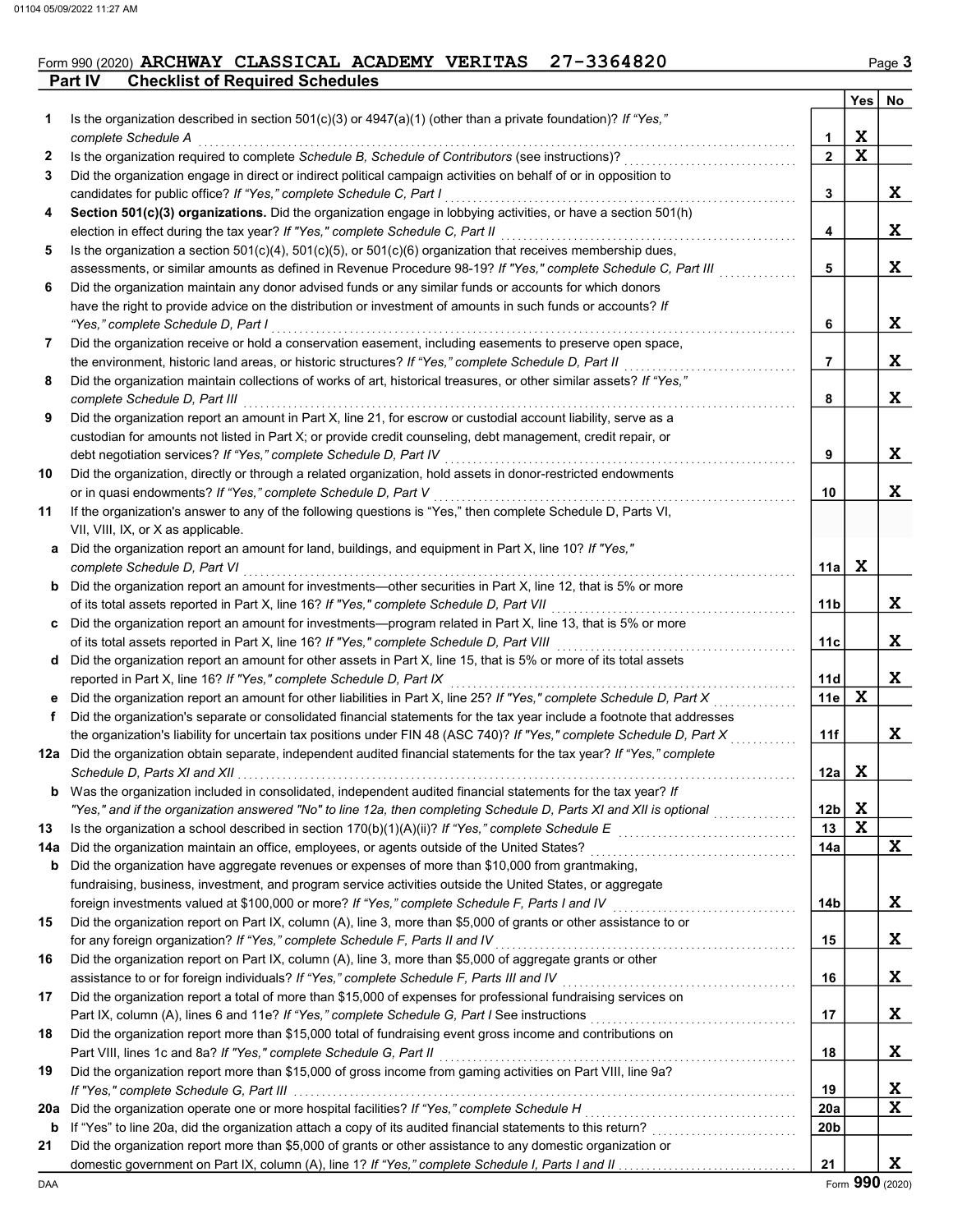### Form 990 (2020) ARCHWAY CLASSICAL ACADEMY VERITAS 27-3364820 **Part IV** Checklist of Required Schedules (continued)

|     | $10011101$ or reduced corrolled $1001111$                                                                                                                                                                         |                |                |                 | Yes        | No                           |
|-----|-------------------------------------------------------------------------------------------------------------------------------------------------------------------------------------------------------------------|----------------|----------------|-----------------|------------|------------------------------|
| 22  | Did the organization report more than \$5,000 of grants or other assistance to or for domestic individuals on                                                                                                     |                |                |                 |            |                              |
|     | Part IX, column (A), line 2? If "Yes," complete Schedule I, Parts I and III                                                                                                                                       |                |                | 22              |            | X                            |
| 23  | Did the organization answer "Yes" to Part VII, Section A, line 3, 4, or 5 about compensation of the                                                                                                               |                |                |                 |            |                              |
|     | organization's current and former officers, directors, trustees, key employees, and highest compensated                                                                                                           |                |                |                 |            |                              |
|     | employees? If "Yes," complete Schedule J                                                                                                                                                                          |                |                | 23              |            | X                            |
|     | 24a Did the organization have a tax-exempt bond issue with an outstanding principal amount of more than                                                                                                           |                |                |                 |            |                              |
|     | \$100,000 as of the last day of the year, that was issued after December 31, 2002? If "Yes," answer lines 24b                                                                                                     |                |                |                 |            |                              |
|     | through 24d and complete Schedule K. If "No," go to line 25a                                                                                                                                                      |                |                | 24a             |            | X                            |
| b   | Did the organization invest any proceeds of tax-exempt bonds beyond a temporary period exception?                                                                                                                 |                |                | 24 <sub>b</sub> |            |                              |
| c   | Did the organization maintain an escrow account other than a refunding escrow at any time during the year                                                                                                         |                |                |                 |            |                              |
|     | to defease any tax-exempt bonds?                                                                                                                                                                                  |                |                | 24c             |            |                              |
| d   | Did the organization act as an "on behalf of" issuer for bonds outstanding at any time during the year?                                                                                                           |                |                | 24d             |            |                              |
|     | 25a Section 501(c)(3), 501(c)(4), and 501(c)(29) organizations. Did the organization engage in an excess benefit                                                                                                  |                |                |                 |            | X                            |
| b   | transaction with a disqualified person during the year? If "Yes," complete Schedule L, Part I<br>Is the organization aware that it engaged in an excess benefit transaction with a disqualified person in a prior |                |                | 25a             |            |                              |
|     | year, and that the transaction has not been reported on any of the organization's prior Forms 990 or 990-EZ?                                                                                                      |                |                |                 |            |                              |
|     | If "Yes," complete Schedule L, Part I                                                                                                                                                                             |                |                | 25b             |            | X                            |
| 26  | Did the organization report any amount on Part X, line 5 or 22, for receivables from or payables to any current                                                                                                   |                |                |                 |            |                              |
|     | or former officer, director, trustee, key employee, creator or founder, substantial contributor, or 35%                                                                                                           |                |                |                 |            |                              |
|     | controlled entity or family member of any of these persons? If "Yes," complete Schedule L, Part II                                                                                                                |                |                | 26              |            | X                            |
| 27  | Did the organization provide a grant or other assistance to any current or former officer, director, trustee, key                                                                                                 |                |                |                 |            |                              |
|     | employee, creator or founder, substantial contributor or employee thereof, a grant selection committee                                                                                                            |                |                |                 |            |                              |
|     | member, or to a 35% controlled entity (including an employee thereof) or family member of any of these                                                                                                            |                |                |                 |            |                              |
|     | persons? If "Yes," complete Schedule L, Part III                                                                                                                                                                  |                |                | 27              |            | X                            |
| 28  | Was the organization a party to a business transaction with one of the following parties (see Schedule L, Part                                                                                                    |                |                |                 |            |                              |
|     | IV instructions, for applicable filing thresholds, conditions, and exceptions):                                                                                                                                   |                |                |                 |            |                              |
| a   | A current or former officer, director, trustee, key employee, creator or founder, or substantial contributor? If                                                                                                  |                |                |                 |            |                              |
|     | "Yes," complete Schedule L, Part IV                                                                                                                                                                               |                |                | 28a             |            | <u>x</u>                     |
| b   | A family member of any individual described in line 28a? If "Yes," complete Schedule L, Part IV                                                                                                                   |                |                | 28b             |            | $\overline{\mathbf{x}}$      |
| c   | A 35% controlled entity of one or more individuals and/or organizations described in lines 28a or 28b? If                                                                                                         |                |                |                 |            |                              |
|     | "Yes," complete Schedule L, Part IV                                                                                                                                                                               |                |                | 28c             |            | X<br>$\overline{\mathbf{x}}$ |
| 29  | Did the organization receive more than \$25,000 in non-cash contributions? If "Yes," complete Schedule M                                                                                                          |                |                | 29              |            |                              |
| 30  | Did the organization receive contributions of art, historical treasures, or other similar assets, or qualified<br>conservation contributions? If "Yes," complete Schedule M                                       |                |                | 30              |            | X                            |
| 31  | Did the organization liquidate, terminate, or dissolve and cease operations? If "Yes," complete Schedule N, Part I                                                                                                |                |                | 31              |            | $\overline{\mathbf{x}}$      |
| 32  | Did the organization sell, exchange, dispose of, or transfer more than 25% of its net assets? If "Yes,"                                                                                                           |                |                |                 |            |                              |
|     | complete Schedule N, Part II                                                                                                                                                                                      |                |                | 32              |            | X                            |
| 33  | Did the organization own 100% of an entity disregarded as separate from the organization under Regulations                                                                                                        |                |                |                 |            |                              |
|     | sections 301.7701-2 and 301.7701-3? If "Yes," complete Schedule R, Part I                                                                                                                                         |                |                | 33              |            | X                            |
| 34  | Was the organization related to any tax-exempt or taxable entity? If "Yes," complete Schedule R, Part II, III,                                                                                                    |                |                |                 |            |                              |
|     | or IV, and Part V, line 1                                                                                                                                                                                         |                |                | 34              | X          |                              |
| 35a | Did the organization have a controlled entity within the meaning of section 512(b)(13)?                                                                                                                           |                |                | <b>35a</b>      |            | X                            |
| b   | If "Yes" to line 35a, did the organization receive any payment from or engage in any transaction with a                                                                                                           |                |                |                 |            |                              |
|     | controlled entity within the meaning of section 512(b)(13)? If "Yes," complete Schedule R, Part V, line 2                                                                                                         |                |                | 35 <sub>b</sub> |            |                              |
| 36  | Section 501(c)(3) organizations. Did the organization make any transfers to an exempt non-charitable                                                                                                              |                |                |                 |            |                              |
|     | related organization? If "Yes," complete Schedule R, Part V, line 2                                                                                                                                               |                |                | 36              |            | X                            |
| 37  | Did the organization conduct more than 5% of its activities through an entity that is not a related organization                                                                                                  |                |                |                 |            |                              |
|     | and that is treated as a partnership for federal income tax purposes? If "Yes," complete Schedule R, Part VI                                                                                                      |                |                | 37              |            | X                            |
| 38  | Did the organization complete Schedule O and provide explanations in Schedule O for Part VI, lines 11b and<br>19? Note: All Form 990 filers are required to complete Schedule O.                                  |                |                | 38              | X          |                              |
|     | <b>Statements Regarding Other IRS Filings and Tax Compliance</b><br>Part V                                                                                                                                        |                |                |                 |            |                              |
|     | Check if Schedule O contains a response or note to any line in this Part V                                                                                                                                        |                |                |                 |            | X                            |
|     |                                                                                                                                                                                                                   |                |                |                 | <b>Yes</b> | No                           |
| 1a  | Enter the number reported in Box 3 of Form 1096. Enter -0- if not applicable                                                                                                                                      | 1a             | 0              |                 |            |                              |
| b   | Enter the number of Forms W-2G included in line 1a. Enter -0- if not applicable                                                                                                                                   | 1 <sub>b</sub> | $\overline{0}$ |                 |            |                              |
| c   | Did the organization comply with backup withholding rules for reportable payments to vendors and                                                                                                                  |                |                |                 |            |                              |
|     |                                                                                                                                                                                                                   |                |                | 1c              |            |                              |
| DAA |                                                                                                                                                                                                                   |                |                |                 |            | Form 990 (2020)              |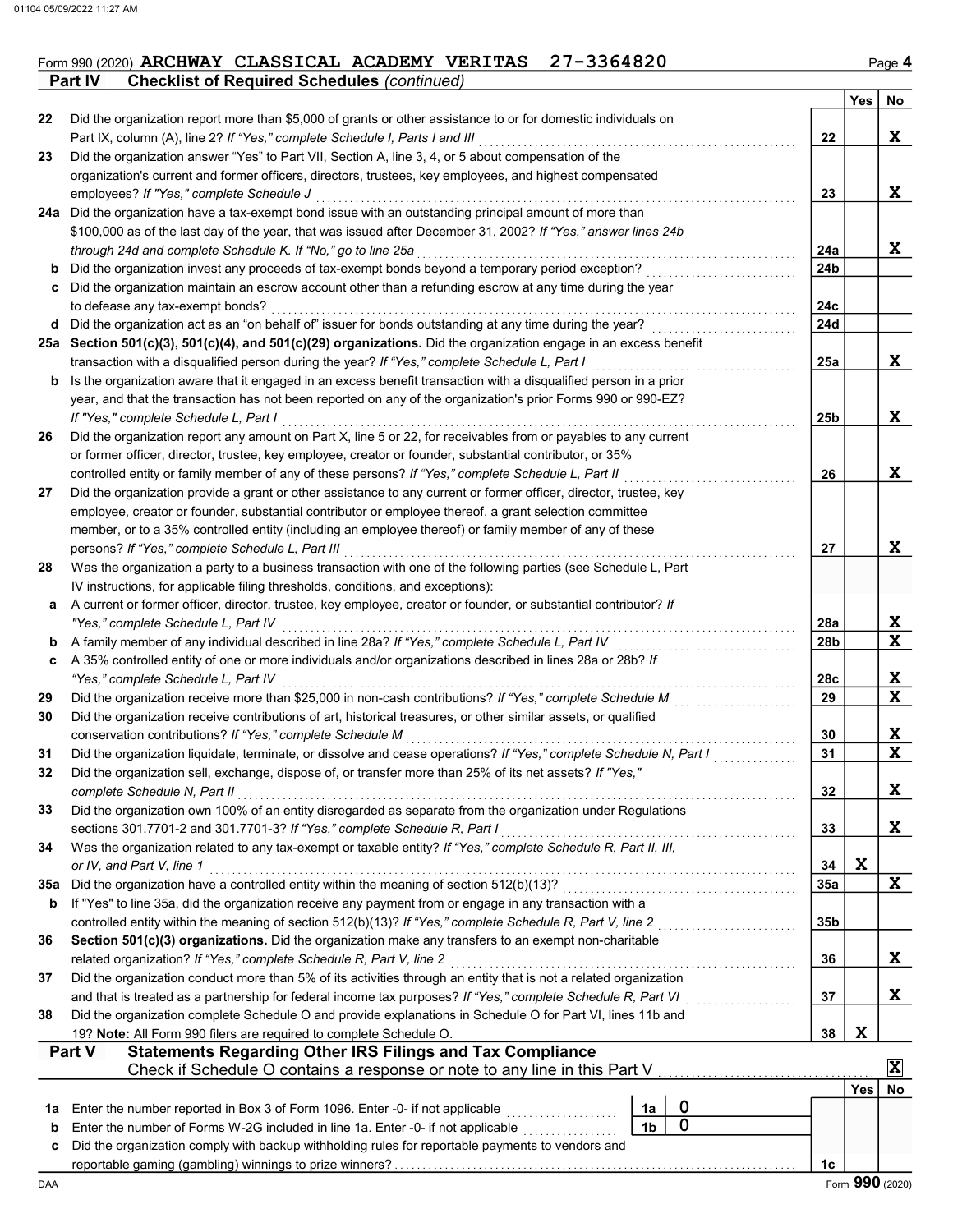|               |  |  | Form 990 (2020) ARCHWAY CLASSICAL ACADEMY VERITAS 27-3364820          | Page 5 |
|---------------|--|--|-----------------------------------------------------------------------|--------|
| <b>Part V</b> |  |  | Statements Regarding Other IRS Filings and Tax Compliance (continued) |        |

|          |                                                                                                                                    |                                    |                                                                                                                        |                | <b>Yes</b> | No          |
|----------|------------------------------------------------------------------------------------------------------------------------------------|------------------------------------|------------------------------------------------------------------------------------------------------------------------|----------------|------------|-------------|
|          | <b>2a</b> Enter the number of employees reported on Form W-3, Transmittal of Wage and Tax                                          |                                    |                                                                                                                        |                |            |             |
|          | Statements, filed for the calendar year ending with or within the year covered by this return                                      | 2a                                 | 0                                                                                                                      |                |            |             |
| b        | If at least one is reported on line 2a, did the organization file all required federal employment tax returns?                     |                                    |                                                                                                                        | 2 <sub>b</sub> |            |             |
|          | Note: If the sum of lines 1a and 2a is greater than 250, you may be required to e-file (see instructions)                          |                                    |                                                                                                                        |                |            |             |
| За       | Did the organization have unrelated business gross income of \$1,000 or more during the year?                                      |                                    |                                                                                                                        | За             |            | X           |
| b        | If "Yes," has it filed a Form 990-T for this year? If "No" to line 3b, provide an explanation on Schedule O                        |                                    |                                                                                                                        | 3 <sub>b</sub> |            |             |
| 4a       | At any time during the calendar year, did the organization have an interest in, or a signature or other authority over,            |                                    |                                                                                                                        |                |            |             |
|          | a financial account in a foreign country (such as a bank account, securities account, or other financial account)?                 |                                    |                                                                                                                        | 4a             |            | X           |
| b        | If "Yes," enter the name of the foreign country ▶                                                                                  |                                    |                                                                                                                        |                |            |             |
|          | See instructions for filing requirements for FinCEN Form 114, Report of Foreign Bank and Financial Accounts (FBAR).                |                                    |                                                                                                                        |                |            |             |
| 5a       | Was the organization a party to a prohibited tax shelter transaction at any time during the tax year?                              |                                    |                                                                                                                        | 5a             |            | X           |
| b        | Did any taxable party notify the organization that it was or is a party to a prohibited tax shelter transaction?                   |                                    |                                                                                                                        | 5 <sub>b</sub> |            | $\mathbf x$ |
| c        | If "Yes" to line 5a or 5b, did the organization file Form 8886-T?                                                                  |                                    |                                                                                                                        | 5c             |            |             |
| 6a       | Does the organization have annual gross receipts that are normally greater than \$100,000, and did the                             |                                    |                                                                                                                        |                |            |             |
|          | organization solicit any contributions that were not tax deductible as charitable contributions?                                   |                                    |                                                                                                                        | 6a             |            | X           |
| b        | If "Yes," did the organization include with every solicitation an express statement that such contributions or                     |                                    |                                                                                                                        |                |            |             |
|          | gifts were not tax deductible?                                                                                                     |                                    |                                                                                                                        | 6b             |            |             |
| 7        | Organizations that may receive deductible contributions under section 170(c).                                                      |                                    |                                                                                                                        |                |            |             |
| a        | Did the organization receive a payment in excess of \$75 made partly as a contribution and partly for goods                        |                                    |                                                                                                                        |                |            |             |
|          | and services provided to the payor?                                                                                                |                                    |                                                                                                                        | 7а             |            | X           |
| b        | If "Yes," did the organization notify the donor of the value of the goods or services provided?                                    |                                    |                                                                                                                        | 7b             |            |             |
| c        | Did the organization sell, exchange, or otherwise dispose of tangible personal property for which it was                           |                                    |                                                                                                                        |                |            |             |
|          | required to file Form 8282?<br>If "Yes," indicate the number of Forms 8282 filed during the year                                   | 7d                                 |                                                                                                                        | 7с             |            | X           |
| d        | Did the organization receive any funds, directly or indirectly, to pay premiums on a personal benefit contract?                    |                                    |                                                                                                                        | 7e             |            | X           |
| е<br>f   | Did the organization, during the year, pay premiums, directly or indirectly, on a personal benefit contract?                       |                                    |                                                                                                                        | 7f             |            | $\mathbf x$ |
| g        | If the organization received a contribution of qualified intellectual property, did the organization file Form 8899 as required?   |                                    |                                                                                                                        | 7g             |            |             |
| h        | If the organization received a contribution of cars, boats, airplanes, or other vehicles, did the organization file a Form 1098-C? |                                    |                                                                                                                        | 7h             |            |             |
| 8        | Sponsoring organizations maintaining donor advised funds. Did a donor advised fund maintained by the                               |                                    |                                                                                                                        |                |            |             |
|          | sponsoring organization have excess business holdings at any time during the year?                                                 |                                    |                                                                                                                        | 8              |            |             |
| 9        | Sponsoring organizations maintaining donor advised funds.                                                                          |                                    |                                                                                                                        |                |            |             |
| a        | Did the sponsoring organization make any taxable distributions under section 4966?                                                 |                                    |                                                                                                                        | 9a             |            |             |
| b        | Did the sponsoring organization make a distribution to a donor, donor advisor, or related person?                                  |                                    |                                                                                                                        | 9b             |            |             |
| 10       | Section 501(c)(7) organizations. Enter:                                                                                            |                                    |                                                                                                                        |                |            |             |
| а        | Initiation fees and capital contributions included on Part VIII, line 12                                                           | 10a                                |                                                                                                                        |                |            |             |
| b        | Gross receipts, included on Form 990, Part VIII, line 12, for public use of club facilities                                        | 10 <sub>b</sub>                    |                                                                                                                        |                |            |             |
| 11       | Section 501(c)(12) organizations. Enter:                                                                                           |                                    |                                                                                                                        |                |            |             |
| а        | Gross income from members or shareholders                                                                                          | 11a                                |                                                                                                                        |                |            |             |
| b        | Gross income from other sources (Do not net amounts due or paid to other sources                                                   |                                    |                                                                                                                        |                |            |             |
|          | against amounts due or received from them.)                                                                                        | 11 <sub>b</sub>                    |                                                                                                                        |                |            |             |
| 12a      | Section 4947(a)(1) non-exempt charitable trusts. Is the organization filing Form 990 in lieu of Form 1041?                         |                                    | <u> 1999 - Johann Stoff, amerikansk fotografisk fotografisk fotografisk fotografisk fotografisk fotografisk fotogr</u> | 12a            |            |             |
| b        | If "Yes," enter the amount of tax-exempt interest received or accrued during the year                                              | 12 <sub>b</sub>                    |                                                                                                                        |                |            |             |
| 13       | Section 501(c)(29) qualified nonprofit health insurance issuers.                                                                   |                                    |                                                                                                                        |                |            |             |
| а        | Is the organization licensed to issue qualified health plans in more than one state?                                               |                                    |                                                                                                                        | 13a            |            |             |
|          | Note: See the instructions for additional information the organization must report on Schedule O.                                  |                                    |                                                                                                                        |                |            |             |
| b        | Enter the amount of reserves the organization is required to maintain by the states in which                                       |                                    |                                                                                                                        |                |            |             |
|          |                                                                                                                                    | 13 <sub>b</sub><br>13 <sub>c</sub> |                                                                                                                        |                |            |             |
| c        | Enter the amount of reserves on hand<br>Did the organization receive any payments for indoor tanning services during the tax year? |                                    |                                                                                                                        | 14a            |            | X           |
| 14a<br>b |                                                                                                                                    |                                    |                                                                                                                        | 14b            |            |             |
| 15       | Is the organization subject to the section 4960 tax on payment(s) of more than \$1,000,000 in remuneration or                      |                                    |                                                                                                                        |                |            |             |
|          | excess parachute payment(s) during the year?                                                                                       |                                    |                                                                                                                        | 15             |            | X           |
|          | If "Yes," see instructions and file Form 4720, Schedule N.                                                                         |                                    |                                                                                                                        |                |            |             |
| 16       | Is the organization an educational institution subject to the section 4968 excise tax on net investment income?                    |                                    |                                                                                                                        | 16             |            | X           |
|          | If "Yes," complete Form 4720, Schedule O.                                                                                          |                                    |                                                                                                                        |                |            |             |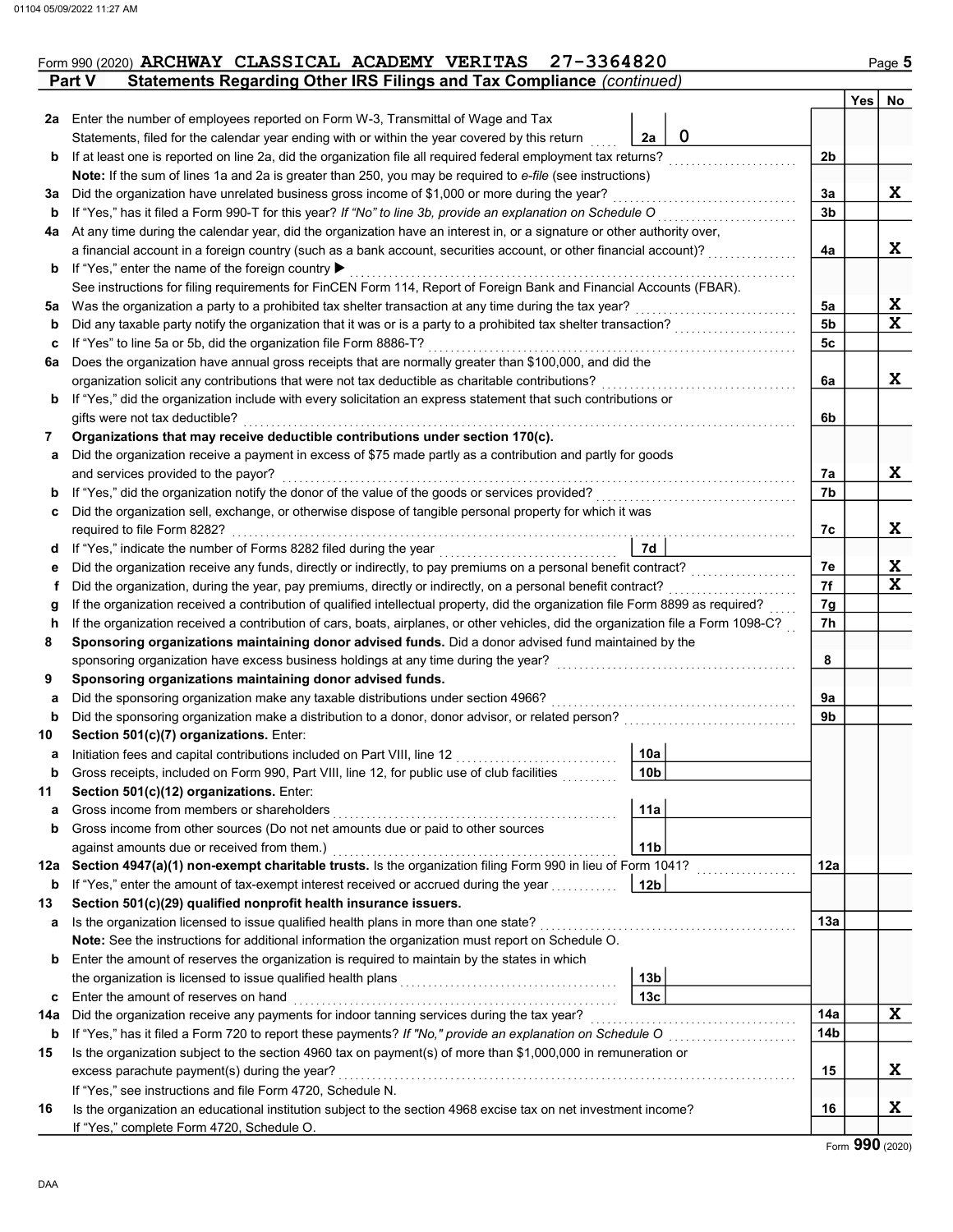|  | Form 990 (2020) ARCHWAY CLASSICAL ACADEMY VERITAS |  | 27-3364820 | Page <b>b</b> |  |
|--|---------------------------------------------------|--|------------|---------------|--|
|  |                                                   |  |            |               |  |

|              | <b>Part VI</b><br>Governance, Management, and Disclosure For each "Yes" response to lines 2 through 7b below, and for a "No"      |    |      |              |  |  |
|--------------|-----------------------------------------------------------------------------------------------------------------------------------|----|------|--------------|--|--|
|              | response to line 8a, 8b, or 10b below, describe the circumstances, processes, or changes on Schedule O. See instructions.         |    |      |              |  |  |
|              |                                                                                                                                   |    |      | $ {\bf X} $  |  |  |
|              | <b>Section A. Governing Body and Management</b>                                                                                   |    |      |              |  |  |
|              |                                                                                                                                   |    | Yesl | No           |  |  |
| 1a l         | 5<br>Enter the number of voting members of the governing body at the end of the tax year<br>1a                                    |    |      |              |  |  |
|              | If there are material differences in voting rights among members of the governing body, or                                        |    |      |              |  |  |
|              | if the governing body delegated broad authority to an executive committee or similar                                              |    |      |              |  |  |
|              | committee, explain on Schedule O.                                                                                                 |    |      |              |  |  |
| b            | 5<br>Enter the number of voting members included on line 1a, above, who are independent<br>1b                                     |    |      |              |  |  |
| $\mathbf{2}$ | Did any officer, director, trustee, or key employee have a family relationship or a business relationship with                    |    |      |              |  |  |
|              | any other officer, director, trustee, or key employee?                                                                            | 2  |      | X            |  |  |
| 3            | Did the organization delegate control over management duties customarily performed by or under the direct                         |    |      |              |  |  |
|              | supervision of officers, directors, trustees, or key employees to a management company or other person?                           |    |      |              |  |  |
| 4            | Did the organization make any significant changes to its governing documents since the prior Form 990 was filed?                  |    |      |              |  |  |
| 5            | Did the organization become aware during the year of a significant diversion of the organization's assets?                        | 5  |      | $\mathbf{x}$ |  |  |
| 6            | Did the organization have members or stockholders?                                                                                | 6  | X    |              |  |  |
| 7a           | Did the organization have members, stockholders, or other persons who had the power to elect or appoint                           |    |      |              |  |  |
|              | one or more members of the governing body?                                                                                        | 7a | X    |              |  |  |
| b            | Are any governance decisions of the organization reserved to (or subject to approval by) members,                                 |    |      |              |  |  |
|              | stockholders, or persons other than the governing body?                                                                           | 7b | X    |              |  |  |
| 8            | Did the organization contemporaneously document the meetings held or written actions undertaken during the year by the following: |    |      |              |  |  |
| a            | The governing body?                                                                                                               | 8a | X    |              |  |  |
| b            | Each committee with authority to act on behalf of the governing body?                                                             | 8b | X    |              |  |  |
| 9            | Is there any officer, director, trustee, or key employee listed in Part VII, Section A, who cannot be reached at                  |    |      |              |  |  |
|              | the organization's mailing address? If "Yes," provide the names and addresses on Schedule O                                       | 9  |      | x            |  |  |

### Section B. Policies (This Section B requests information about policies not required by the Internal Revenue Code.)

|     |                                                                                                                                     |                 | Yes | No |
|-----|-------------------------------------------------------------------------------------------------------------------------------------|-----------------|-----|----|
| 10a | Did the organization have local chapters, branches, or affiliates?                                                                  | 10a             |     | X  |
| b   | If "Yes," did the organization have written policies and procedures governing the activities of such chapters,                      |                 |     |    |
|     | affiliates, and branches to ensure their operations are consistent with the organization's exempt purposes?                         | 10 <sub>b</sub> |     |    |
| 11a | Has the organization provided a complete copy of this Form 990 to all members of its governing body before filing the form?         | 11a             | X   |    |
| b   | Describe in Schedule O the process, if any, used by the organization to review this Form 990.                                       |                 |     |    |
| 12a | Did the organization have a written conflict of interest policy? If "No," go to line 13                                             | 12a             | X   |    |
| b   | Were officers, directors, or trustees, and key employees required to disclose annually interests that could give rise to conflicts? | 12 <sub>b</sub> | X   |    |
| c   | Did the organization regularly and consistently monitor and enforce compliance with the policy? If "Yes,"                           |                 |     |    |
|     | describe in Schedule O how this was done                                                                                            | 12c             | x   |    |
| 13  | Did the organization have a written whistleblower policy?                                                                           | 13              | X   |    |
| 14  | Did the organization have a written document retention and destruction policy?                                                      | 14              | X   |    |
| 15  | Did the process for determining compensation of the following persons include a review and approval by                              |                 |     |    |
|     | independent persons, comparability data, and contemporaneous substantiation of the deliberation and decision?                       |                 |     |    |
| a   | The organization's CEO, Executive Director, or top management official                                                              | 15a             | x   |    |
| b   | Other officers or key employees of the organization                                                                                 | 15 <sub>b</sub> | X   |    |
|     | If "Yes" to line 15a or 15b, describe the process in Schedule O (see instructions).                                                 |                 |     |    |
| 16а | Did the organization invest in, contribute assets to, or participate in a joint venture or similar arrangement                      |                 |     |    |
|     | with a taxable entity during the year?                                                                                              | 16a             |     | x  |
| b   | If "Yes," did the organization follow a written policy or procedure requiring the organization to evaluate its                      |                 |     |    |
|     | participation in joint venture arrangements under applicable federal tax law, and take steps to safeguard the                       |                 |     |    |
|     |                                                                                                                                     | 16b             |     |    |
|     | <b>Section C. Disclosure</b>                                                                                                        |                 |     |    |

#### 17 List the states with which a copy of this Form 990 is required to be filed . . . . . . . . . . . . . . . . . . . . . . . . . . . . . . . . . . . . . . . . . . . . . . . . . . . . . . . . . . . . . . . . . . . . . . . . . . NONE

|    | $602 -$<br><b>SCOTTSDALE</b><br>AZ 85258                                                                                             |  |  |  |  |  |
|----|--------------------------------------------------------------------------------------------------------------------------------------|--|--|--|--|--|
|    | 7205 N PIMA ROAD<br><b>RON ZOROMSKI</b>                                                                                              |  |  |  |  |  |
| 20 | State the name, address, and telephone number of the person who possesses the organization's books and records $\blacktriangleright$ |  |  |  |  |  |
|    | financial statements available to the public during the tax year.                                                                    |  |  |  |  |  |
| 19 | Describe on Schedule O whether (and if so, how) the organization made its governing documents, conflict of interest policy, and      |  |  |  |  |  |
|    | Own website $\Box$ Another's website $\Box$ Upon request $\Box$ Other (explain on Schedule O)                                        |  |  |  |  |  |
|    | (3)s only) available for public inspection. Indicate how you made these available. Check all that apply.                             |  |  |  |  |  |
| 18 | Section 6104 requires an organization to make its Forms 1023 (1024 or 1024-A, if applicable), 990, and 990-T (Section 501(c)         |  |  |  |  |  |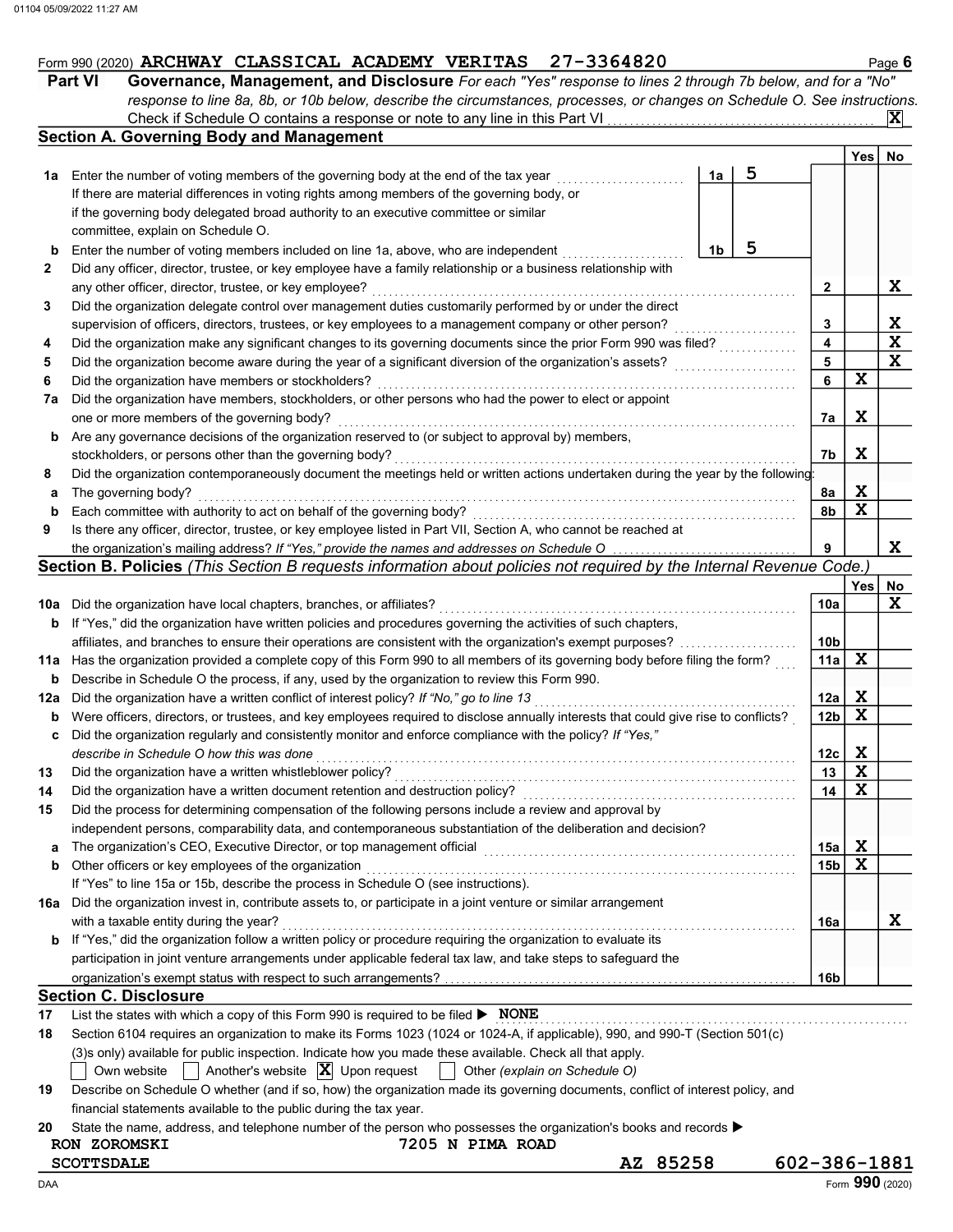|                          | Form 990 (2020) ARCHWAY CLASSICAL ACADEMY VERITAS 27-3364820                                                                           | Page 7 |
|--------------------------|----------------------------------------------------------------------------------------------------------------------------------------|--------|
|                          | Part VII Compensation of Officers, Directors, Trustees, Key Employees, Highest Compensated Employees, and                              |        |
|                          | <b>Independent Contractors</b>                                                                                                         |        |
|                          | Check if Schedule O contains a response or note to any line in this Part VII                                                           |        |
| <b>Section A.</b>        | Officers, Directors, Trustees, Key Employees, and Highest Compensated Employees                                                        |        |
| organization's tax year. | 1a Complete this table for all persons required to be listed. Report compensation for the calendar year ending with or within the      |        |
|                          | • List all of the organization's current officers, directors, trustees (whether individuals or organizations), regardless of amount of |        |

• List all of the organization's current officers, directors, trustees (whether ind compensation. Enter -0- in columns (D), (E), and (F) if no compensation was paid.

• List all of the organization's **current** key employees, if any. See instructions for definition of "key employee."

• List the organization's five **current** highest compensated employees (other than an officer, director, trustee, or key employee)<br>• received reportable compensation (Box 5 of Form W 2 and/or Box 7 of Form 1000 MISC) of m

who received reportable compensation (Box 5 of Form W-2 and/or Box 7 of Form 1099-MISC) of more than \$100,000 from the organization and any related organizations.

 $\bullet$  List all of the organization's **former** officers, key employees, and highest compensated employees who received more than  $\Omega$  0.00 of reportable compensation from the erganization and any related erganizations. \$100,000 of reportable compensation from the organization and any related organizations.

 $\bullet$  List all of the organization's **former directors or trustees** that received, in the capacity as a former director or trustee of the entrance in the organization and any related organizations organization, more than \$10,000 of reportable compensation from the organization and any related organizations. See instructions for the order in which to list the persons above.

Check this box if neither the organization nor any related organization compensated any current officer, director, or trustee.

| (A)<br>Name and title     | (B)<br>Average<br>hours<br>per week<br>(list any<br>hours for |                                          |                       |                | (C)<br>Position | (do not check more than one<br>box, unless person is both an<br>officer and a director/trustee) |        | (D)<br>Reportable<br>compensation<br>from the<br>organization<br>(W-2/1099-MISC) | (E)<br>Reportable<br>compensation<br>from related<br>organizations<br>(W-2/1099-MISC) | (F)<br><b>Estimated amount</b><br>of other<br>compensation<br>from the<br>organization and |
|---------------------------|---------------------------------------------------------------|------------------------------------------|-----------------------|----------------|-----------------|-------------------------------------------------------------------------------------------------|--------|----------------------------------------------------------------------------------|---------------------------------------------------------------------------------------|--------------------------------------------------------------------------------------------|
|                           | related<br>organizations<br>below<br>dotted line)             | Individual trustee<br><u>or director</u> | Institutional trustee | <b>Officer</b> | Key employee    | Highest compensated<br>employee                                                                 | Former |                                                                                  |                                                                                       | related organizations                                                                      |
| (1) ROBERT MULHERN        | 2.00                                                          |                                          |                       |                |                 |                                                                                                 |        |                                                                                  |                                                                                       |                                                                                            |
| PRESIDENT                 | 0.00                                                          | $\mathbf x$                              |                       | $\mathbf x$    |                 |                                                                                                 |        | $\mathbf 0$                                                                      | 0                                                                                     | $\mathbf 0$                                                                                |
| (2) PHILIP TIRONE         | 2.00                                                          |                                          |                       |                |                 |                                                                                                 |        |                                                                                  |                                                                                       |                                                                                            |
| VICE PRESIDENT            | 0.00                                                          | $\mathbf x$                              |                       | $\mathbf x$    |                 |                                                                                                 |        | $\mathbf 0$                                                                      | $\mathbf 0$                                                                           | 0                                                                                          |
| (3) DIANE BISHOP          |                                                               |                                          |                       |                |                 |                                                                                                 |        |                                                                                  |                                                                                       |                                                                                            |
|                           | 2.00                                                          |                                          |                       |                |                 |                                                                                                 |        |                                                                                  |                                                                                       |                                                                                            |
| <b>SECRETARY</b>          | 0.00                                                          | $\mathbf x$                              |                       | $\mathbf x$    |                 |                                                                                                 |        | 0                                                                                | 0                                                                                     | 0                                                                                          |
| (4) CHRISTOFER PEREYRA    |                                                               |                                          |                       |                |                 |                                                                                                 |        |                                                                                  |                                                                                       |                                                                                            |
|                           | 2.00                                                          |                                          |                       |                |                 |                                                                                                 |        |                                                                                  |                                                                                       |                                                                                            |
| <b>DIRECTOR</b>           | 0.00                                                          | $\mathbf x$                              |                       |                |                 |                                                                                                 |        | $\mathbf 0$                                                                      | 0                                                                                     | $\mathbf 0$                                                                                |
| (5) MARY FRANCES JEFFRIES | 40.00                                                         |                                          |                       |                |                 |                                                                                                 |        |                                                                                  |                                                                                       |                                                                                            |
| <b>HEADMASTER</b>         | 0.00                                                          |                                          |                       | $\mathbf x$    |                 |                                                                                                 |        | $\mathbf 0$                                                                      | 97,667                                                                                | 17,661                                                                                     |
| (6)                       |                                                               |                                          |                       |                |                 |                                                                                                 |        |                                                                                  |                                                                                       |                                                                                            |
|                           |                                                               |                                          |                       |                |                 |                                                                                                 |        |                                                                                  |                                                                                       |                                                                                            |
| (7)                       |                                                               |                                          |                       |                |                 |                                                                                                 |        |                                                                                  |                                                                                       |                                                                                            |
|                           |                                                               |                                          |                       |                |                 |                                                                                                 |        |                                                                                  |                                                                                       |                                                                                            |
| (8)                       |                                                               |                                          |                       |                |                 |                                                                                                 |        |                                                                                  |                                                                                       |                                                                                            |
|                           |                                                               |                                          |                       |                |                 |                                                                                                 |        |                                                                                  |                                                                                       |                                                                                            |
| (9)                       |                                                               |                                          |                       |                |                 |                                                                                                 |        |                                                                                  |                                                                                       |                                                                                            |
|                           |                                                               |                                          |                       |                |                 |                                                                                                 |        |                                                                                  |                                                                                       |                                                                                            |
| (10)                      |                                                               |                                          |                       |                |                 |                                                                                                 |        |                                                                                  |                                                                                       |                                                                                            |
|                           |                                                               |                                          |                       |                |                 |                                                                                                 |        |                                                                                  |                                                                                       |                                                                                            |
| (11)                      |                                                               |                                          |                       |                |                 |                                                                                                 |        |                                                                                  |                                                                                       |                                                                                            |
|                           |                                                               |                                          |                       |                |                 |                                                                                                 |        |                                                                                  |                                                                                       |                                                                                            |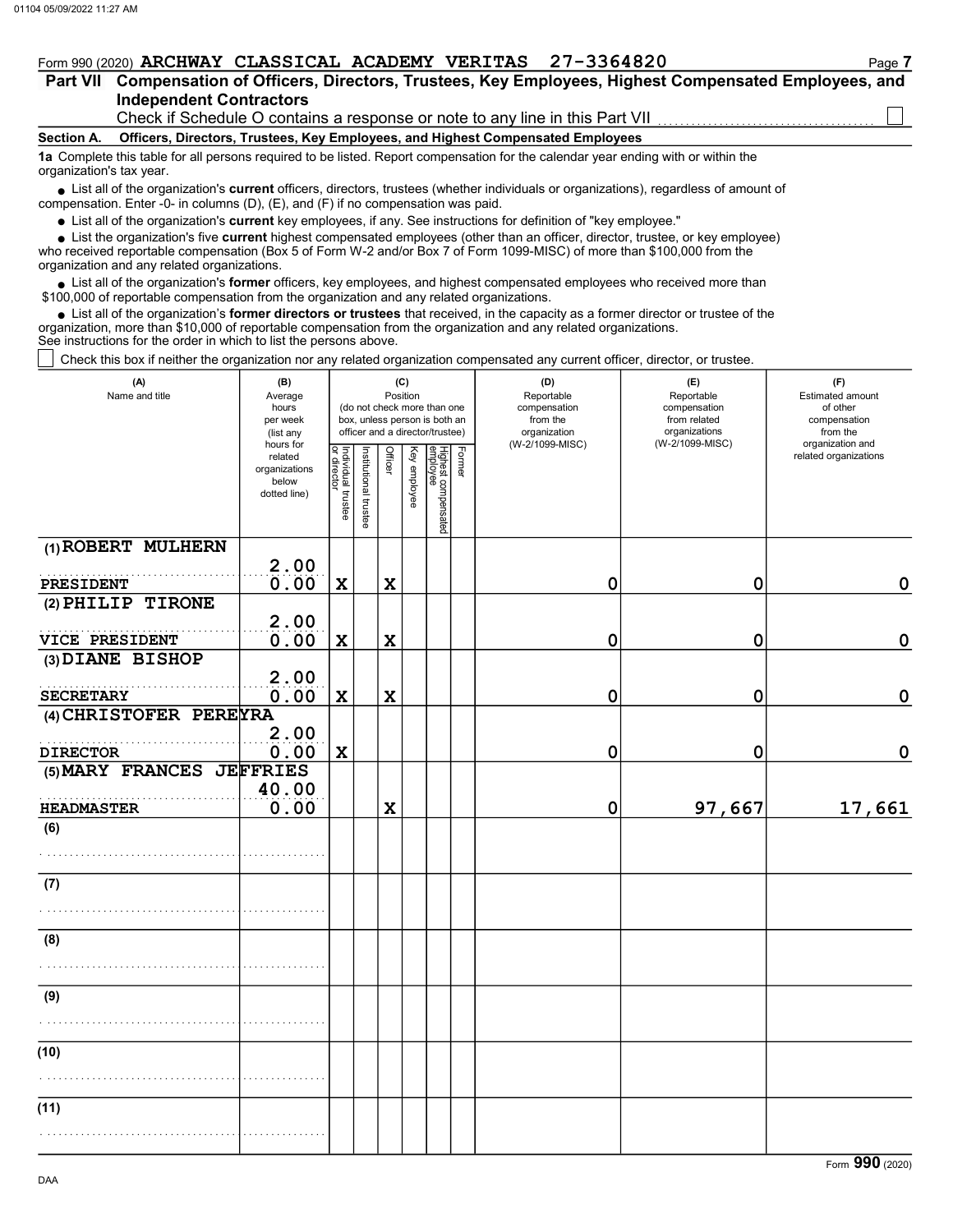|                   |                       |                                           | Form 990 (2020) ARCHWAY CLASSICAL ACADEMY VERITAS                      |                                                                                                                                   |  |                 |                                                                                                 | 27-3364820                                                                                                                                                                                                           |                                                                                                                                                                    |                                                                                            | Page 8           |
|-------------------|-----------------------|-------------------------------------------|------------------------------------------------------------------------|-----------------------------------------------------------------------------------------------------------------------------------|--|-----------------|-------------------------------------------------------------------------------------------------|----------------------------------------------------------------------------------------------------------------------------------------------------------------------------------------------------------------------|--------------------------------------------------------------------------------------------------------------------------------------------------------------------|--------------------------------------------------------------------------------------------|------------------|
|                   | <b>Part VII</b>       |                                           |                                                                        |                                                                                                                                   |  |                 |                                                                                                 |                                                                                                                                                                                                                      | Section A. Officers, Directors, Trustees, Key Employees, and Highest Compensated Employees (continued)                                                             |                                                                                            |                  |
|                   | (A)<br>Name and title |                                           | (B)<br>Average<br>hours<br>per week<br>(list any                       |                                                                                                                                   |  | (C)<br>Position | (do not check more than one<br>box, unless person is both an<br>officer and a director/trustee) | (D)<br>Reportable<br>compensation<br>from the<br>organization<br>(W-2/1099-MISC)                                                                                                                                     | (E)<br>Reportable<br>compensation<br>from related<br>organizations                                                                                                 | (F)<br><b>Estimated amount</b><br>of other<br>compensation<br>from the<br>organization and |                  |
|                   |                       |                                           | hours for<br>related<br>organizations<br>below<br>dotted line)         | Highest compensated<br>employee<br>Former<br>Key employee<br>Individual trustee<br>or director<br>Officer<br>Institutional truste |  | (W-2/1099-MISC) | related organizations                                                                           |                                                                                                                                                                                                                      |                                                                                                                                                                    |                                                                                            |                  |
|                   |                       |                                           |                                                                        |                                                                                                                                   |  |                 |                                                                                                 |                                                                                                                                                                                                                      |                                                                                                                                                                    |                                                                                            |                  |
|                   |                       |                                           |                                                                        |                                                                                                                                   |  |                 |                                                                                                 |                                                                                                                                                                                                                      |                                                                                                                                                                    |                                                                                            |                  |
|                   |                       |                                           |                                                                        |                                                                                                                                   |  |                 |                                                                                                 |                                                                                                                                                                                                                      |                                                                                                                                                                    |                                                                                            |                  |
|                   |                       |                                           |                                                                        |                                                                                                                                   |  |                 |                                                                                                 |                                                                                                                                                                                                                      |                                                                                                                                                                    |                                                                                            |                  |
|                   |                       |                                           |                                                                        |                                                                                                                                   |  |                 |                                                                                                 |                                                                                                                                                                                                                      |                                                                                                                                                                    |                                                                                            |                  |
|                   |                       |                                           |                                                                        |                                                                                                                                   |  |                 |                                                                                                 |                                                                                                                                                                                                                      |                                                                                                                                                                    |                                                                                            |                  |
|                   |                       |                                           |                                                                        |                                                                                                                                   |  |                 |                                                                                                 |                                                                                                                                                                                                                      |                                                                                                                                                                    |                                                                                            |                  |
|                   |                       |                                           |                                                                        |                                                                                                                                   |  |                 |                                                                                                 |                                                                                                                                                                                                                      |                                                                                                                                                                    |                                                                                            |                  |
|                   |                       |                                           | c Total from continuation sheets to Part VII, Section A                |                                                                                                                                   |  |                 |                                                                                                 |                                                                                                                                                                                                                      | 97,667<br>97,667                                                                                                                                                   |                                                                                            | 17,661<br>17,661 |
| d<br>$\mathbf{2}$ |                       |                                           |                                                                        |                                                                                                                                   |  |                 |                                                                                                 | Total number of individuals (including but not limited to those listed above) who received more than \$100,000 of                                                                                                    |                                                                                                                                                                    |                                                                                            |                  |
|                   |                       |                                           | reportable compensation from the organization $\triangleright$ 0       |                                                                                                                                   |  |                 |                                                                                                 |                                                                                                                                                                                                                      |                                                                                                                                                                    | Yes                                                                                        | No               |
| 3                 |                       |                                           | employee on line 1a? If "Yes," complete Schedule J for such individual |                                                                                                                                   |  |                 |                                                                                                 | Did the organization list any former officer, director, trustee, key employee, or highest compensated                                                                                                                |                                                                                                                                                                    | 3                                                                                          | X                |
| 4                 |                       |                                           |                                                                        |                                                                                                                                   |  |                 |                                                                                                 | For any individual listed on line 1a, is the sum of reportable compensation and other compensation from the<br>organization and related organizations greater than \$150,000? If "Yes," complete Schedule J for such |                                                                                                                                                                    |                                                                                            |                  |
| 5                 | individual            |                                           |                                                                        |                                                                                                                                   |  |                 |                                                                                                 | Did any person listed on line 1a receive or accrue compensation from any unrelated organization or individual                                                                                                        |                                                                                                                                                                    | 4                                                                                          | X                |
|                   |                       | <b>Section B. Independent Contractors</b> |                                                                        |                                                                                                                                   |  |                 |                                                                                                 |                                                                                                                                                                                                                      |                                                                                                                                                                    | 5                                                                                          | X                |
| 1                 |                       |                                           |                                                                        |                                                                                                                                   |  |                 |                                                                                                 | Complete this table for your five highest compensated independent contractors that received more than \$100,000 of                                                                                                   |                                                                                                                                                                    |                                                                                            |                  |
|                   |                       |                                           | (A)<br>Name and business address                                       |                                                                                                                                   |  |                 |                                                                                                 |                                                                                                                                                                                                                      | compensation from the organization. Report compensation for the calendar year ending with or within the organization's tax year.<br>(B)<br>Description of services | (C)<br>Compensation                                                                        |                  |
|                   |                       |                                           |                                                                        |                                                                                                                                   |  |                 |                                                                                                 |                                                                                                                                                                                                                      |                                                                                                                                                                    |                                                                                            |                  |
|                   |                       |                                           |                                                                        |                                                                                                                                   |  |                 |                                                                                                 |                                                                                                                                                                                                                      |                                                                                                                                                                    |                                                                                            |                  |
|                   |                       |                                           |                                                                        |                                                                                                                                   |  |                 |                                                                                                 |                                                                                                                                                                                                                      |                                                                                                                                                                    |                                                                                            |                  |
|                   |                       |                                           |                                                                        |                                                                                                                                   |  |                 |                                                                                                 |                                                                                                                                                                                                                      |                                                                                                                                                                    |                                                                                            |                  |
| $\mathbf{2}$      |                       |                                           | received more than \$100,000 of compensation from the organization ▶   |                                                                                                                                   |  |                 |                                                                                                 | Total number of independent contractors (including but not limited to those listed above) who                                                                                                                        | 0                                                                                                                                                                  |                                                                                            |                  |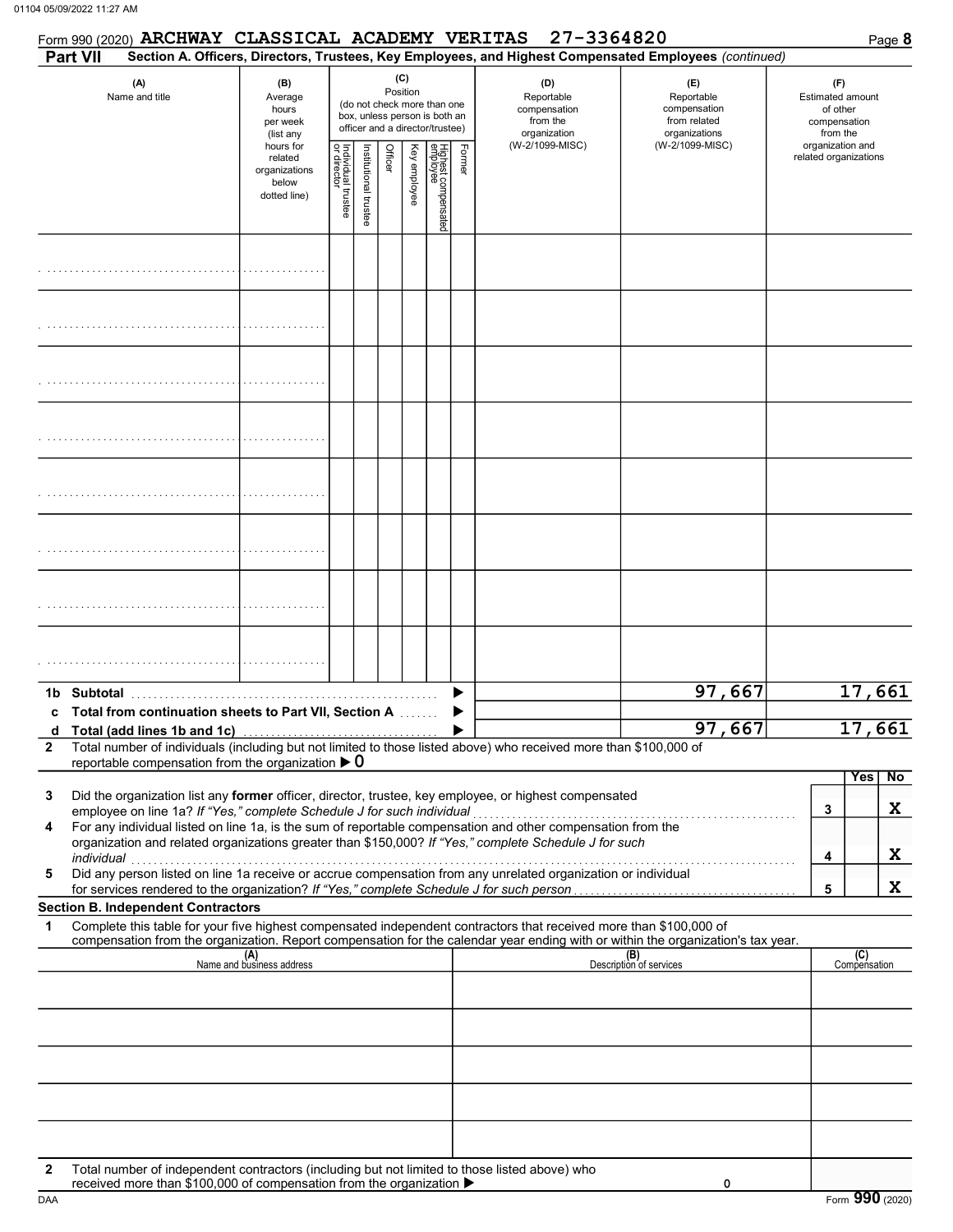## Form 990 (2020) ARCHWAY CLASSICAL ACADEMY VERITAS 27-3364820

## Part VIII Statement of Revenue

Check if Schedule O contains a response or note to any line in this Part VIII ................................

|                                                                  |                  |                                                        |    |                        |                 |                      | (A)<br>Total revenue | (B)<br>Related or exempt<br>function revenue | (C)<br>Unrelated<br>business revenue | (D)<br>Revenue excluded<br>from tax under<br>sections 512-514 |
|------------------------------------------------------------------|------------------|--------------------------------------------------------|----|------------------------|-----------------|----------------------|----------------------|----------------------------------------------|--------------------------------------|---------------------------------------------------------------|
| <b>Contributions, Gifts, Grants</b><br>and Other Similar Amounts |                  | 1a Federated campaigns                                 |    | in de la provincia     | 1a              |                      |                      |                                              |                                      |                                                               |
|                                                                  |                  | <b>b</b> Membership dues                               |    | .                      | 1 <sub>b</sub>  |                      |                      |                                              |                                      |                                                               |
|                                                                  |                  | c Fundraising events                                   |    | in a bha an an an an a | 1 <sub>c</sub>  |                      |                      |                                              |                                      |                                                               |
|                                                                  |                  | d Related organizations                                |    |                        | 1 <sub>d</sub>  |                      |                      |                                              |                                      |                                                               |
|                                                                  |                  | <b>e</b> Government grants (contributions)             |    |                        | 1e              | 548,424              |                      |                                              |                                      |                                                               |
|                                                                  |                  | <b>f</b> All other contributions, gifts, grants,       |    |                        |                 |                      |                      |                                              |                                      |                                                               |
|                                                                  |                  | and similar amounts not included above                 |    |                        | 1f              | 702,832              |                      |                                              |                                      |                                                               |
|                                                                  |                  | <b>q</b> Noncash contributions included in lines 1a-1f |    |                        | $1g$ \$         |                      |                      |                                              |                                      |                                                               |
|                                                                  |                  |                                                        |    |                        |                 | ▶                    | 1,251,256            |                                              |                                      |                                                               |
|                                                                  |                  |                                                        |    |                        |                 | <b>Business Code</b> |                      |                                              |                                      |                                                               |
|                                                                  | 2a               | STATE EQUALIZATION                                     |    |                        |                 | 611710               | 5,075,548            | 5,075,548                                    |                                      |                                                               |
|                                                                  | b                | CLASSROOM SITE FUNDS                                   |    |                        |                 | 611710               | 322,997              | 322,997                                      |                                      |                                                               |
|                                                                  | с                | CO-CURRICULAR ACTIVITIES                               |    |                        |                 | 611710               | 306,697              | 306,697                                      |                                      |                                                               |
|                                                                  | d                | PSO REVENUE                                            |    |                        |                 | 611710               | 63,053               | 63,053                                       |                                      |                                                               |
| Program Service                                                  |                  |                                                        |    |                        |                 |                      |                      |                                              |                                      |                                                               |
|                                                                  |                  | <b>f</b> All other program service revenue $\ldots$    |    |                        |                 |                      |                      |                                              |                                      |                                                               |
|                                                                  |                  |                                                        |    |                        |                 | ▶                    | 5,768,295            |                                              |                                      |                                                               |
|                                                                  | 3                | Investment income (including dividends, interest, and  |    |                        |                 |                      |                      |                                              |                                      |                                                               |
|                                                                  |                  | other similar amounts)                                 |    |                        |                 |                      | 1,967                |                                              |                                      | 1,967                                                         |
|                                                                  | 4                | Income from investment of tax-exempt bond proceeds     |    |                        |                 |                      |                      |                                              |                                      |                                                               |
|                                                                  | 5                |                                                        |    |                        |                 |                      |                      |                                              |                                      |                                                               |
|                                                                  |                  |                                                        |    | (i) Real               |                 | (ii) Personal        |                      |                                              |                                      |                                                               |
|                                                                  | 6a               | Gross rents                                            | 6a |                        |                 |                      |                      |                                              |                                      |                                                               |
|                                                                  | b                | Less: rental expenses                                  | 6b |                        |                 |                      |                      |                                              |                                      |                                                               |
|                                                                  |                  | Rental inc. or (loss)                                  | 6c |                        |                 |                      |                      |                                              |                                      |                                                               |
|                                                                  | d                | Net rental income or (loss)                            |    |                        |                 |                      |                      |                                              |                                      |                                                               |
|                                                                  |                  | <b>7a</b> Gross amount from<br>sales of assets         |    | (i) Securities         |                 | (ii) Other           |                      |                                              |                                      |                                                               |
|                                                                  |                  | other than inventory                                   | 7a |                        |                 |                      |                      |                                              |                                      |                                                               |
|                                                                  | b                | Less: cost or other                                    |    |                        |                 |                      |                      |                                              |                                      |                                                               |
|                                                                  |                  | basis and sales exps.                                  | 7b |                        |                 |                      |                      |                                              |                                      |                                                               |
|                                                                  |                  | c Gain or (loss)                                       | 7c |                        |                 |                      |                      |                                              |                                      |                                                               |
| Other Revenue                                                    |                  |                                                        |    |                        |                 |                      |                      |                                              |                                      |                                                               |
|                                                                  |                  | 8a Gross income from fundraising events                |    |                        |                 |                      |                      |                                              |                                      |                                                               |
|                                                                  |                  | (not including \$                                      |    | .                      |                 |                      |                      |                                              |                                      |                                                               |
|                                                                  |                  | of contributions reported on line 1c).                 |    |                        |                 |                      |                      |                                              |                                      |                                                               |
|                                                                  |                  | See Part IV, line 18                                   |    |                        | 8а              |                      |                      |                                              |                                      |                                                               |
|                                                                  |                  | <b>b</b> Less: direct expenses                         |    |                        | 8b              |                      |                      |                                              |                                      |                                                               |
|                                                                  |                  | c Net income or (loss) from fundraising events         |    |                        |                 |                      |                      |                                              |                                      |                                                               |
|                                                                  |                  | 9a Gross income from gaming activities.                |    |                        |                 |                      |                      |                                              |                                      |                                                               |
|                                                                  |                  | See Part IV, line 19                                   |    |                        | 9a              |                      |                      |                                              |                                      |                                                               |
|                                                                  |                  | <b>b</b> Less: direct expenses                         |    |                        | 9 <sub>b</sub>  |                      |                      |                                              |                                      |                                                               |
|                                                                  |                  | c Net income or (loss) from gaming activities          |    |                        |                 |                      |                      |                                              |                                      |                                                               |
|                                                                  |                  | 10a Gross sales of inventory, less                     |    |                        |                 |                      |                      |                                              |                                      |                                                               |
|                                                                  |                  | returns and allowances                                 |    |                        | 10a             |                      |                      |                                              |                                      |                                                               |
|                                                                  |                  | <b>b</b> Less: cost of goods sold                      |    |                        | 10 <sub>b</sub> |                      |                      |                                              |                                      |                                                               |
|                                                                  |                  | c Net income or (loss) from sales of inventory         |    |                        |                 | <b>Business Code</b> |                      |                                              |                                      |                                                               |
| Miscellaneous<br>Revenue                                         |                  |                                                        |    |                        |                 | 611710               |                      |                                              |                                      |                                                               |
|                                                                  | 11a              | <b>OTHER</b>                                           |    |                        |                 |                      | 1,935                | 1,935                                        |                                      |                                                               |
|                                                                  | b                |                                                        |    |                        |                 |                      |                      |                                              |                                      |                                                               |
|                                                                  |                  |                                                        |    |                        |                 |                      |                      |                                              |                                      |                                                               |
|                                                                  |                  |                                                        |    |                        |                 | ▶                    | 1,935                |                                              |                                      |                                                               |
|                                                                  | 12 <sup>12</sup> | Total revenue. See instructions                        |    |                        |                 |                      | 7,023,453            | 5,770,230                                    | 0                                    | 1,967                                                         |
|                                                                  |                  |                                                        |    |                        |                 |                      |                      |                                              |                                      |                                                               |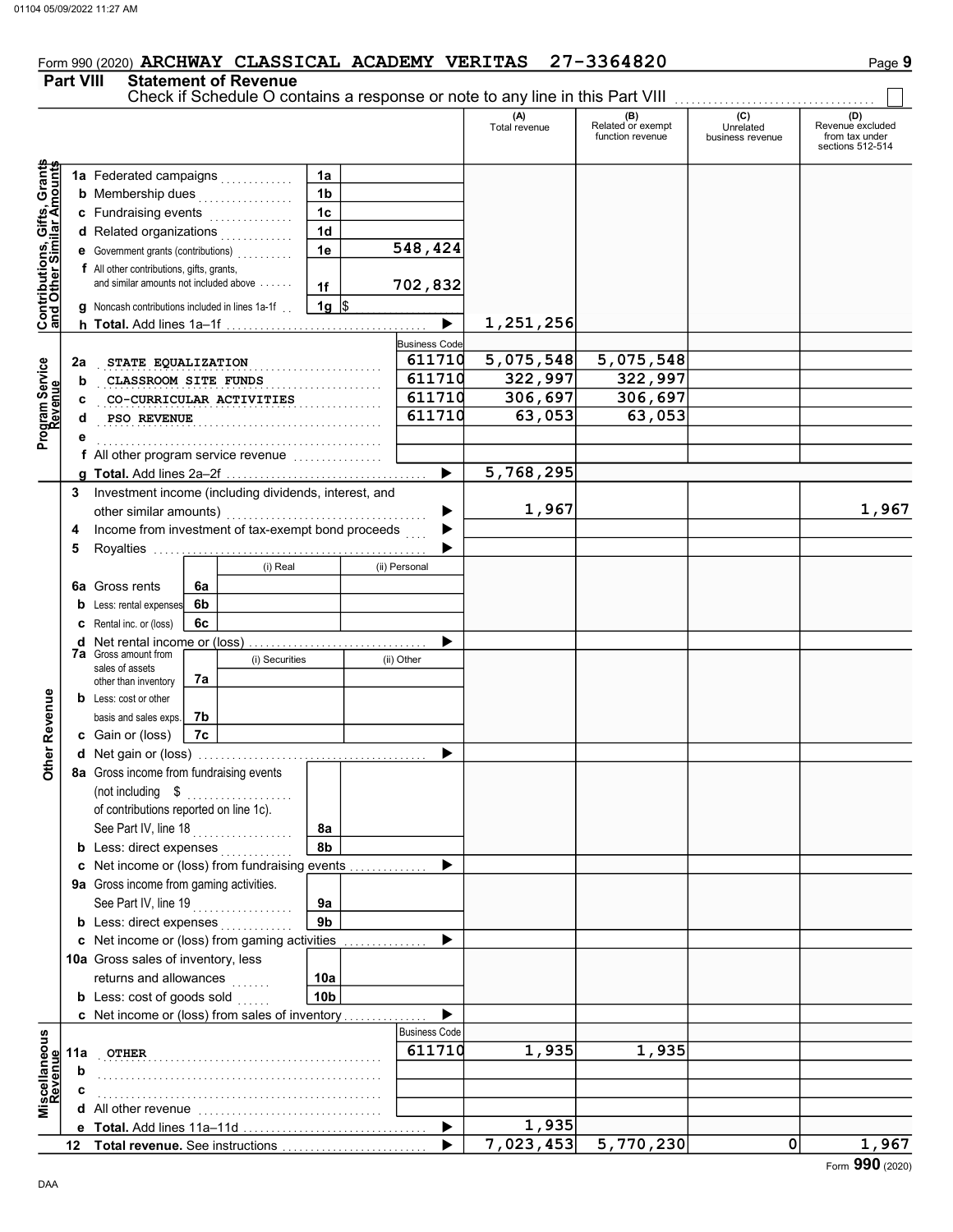### **Part IX Statement of Functional Expenses** Form 990 (2020) ARCHWAY CLASSICAL ACADEMY VERITAS 27-3364820 Page 10

|              | Section 501(c)(3) and 501(c)(4) organizations must complete all columns. All other organizations must complete column (A).<br>Check if Schedule O contains a response or note to any line in this Part IX                      |                   |                                       |                                    |                            |
|--------------|--------------------------------------------------------------------------------------------------------------------------------------------------------------------------------------------------------------------------------|-------------------|---------------------------------------|------------------------------------|----------------------------|
|              | Do not include amounts reported on lines 6b,                                                                                                                                                                                   | (A)               | (B)                                   | (C)                                | (D)                        |
|              | 7b, 8b, 9b, and 10b of Part VIII.                                                                                                                                                                                              | Total expenses    | Program service<br>expenses           | Management and<br>general expenses | Fundraising<br>expenses    |
| 1.           | Grants and other assistance to domestic organizations                                                                                                                                                                          |                   |                                       |                                    |                            |
|              | and domestic governments. See Part IV, line 21                                                                                                                                                                                 |                   |                                       |                                    |                            |
| $\mathbf{2}$ | Grants and other assistance to domestic                                                                                                                                                                                        |                   |                                       |                                    |                            |
|              | individuals. See Part IV, line 22                                                                                                                                                                                              |                   |                                       |                                    |                            |
| 3            | Grants and other assistance to foreign                                                                                                                                                                                         |                   |                                       |                                    |                            |
|              | organizations, foreign governments, and foreign                                                                                                                                                                                |                   |                                       |                                    |                            |
|              | individuals. See Part IV, lines 15 and 16                                                                                                                                                                                      |                   |                                       |                                    |                            |
| 4            | Benefits paid to or for members                                                                                                                                                                                                |                   |                                       |                                    |                            |
| 5            | Compensation of current officers, directors,                                                                                                                                                                                   |                   |                                       |                                    |                            |
|              | trustees, and key employees                                                                                                                                                                                                    | 115,329           | 100,221                               | 14,666                             | 442                        |
| 6            | Compensation not included above to disqualified                                                                                                                                                                                |                   |                                       |                                    |                            |
|              | persons (as defined under section 4958(f)(1)) and                                                                                                                                                                              |                   |                                       |                                    |                            |
|              | persons described in section 4958(c)(3)(B)                                                                                                                                                                                     |                   |                                       |                                    |                            |
| 7            | Other salaries and wages                                                                                                                                                                                                       | 2,975,827         | 2,585,991                             | 378,434                            | 11,402                     |
| 8            | Pension plan accruals and contributions (include                                                                                                                                                                               |                   |                                       |                                    |                            |
|              | section 401(k) and 403(b) employer contributions)                                                                                                                                                                              | 48,083<br>638,561 | <u>43,233</u><br>$\overline{574,150}$ | <u>4,697</u><br>62,374             |                            |
| 9            | Other employee benefits                                                                                                                                                                                                        | 232,344           | 208,908                               | 22,695                             | $\frac{153}{2,037}$<br>741 |
| 10<br>11     | Payroll taxes<br>Fees for services (nonemployees):                                                                                                                                                                             |                   |                                       |                                    |                            |
|              |                                                                                                                                                                                                                                | 539,854           | 448,774                               | 91,080                             |                            |
| а            | Management                                                                                                                                                                                                                     | 8,163             | 7,610                                 | 553                                |                            |
| b            | Legal                                                                                                                                                                                                                          | 10,700            | 9,975                                 | 725                                |                            |
| d            | Lobbying                                                                                                                                                                                                                       |                   |                                       |                                    |                            |
| е            | Professional fundraising services. See Part IV, line 1                                                                                                                                                                         |                   |                                       |                                    |                            |
| f            | Investment management fees                                                                                                                                                                                                     |                   |                                       |                                    |                            |
| g            | Other. (If line 11g amount exceeds 10% of line 25, column                                                                                                                                                                      |                   |                                       |                                    |                            |
|              | (A) amount, list line 11g expenses on Schedule O.)                                                                                                                                                                             | 271,900           | 253,489                               | 18,411                             |                            |
| 12           |                                                                                                                                                                                                                                |                   |                                       |                                    |                            |
| 13           |                                                                                                                                                                                                                                | 23,904            | 17,967                                | 5,937                              |                            |
| 14           | Information technology<br>                                                                                                                                                                                                     | 71,244            | 59,224                                | 12,020                             |                            |
| 15           |                                                                                                                                                                                                                                |                   |                                       |                                    |                            |
| 16           | Occupancy                                                                                                                                                                                                                      | 809,782           | 695,997                               | 113,785                            |                            |
| 17           | Travel                                                                                                                                                                                                                         |                   |                                       |                                    |                            |
|              | Payments of travel or entertainment expenses                                                                                                                                                                                   |                   |                                       |                                    |                            |
|              | for any federal, state, or local public officials                                                                                                                                                                              |                   |                                       |                                    |                            |
| 19           | Conferences, conventions, and meetings                                                                                                                                                                                         |                   |                                       |                                    |                            |
| 20           | Interest                                                                                                                                                                                                                       |                   |                                       |                                    |                            |
| 21           |                                                                                                                                                                                                                                |                   |                                       |                                    |                            |
| 22           | Depreciation, depletion, and amortization                                                                                                                                                                                      | 170,476           | 146,522                               | $\overline{2}3,954$                |                            |
| 23           | Insurance with a construction of the state of the state of the state of the state of the state of the state of the state of the state of the state of the state of the state of the state of the state of the state of the sta |                   |                                       |                                    |                            |
| 24           | Other expenses. Itemize expenses not covered                                                                                                                                                                                   |                   |                                       |                                    |                            |
|              | above (List miscellaneous expenses on line 24e. If                                                                                                                                                                             |                   |                                       |                                    |                            |
|              | line 24e amount exceeds 10% of line 25, column<br>(A) amount, list line 24e expenses on Schedule O.)                                                                                                                           |                   |                                       |                                    |                            |
|              | REPAIRS AND MAINTENANCE                                                                                                                                                                                                        | 288,824           | 248,240                               | 40,584                             |                            |
| а<br>b       | SUPPLIES AND INSTR AIDS                                                                                                                                                                                                        | 241,244           | 209,683                               | 31,561                             |                            |
| c            | <b>OTHER</b>                                                                                                                                                                                                                   | 132,422           | 110,081                               | 22,341                             |                            |
| d            | UTILITIES                                                                                                                                                                                                                      | 126,111           | 104,835                               | 21,276                             |                            |
| е            | All other expenses                                                                                                                                                                                                             | 95,891            | 69,133                                | 10,980                             |                            |
| 25           | Total functional expenses. Add lines 1 through 24e                                                                                                                                                                             | 6,800,659         | 5,894,033                             | 876,073                            | $\frac{15,778}{30,553}$    |
| 26           | Joint costs. Complete this line only if the                                                                                                                                                                                    |                   |                                       |                                    |                            |
|              | organization reported in column (B) joint costs                                                                                                                                                                                |                   |                                       |                                    |                            |
|              | from a combined educational campaign and<br>fundraising solicitation. Check here                                                                                                                                               |                   |                                       |                                    |                            |
|              | following SOP 98-2 (ASC 958-720)                                                                                                                                                                                               |                   |                                       |                                    |                            |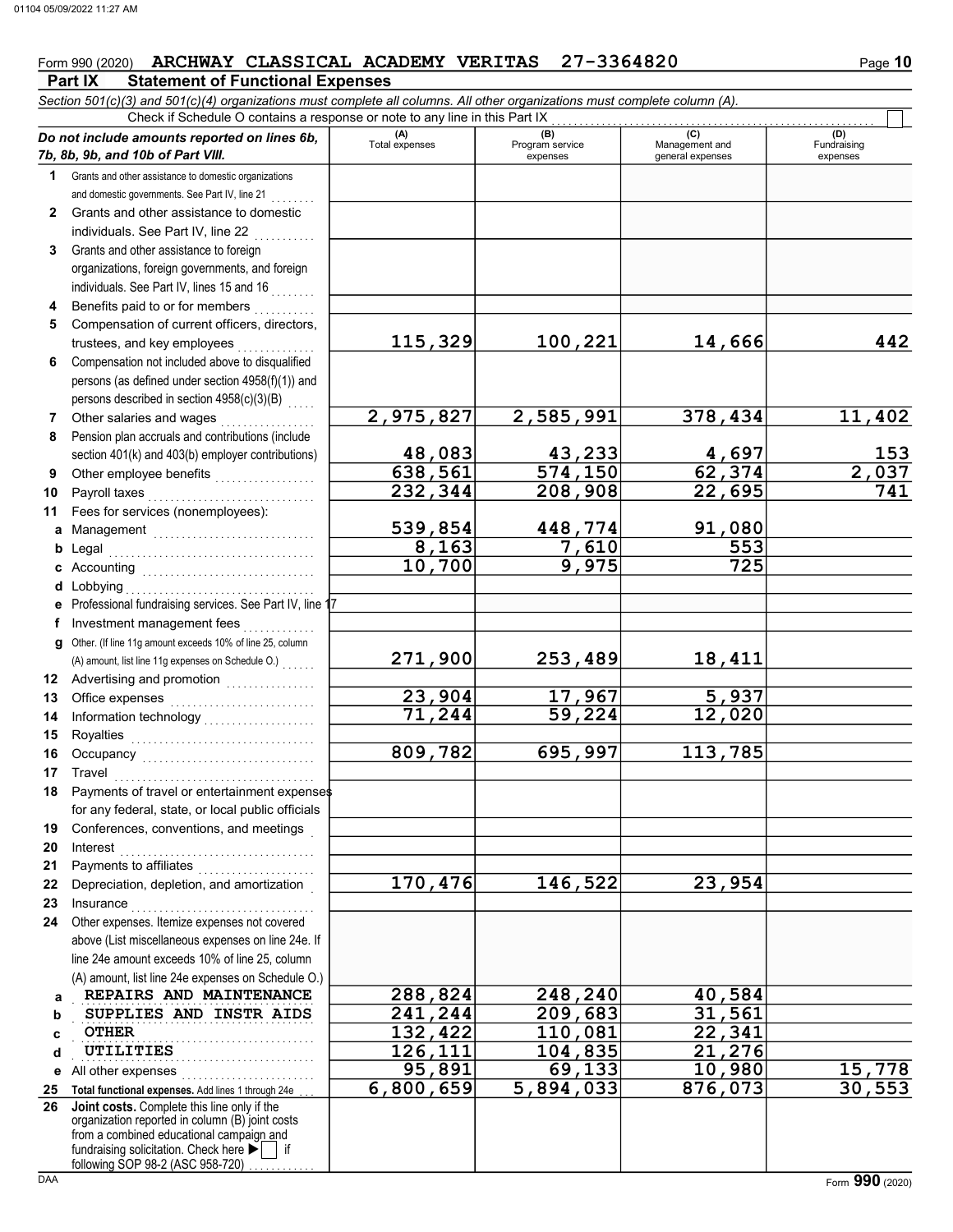## Form 990 (2020) ARCHWAY CLASSICAL ACADEMY VERITAS 27-3364820 Page 11

| Check if Schedule O contains a response or note to any line in this Part X<br>(A)<br>(B)<br>Beginning of year<br>End of year<br>1,689,181<br>1<br>Cash-non-interest-bearing<br>1<br>286,949<br>$\mathbf{2}$<br>2<br>3<br>3<br>71,172<br>4<br>Accounts receivable, net<br>4<br>Loans and other receivables from any current or former officer, director,<br>5<br>trustee, key employee, creator or founder, substantial contributor, or 35%<br>5<br>Loans and other receivables from other disqualified persons (as defined<br>6<br>under section 4958(f)(1)), and persons described in section 4958(c)(3)(B)<br>6<br>Assets<br>7<br>Notes and loans receivable, net <b>consider the constant of the constant of the constant of the constant of the constant of the constant of the constant of the constant of the constant of the constant of the constant of the </b><br>7<br>Inventories for sale or use<br>8<br>8<br>145,908<br>9<br>9<br>10a Land, buildings, and equipment: cost or other<br>1,949,406<br>basis. Complete Part VI of Schedule D<br>2011 - 2021 - 2021 - 2021 - 2021 - 2021 - 2021 - 2021 - 2022 - 2022 - 2022 - 2022 - 2022 - 2022 - 2022 - 2022 - 2022 - 2022 - 2022 - 2023 - 2022 - 2023 - 2022 - 2023 - 2023 - 2023 - 20<br>$\overline{1,159,863}$<br> 10b <br>874, 210 10c<br>789,543<br><b>b</b> Less: accumulated depreciation<br>.<br>11<br>11<br>12<br>12<br>13<br>13<br>14<br>Intangible assets<br>14<br>15<br>15<br>3,067,420<br>3,400,658<br>16<br>16<br>87,871<br>178,682<br>17<br>17<br>18<br>Grants payable<br>18<br>11, 399<br>12,318<br>19<br>Deferred revenue <b>construction and the construction of the construction of the construction</b><br>19<br>20<br>20<br>21<br>21<br>22<br>Loans and other payables to any current or former officer, director,<br>Liabilities<br>trustee, key employee, creator or founder, substantial contributor, or 35%<br>controlled entity or family member of any of these persons<br>22<br>23<br>23<br>Unsecured notes and loans payable to unrelated third parties<br>24<br>24<br>Other liabilities (including federal income tax, payables to related third<br>25<br>parties, and other liabilities not included on lines 17-24). Complete Part X<br>of Schedule D<br>328,494<br>25<br><u>321,315</u><br>512,315<br>427,764<br>26<br>26<br>Organizations that follow FASB ASC 958, check here X<br>Net Assets or Fund Balances<br>and complete lines 27, 28, 32, and 33.<br>2,586,975<br>2,888,343<br>Net assets without donor restrictions<br>27<br>27<br>52,681<br>Net assets with donor restrictions<br>28<br>28<br>Net assets with donor restrictions<br>Organizations that do not follow FASB ASC 958, check here ▶<br>and complete lines 29 through 33.<br>Capital stock or trust principal, or current funds<br>29<br>29<br>Paid-in or capital surplus, or land, building, or equipment fund [[[[[[[[[[[[[[[[[[[[[[[[[[[[[[[[[[[<br>30<br>30 | Part X | <b>Balance Sheet</b> |  |  |  |  |           |  |
|-----------------------------------------------------------------------------------------------------------------------------------------------------------------------------------------------------------------------------------------------------------------------------------------------------------------------------------------------------------------------------------------------------------------------------------------------------------------------------------------------------------------------------------------------------------------------------------------------------------------------------------------------------------------------------------------------------------------------------------------------------------------------------------------------------------------------------------------------------------------------------------------------------------------------------------------------------------------------------------------------------------------------------------------------------------------------------------------------------------------------------------------------------------------------------------------------------------------------------------------------------------------------------------------------------------------------------------------------------------------------------------------------------------------------------------------------------------------------------------------------------------------------------------------------------------------------------------------------------------------------------------------------------------------------------------------------------------------------------------------------------------------------------------------------------------------------------------------------------------------------------------------------------------------------------------------------------------------------------------------------------------------------------------------------------------------------------------------------------------------------------------------------------------------------------------------------------------------------------------------------------------------------------------------------------------------------------------------------------------------------------------------------------------------------------------------------------------------------------------------------------------------------------------------------------------------------------------------------------------------------------------------------------------------------------------------------------------------------------------------------------------------------------------------------------------------------------------------------------------------------------------------------------------------------------------|--------|----------------------|--|--|--|--|-----------|--|
|                                                                                                                                                                                                                                                                                                                                                                                                                                                                                                                                                                                                                                                                                                                                                                                                                                                                                                                                                                                                                                                                                                                                                                                                                                                                                                                                                                                                                                                                                                                                                                                                                                                                                                                                                                                                                                                                                                                                                                                                                                                                                                                                                                                                                                                                                                                                                                                                                                                                                                                                                                                                                                                                                                                                                                                                                                                                                                                                   |        |                      |  |  |  |  |           |  |
|                                                                                                                                                                                                                                                                                                                                                                                                                                                                                                                                                                                                                                                                                                                                                                                                                                                                                                                                                                                                                                                                                                                                                                                                                                                                                                                                                                                                                                                                                                                                                                                                                                                                                                                                                                                                                                                                                                                                                                                                                                                                                                                                                                                                                                                                                                                                                                                                                                                                                                                                                                                                                                                                                                                                                                                                                                                                                                                                   |        |                      |  |  |  |  |           |  |
|                                                                                                                                                                                                                                                                                                                                                                                                                                                                                                                                                                                                                                                                                                                                                                                                                                                                                                                                                                                                                                                                                                                                                                                                                                                                                                                                                                                                                                                                                                                                                                                                                                                                                                                                                                                                                                                                                                                                                                                                                                                                                                                                                                                                                                                                                                                                                                                                                                                                                                                                                                                                                                                                                                                                                                                                                                                                                                                                   |        |                      |  |  |  |  |           |  |
|                                                                                                                                                                                                                                                                                                                                                                                                                                                                                                                                                                                                                                                                                                                                                                                                                                                                                                                                                                                                                                                                                                                                                                                                                                                                                                                                                                                                                                                                                                                                                                                                                                                                                                                                                                                                                                                                                                                                                                                                                                                                                                                                                                                                                                                                                                                                                                                                                                                                                                                                                                                                                                                                                                                                                                                                                                                                                                                                   |        |                      |  |  |  |  | 1,959,676 |  |
|                                                                                                                                                                                                                                                                                                                                                                                                                                                                                                                                                                                                                                                                                                                                                                                                                                                                                                                                                                                                                                                                                                                                                                                                                                                                                                                                                                                                                                                                                                                                                                                                                                                                                                                                                                                                                                                                                                                                                                                                                                                                                                                                                                                                                                                                                                                                                                                                                                                                                                                                                                                                                                                                                                                                                                                                                                                                                                                                   |        |                      |  |  |  |  | 311,632   |  |
|                                                                                                                                                                                                                                                                                                                                                                                                                                                                                                                                                                                                                                                                                                                                                                                                                                                                                                                                                                                                                                                                                                                                                                                                                                                                                                                                                                                                                                                                                                                                                                                                                                                                                                                                                                                                                                                                                                                                                                                                                                                                                                                                                                                                                                                                                                                                                                                                                                                                                                                                                                                                                                                                                                                                                                                                                                                                                                                                   |        |                      |  |  |  |  |           |  |
|                                                                                                                                                                                                                                                                                                                                                                                                                                                                                                                                                                                                                                                                                                                                                                                                                                                                                                                                                                                                                                                                                                                                                                                                                                                                                                                                                                                                                                                                                                                                                                                                                                                                                                                                                                                                                                                                                                                                                                                                                                                                                                                                                                                                                                                                                                                                                                                                                                                                                                                                                                                                                                                                                                                                                                                                                                                                                                                                   |        |                      |  |  |  |  | 234,540   |  |
|                                                                                                                                                                                                                                                                                                                                                                                                                                                                                                                                                                                                                                                                                                                                                                                                                                                                                                                                                                                                                                                                                                                                                                                                                                                                                                                                                                                                                                                                                                                                                                                                                                                                                                                                                                                                                                                                                                                                                                                                                                                                                                                                                                                                                                                                                                                                                                                                                                                                                                                                                                                                                                                                                                                                                                                                                                                                                                                                   |        |                      |  |  |  |  |           |  |
|                                                                                                                                                                                                                                                                                                                                                                                                                                                                                                                                                                                                                                                                                                                                                                                                                                                                                                                                                                                                                                                                                                                                                                                                                                                                                                                                                                                                                                                                                                                                                                                                                                                                                                                                                                                                                                                                                                                                                                                                                                                                                                                                                                                                                                                                                                                                                                                                                                                                                                                                                                                                                                                                                                                                                                                                                                                                                                                                   |        |                      |  |  |  |  |           |  |
|                                                                                                                                                                                                                                                                                                                                                                                                                                                                                                                                                                                                                                                                                                                                                                                                                                                                                                                                                                                                                                                                                                                                                                                                                                                                                                                                                                                                                                                                                                                                                                                                                                                                                                                                                                                                                                                                                                                                                                                                                                                                                                                                                                                                                                                                                                                                                                                                                                                                                                                                                                                                                                                                                                                                                                                                                                                                                                                                   |        |                      |  |  |  |  |           |  |
|                                                                                                                                                                                                                                                                                                                                                                                                                                                                                                                                                                                                                                                                                                                                                                                                                                                                                                                                                                                                                                                                                                                                                                                                                                                                                                                                                                                                                                                                                                                                                                                                                                                                                                                                                                                                                                                                                                                                                                                                                                                                                                                                                                                                                                                                                                                                                                                                                                                                                                                                                                                                                                                                                                                                                                                                                                                                                                                                   |        |                      |  |  |  |  |           |  |
|                                                                                                                                                                                                                                                                                                                                                                                                                                                                                                                                                                                                                                                                                                                                                                                                                                                                                                                                                                                                                                                                                                                                                                                                                                                                                                                                                                                                                                                                                                                                                                                                                                                                                                                                                                                                                                                                                                                                                                                                                                                                                                                                                                                                                                                                                                                                                                                                                                                                                                                                                                                                                                                                                                                                                                                                                                                                                                                                   |        |                      |  |  |  |  |           |  |
|                                                                                                                                                                                                                                                                                                                                                                                                                                                                                                                                                                                                                                                                                                                                                                                                                                                                                                                                                                                                                                                                                                                                                                                                                                                                                                                                                                                                                                                                                                                                                                                                                                                                                                                                                                                                                                                                                                                                                                                                                                                                                                                                                                                                                                                                                                                                                                                                                                                                                                                                                                                                                                                                                                                                                                                                                                                                                                                                   |        |                      |  |  |  |  |           |  |
|                                                                                                                                                                                                                                                                                                                                                                                                                                                                                                                                                                                                                                                                                                                                                                                                                                                                                                                                                                                                                                                                                                                                                                                                                                                                                                                                                                                                                                                                                                                                                                                                                                                                                                                                                                                                                                                                                                                                                                                                                                                                                                                                                                                                                                                                                                                                                                                                                                                                                                                                                                                                                                                                                                                                                                                                                                                                                                                                   |        |                      |  |  |  |  |           |  |
|                                                                                                                                                                                                                                                                                                                                                                                                                                                                                                                                                                                                                                                                                                                                                                                                                                                                                                                                                                                                                                                                                                                                                                                                                                                                                                                                                                                                                                                                                                                                                                                                                                                                                                                                                                                                                                                                                                                                                                                                                                                                                                                                                                                                                                                                                                                                                                                                                                                                                                                                                                                                                                                                                                                                                                                                                                                                                                                                   |        |                      |  |  |  |  | 105,267   |  |
|                                                                                                                                                                                                                                                                                                                                                                                                                                                                                                                                                                                                                                                                                                                                                                                                                                                                                                                                                                                                                                                                                                                                                                                                                                                                                                                                                                                                                                                                                                                                                                                                                                                                                                                                                                                                                                                                                                                                                                                                                                                                                                                                                                                                                                                                                                                                                                                                                                                                                                                                                                                                                                                                                                                                                                                                                                                                                                                                   |        |                      |  |  |  |  |           |  |
|                                                                                                                                                                                                                                                                                                                                                                                                                                                                                                                                                                                                                                                                                                                                                                                                                                                                                                                                                                                                                                                                                                                                                                                                                                                                                                                                                                                                                                                                                                                                                                                                                                                                                                                                                                                                                                                                                                                                                                                                                                                                                                                                                                                                                                                                                                                                                                                                                                                                                                                                                                                                                                                                                                                                                                                                                                                                                                                                   |        |                      |  |  |  |  |           |  |
|                                                                                                                                                                                                                                                                                                                                                                                                                                                                                                                                                                                                                                                                                                                                                                                                                                                                                                                                                                                                                                                                                                                                                                                                                                                                                                                                                                                                                                                                                                                                                                                                                                                                                                                                                                                                                                                                                                                                                                                                                                                                                                                                                                                                                                                                                                                                                                                                                                                                                                                                                                                                                                                                                                                                                                                                                                                                                                                                   |        |                      |  |  |  |  |           |  |
|                                                                                                                                                                                                                                                                                                                                                                                                                                                                                                                                                                                                                                                                                                                                                                                                                                                                                                                                                                                                                                                                                                                                                                                                                                                                                                                                                                                                                                                                                                                                                                                                                                                                                                                                                                                                                                                                                                                                                                                                                                                                                                                                                                                                                                                                                                                                                                                                                                                                                                                                                                                                                                                                                                                                                                                                                                                                                                                                   |        |                      |  |  |  |  |           |  |
|                                                                                                                                                                                                                                                                                                                                                                                                                                                                                                                                                                                                                                                                                                                                                                                                                                                                                                                                                                                                                                                                                                                                                                                                                                                                                                                                                                                                                                                                                                                                                                                                                                                                                                                                                                                                                                                                                                                                                                                                                                                                                                                                                                                                                                                                                                                                                                                                                                                                                                                                                                                                                                                                                                                                                                                                                                                                                                                                   |        |                      |  |  |  |  |           |  |
|                                                                                                                                                                                                                                                                                                                                                                                                                                                                                                                                                                                                                                                                                                                                                                                                                                                                                                                                                                                                                                                                                                                                                                                                                                                                                                                                                                                                                                                                                                                                                                                                                                                                                                                                                                                                                                                                                                                                                                                                                                                                                                                                                                                                                                                                                                                                                                                                                                                                                                                                                                                                                                                                                                                                                                                                                                                                                                                                   |        |                      |  |  |  |  |           |  |
|                                                                                                                                                                                                                                                                                                                                                                                                                                                                                                                                                                                                                                                                                                                                                                                                                                                                                                                                                                                                                                                                                                                                                                                                                                                                                                                                                                                                                                                                                                                                                                                                                                                                                                                                                                                                                                                                                                                                                                                                                                                                                                                                                                                                                                                                                                                                                                                                                                                                                                                                                                                                                                                                                                                                                                                                                                                                                                                                   |        |                      |  |  |  |  |           |  |
|                                                                                                                                                                                                                                                                                                                                                                                                                                                                                                                                                                                                                                                                                                                                                                                                                                                                                                                                                                                                                                                                                                                                                                                                                                                                                                                                                                                                                                                                                                                                                                                                                                                                                                                                                                                                                                                                                                                                                                                                                                                                                                                                                                                                                                                                                                                                                                                                                                                                                                                                                                                                                                                                                                                                                                                                                                                                                                                                   |        |                      |  |  |  |  |           |  |
|                                                                                                                                                                                                                                                                                                                                                                                                                                                                                                                                                                                                                                                                                                                                                                                                                                                                                                                                                                                                                                                                                                                                                                                                                                                                                                                                                                                                                                                                                                                                                                                                                                                                                                                                                                                                                                                                                                                                                                                                                                                                                                                                                                                                                                                                                                                                                                                                                                                                                                                                                                                                                                                                                                                                                                                                                                                                                                                                   |        |                      |  |  |  |  |           |  |
|                                                                                                                                                                                                                                                                                                                                                                                                                                                                                                                                                                                                                                                                                                                                                                                                                                                                                                                                                                                                                                                                                                                                                                                                                                                                                                                                                                                                                                                                                                                                                                                                                                                                                                                                                                                                                                                                                                                                                                                                                                                                                                                                                                                                                                                                                                                                                                                                                                                                                                                                                                                                                                                                                                                                                                                                                                                                                                                                   |        |                      |  |  |  |  |           |  |
|                                                                                                                                                                                                                                                                                                                                                                                                                                                                                                                                                                                                                                                                                                                                                                                                                                                                                                                                                                                                                                                                                                                                                                                                                                                                                                                                                                                                                                                                                                                                                                                                                                                                                                                                                                                                                                                                                                                                                                                                                                                                                                                                                                                                                                                                                                                                                                                                                                                                                                                                                                                                                                                                                                                                                                                                                                                                                                                                   |        |                      |  |  |  |  |           |  |
|                                                                                                                                                                                                                                                                                                                                                                                                                                                                                                                                                                                                                                                                                                                                                                                                                                                                                                                                                                                                                                                                                                                                                                                                                                                                                                                                                                                                                                                                                                                                                                                                                                                                                                                                                                                                                                                                                                                                                                                                                                                                                                                                                                                                                                                                                                                                                                                                                                                                                                                                                                                                                                                                                                                                                                                                                                                                                                                                   |        |                      |  |  |  |  |           |  |
|                                                                                                                                                                                                                                                                                                                                                                                                                                                                                                                                                                                                                                                                                                                                                                                                                                                                                                                                                                                                                                                                                                                                                                                                                                                                                                                                                                                                                                                                                                                                                                                                                                                                                                                                                                                                                                                                                                                                                                                                                                                                                                                                                                                                                                                                                                                                                                                                                                                                                                                                                                                                                                                                                                                                                                                                                                                                                                                                   |        |                      |  |  |  |  |           |  |
|                                                                                                                                                                                                                                                                                                                                                                                                                                                                                                                                                                                                                                                                                                                                                                                                                                                                                                                                                                                                                                                                                                                                                                                                                                                                                                                                                                                                                                                                                                                                                                                                                                                                                                                                                                                                                                                                                                                                                                                                                                                                                                                                                                                                                                                                                                                                                                                                                                                                                                                                                                                                                                                                                                                                                                                                                                                                                                                                   |        |                      |  |  |  |  |           |  |
|                                                                                                                                                                                                                                                                                                                                                                                                                                                                                                                                                                                                                                                                                                                                                                                                                                                                                                                                                                                                                                                                                                                                                                                                                                                                                                                                                                                                                                                                                                                                                                                                                                                                                                                                                                                                                                                                                                                                                                                                                                                                                                                                                                                                                                                                                                                                                                                                                                                                                                                                                                                                                                                                                                                                                                                                                                                                                                                                   |        |                      |  |  |  |  |           |  |
|                                                                                                                                                                                                                                                                                                                                                                                                                                                                                                                                                                                                                                                                                                                                                                                                                                                                                                                                                                                                                                                                                                                                                                                                                                                                                                                                                                                                                                                                                                                                                                                                                                                                                                                                                                                                                                                                                                                                                                                                                                                                                                                                                                                                                                                                                                                                                                                                                                                                                                                                                                                                                                                                                                                                                                                                                                                                                                                                   |        |                      |  |  |  |  |           |  |
|                                                                                                                                                                                                                                                                                                                                                                                                                                                                                                                                                                                                                                                                                                                                                                                                                                                                                                                                                                                                                                                                                                                                                                                                                                                                                                                                                                                                                                                                                                                                                                                                                                                                                                                                                                                                                                                                                                                                                                                                                                                                                                                                                                                                                                                                                                                                                                                                                                                                                                                                                                                                                                                                                                                                                                                                                                                                                                                                   |        |                      |  |  |  |  |           |  |
|                                                                                                                                                                                                                                                                                                                                                                                                                                                                                                                                                                                                                                                                                                                                                                                                                                                                                                                                                                                                                                                                                                                                                                                                                                                                                                                                                                                                                                                                                                                                                                                                                                                                                                                                                                                                                                                                                                                                                                                                                                                                                                                                                                                                                                                                                                                                                                                                                                                                                                                                                                                                                                                                                                                                                                                                                                                                                                                                   |        |                      |  |  |  |  |           |  |
|                                                                                                                                                                                                                                                                                                                                                                                                                                                                                                                                                                                                                                                                                                                                                                                                                                                                                                                                                                                                                                                                                                                                                                                                                                                                                                                                                                                                                                                                                                                                                                                                                                                                                                                                                                                                                                                                                                                                                                                                                                                                                                                                                                                                                                                                                                                                                                                                                                                                                                                                                                                                                                                                                                                                                                                                                                                                                                                                   |        |                      |  |  |  |  |           |  |
|                                                                                                                                                                                                                                                                                                                                                                                                                                                                                                                                                                                                                                                                                                                                                                                                                                                                                                                                                                                                                                                                                                                                                                                                                                                                                                                                                                                                                                                                                                                                                                                                                                                                                                                                                                                                                                                                                                                                                                                                                                                                                                                                                                                                                                                                                                                                                                                                                                                                                                                                                                                                                                                                                                                                                                                                                                                                                                                                   |        |                      |  |  |  |  |           |  |
|                                                                                                                                                                                                                                                                                                                                                                                                                                                                                                                                                                                                                                                                                                                                                                                                                                                                                                                                                                                                                                                                                                                                                                                                                                                                                                                                                                                                                                                                                                                                                                                                                                                                                                                                                                                                                                                                                                                                                                                                                                                                                                                                                                                                                                                                                                                                                                                                                                                                                                                                                                                                                                                                                                                                                                                                                                                                                                                                   |        |                      |  |  |  |  |           |  |
|                                                                                                                                                                                                                                                                                                                                                                                                                                                                                                                                                                                                                                                                                                                                                                                                                                                                                                                                                                                                                                                                                                                                                                                                                                                                                                                                                                                                                                                                                                                                                                                                                                                                                                                                                                                                                                                                                                                                                                                                                                                                                                                                                                                                                                                                                                                                                                                                                                                                                                                                                                                                                                                                                                                                                                                                                                                                                                                                   |        |                      |  |  |  |  |           |  |
|                                                                                                                                                                                                                                                                                                                                                                                                                                                                                                                                                                                                                                                                                                                                                                                                                                                                                                                                                                                                                                                                                                                                                                                                                                                                                                                                                                                                                                                                                                                                                                                                                                                                                                                                                                                                                                                                                                                                                                                                                                                                                                                                                                                                                                                                                                                                                                                                                                                                                                                                                                                                                                                                                                                                                                                                                                                                                                                                   |        |                      |  |  |  |  |           |  |
|                                                                                                                                                                                                                                                                                                                                                                                                                                                                                                                                                                                                                                                                                                                                                                                                                                                                                                                                                                                                                                                                                                                                                                                                                                                                                                                                                                                                                                                                                                                                                                                                                                                                                                                                                                                                                                                                                                                                                                                                                                                                                                                                                                                                                                                                                                                                                                                                                                                                                                                                                                                                                                                                                                                                                                                                                                                                                                                                   |        |                      |  |  |  |  |           |  |
|                                                                                                                                                                                                                                                                                                                                                                                                                                                                                                                                                                                                                                                                                                                                                                                                                                                                                                                                                                                                                                                                                                                                                                                                                                                                                                                                                                                                                                                                                                                                                                                                                                                                                                                                                                                                                                                                                                                                                                                                                                                                                                                                                                                                                                                                                                                                                                                                                                                                                                                                                                                                                                                                                                                                                                                                                                                                                                                                   |        |                      |  |  |  |  |           |  |
|                                                                                                                                                                                                                                                                                                                                                                                                                                                                                                                                                                                                                                                                                                                                                                                                                                                                                                                                                                                                                                                                                                                                                                                                                                                                                                                                                                                                                                                                                                                                                                                                                                                                                                                                                                                                                                                                                                                                                                                                                                                                                                                                                                                                                                                                                                                                                                                                                                                                                                                                                                                                                                                                                                                                                                                                                                                                                                                                   |        |                      |  |  |  |  |           |  |
|                                                                                                                                                                                                                                                                                                                                                                                                                                                                                                                                                                                                                                                                                                                                                                                                                                                                                                                                                                                                                                                                                                                                                                                                                                                                                                                                                                                                                                                                                                                                                                                                                                                                                                                                                                                                                                                                                                                                                                                                                                                                                                                                                                                                                                                                                                                                                                                                                                                                                                                                                                                                                                                                                                                                                                                                                                                                                                                                   |        |                      |  |  |  |  |           |  |
|                                                                                                                                                                                                                                                                                                                                                                                                                                                                                                                                                                                                                                                                                                                                                                                                                                                                                                                                                                                                                                                                                                                                                                                                                                                                                                                                                                                                                                                                                                                                                                                                                                                                                                                                                                                                                                                                                                                                                                                                                                                                                                                                                                                                                                                                                                                                                                                                                                                                                                                                                                                                                                                                                                                                                                                                                                                                                                                                   |        |                      |  |  |  |  |           |  |
|                                                                                                                                                                                                                                                                                                                                                                                                                                                                                                                                                                                                                                                                                                                                                                                                                                                                                                                                                                                                                                                                                                                                                                                                                                                                                                                                                                                                                                                                                                                                                                                                                                                                                                                                                                                                                                                                                                                                                                                                                                                                                                                                                                                                                                                                                                                                                                                                                                                                                                                                                                                                                                                                                                                                                                                                                                                                                                                                   |        |                      |  |  |  |  |           |  |
|                                                                                                                                                                                                                                                                                                                                                                                                                                                                                                                                                                                                                                                                                                                                                                                                                                                                                                                                                                                                                                                                                                                                                                                                                                                                                                                                                                                                                                                                                                                                                                                                                                                                                                                                                                                                                                                                                                                                                                                                                                                                                                                                                                                                                                                                                                                                                                                                                                                                                                                                                                                                                                                                                                                                                                                                                                                                                                                                   |        |                      |  |  |  |  |           |  |
| Retained earnings, endowment, accumulated income, or other funds<br>31<br>31                                                                                                                                                                                                                                                                                                                                                                                                                                                                                                                                                                                                                                                                                                                                                                                                                                                                                                                                                                                                                                                                                                                                                                                                                                                                                                                                                                                                                                                                                                                                                                                                                                                                                                                                                                                                                                                                                                                                                                                                                                                                                                                                                                                                                                                                                                                                                                                                                                                                                                                                                                                                                                                                                                                                                                                                                                                      |        |                      |  |  |  |  |           |  |
| $\overline{2}$ , 639, 656<br>Total net assets or fund balances<br>32<br>32                                                                                                                                                                                                                                                                                                                                                                                                                                                                                                                                                                                                                                                                                                                                                                                                                                                                                                                                                                                                                                                                                                                                                                                                                                                                                                                                                                                                                                                                                                                                                                                                                                                                                                                                                                                                                                                                                                                                                                                                                                                                                                                                                                                                                                                                                                                                                                                                                                                                                                                                                                                                                                                                                                                                                                                                                                                        |        |                      |  |  |  |  | 2,888,343 |  |
| $\overline{3}$ , 067, 420 33<br>33                                                                                                                                                                                                                                                                                                                                                                                                                                                                                                                                                                                                                                                                                                                                                                                                                                                                                                                                                                                                                                                                                                                                                                                                                                                                                                                                                                                                                                                                                                                                                                                                                                                                                                                                                                                                                                                                                                                                                                                                                                                                                                                                                                                                                                                                                                                                                                                                                                                                                                                                                                                                                                                                                                                                                                                                                                                                                                |        |                      |  |  |  |  | 3,400,658 |  |

Form 990 (2020)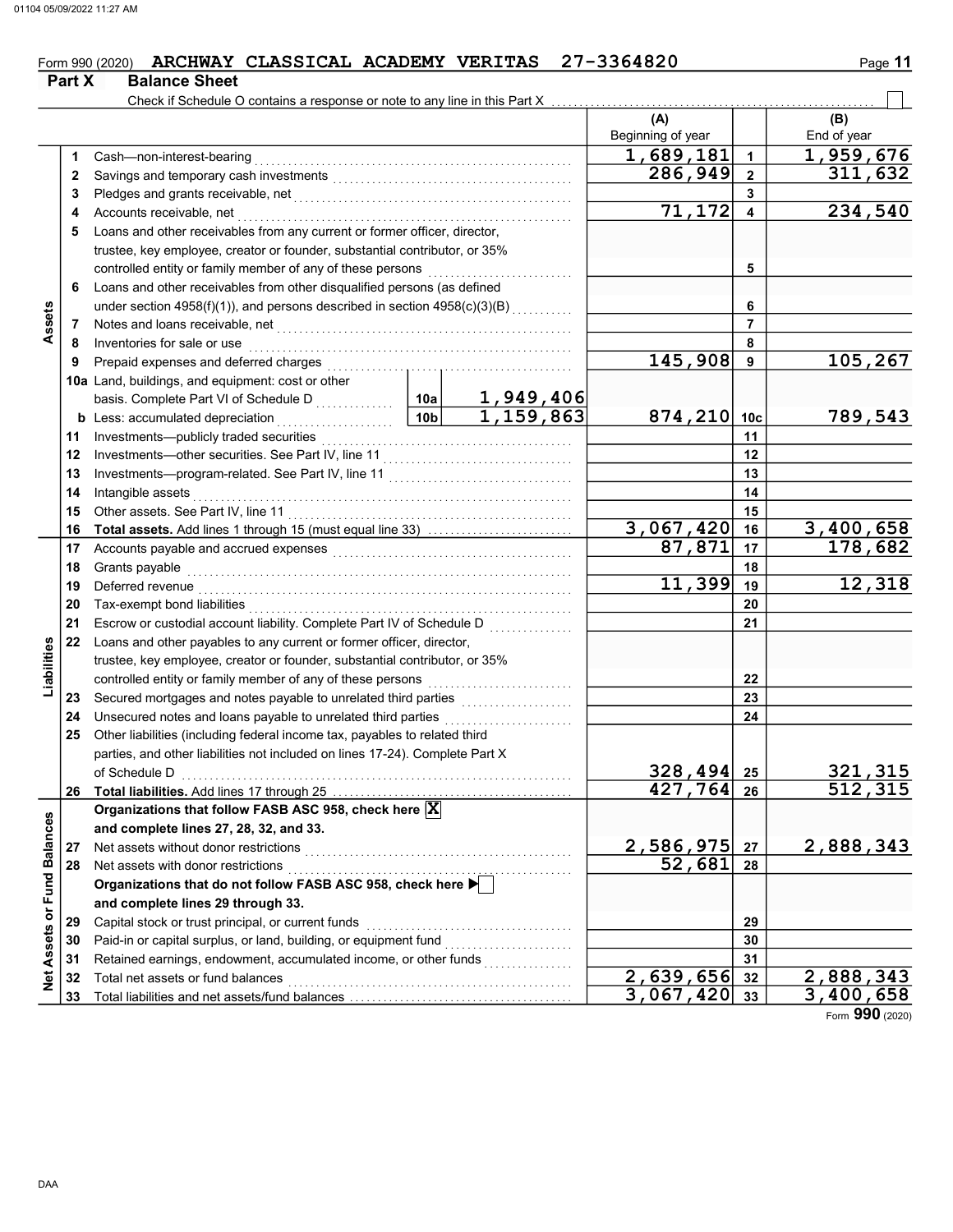|    | 27-3364820<br>Form 990 (2020) ARCHWAY CLASSICAL ACADEMY VERITAS<br>Part XI<br><b>Reconciliation of Net Assets</b>                                                                                                              |                         |                |         | Page 12   |
|----|--------------------------------------------------------------------------------------------------------------------------------------------------------------------------------------------------------------------------------|-------------------------|----------------|---------|-----------|
|    | Check if Schedule O contains a response or note to any line in this Part XI                                                                                                                                                    |                         |                |         |           |
| 1  |                                                                                                                                                                                                                                | $\mathbf{1}$            | 7,023,453      |         |           |
| 2  | Total expenses (must equal Part IX, column (A), line 25) [1] [20] [20] [20] [20] [20] [20] [30] [20] [20] [20] [                                                                                                               | $\overline{2}$          | 6,800,659      |         |           |
| 3  | Revenue less expenses. Subtract line 2 from line 1                                                                                                                                                                             | 3                       |                | 222,794 |           |
| 4  |                                                                                                                                                                                                                                | $\overline{\mathbf{4}}$ | 2,639,656      |         |           |
| 5  | Net unrealized gains (losses) on investments [11] with the content of the content of the content of the content of the content of the content of the content of the content of the content of the content of the content of th | 5                       |                | 25,893  |           |
| 6  | Donated services and use of facilities with an array and the service of the service of the services and use of facilities                                                                                                      | 6                       |                |         |           |
| 7  | Investment expenses                                                                                                                                                                                                            |                         |                |         |           |
| 8  | Prior period adjustments                                                                                                                                                                                                       | 8                       |                |         |           |
| 9  | Other changes in net assets or fund balances (explain on Schedule O)                                                                                                                                                           | 9                       |                |         |           |
| 10 | Net assets or fund balances at end of year. Combine lines 3 through 9 (must equal Part X, line                                                                                                                                 |                         |                |         |           |
|    | $32$ , column $(B)$ )                                                                                                                                                                                                          | 10                      | 2,888,343      |         |           |
|    | <b>Financial Statements and Reporting</b><br><b>Part XII</b>                                                                                                                                                                   |                         |                |         |           |
|    |                                                                                                                                                                                                                                |                         |                |         |           |
|    |                                                                                                                                                                                                                                |                         |                | Yes     | <b>No</b> |
| 1  | $\mathbf{X}$ Accrual<br>Accounting method used to prepare the Form 990:<br>Cash<br>Other                                                                                                                                       |                         |                |         |           |
|    | If the organization changed its method of accounting from a prior year or checked "Other," explain in                                                                                                                          |                         |                |         |           |
|    | Schedule O.                                                                                                                                                                                                                    |                         |                |         |           |
|    | 2a Were the organization's financial statements compiled or reviewed by an independent accountant?                                                                                                                             |                         | 2a             |         | X         |
|    | If "Yes," check a box below to indicate whether the financial statements for the year were compiled or                                                                                                                         |                         |                |         |           |
|    | reviewed on a separate basis, consolidated basis, or both:                                                                                                                                                                     |                         |                |         |           |
|    | Separate basis<br><b>Consolidated basis</b><br>Both consolidated and separate basis                                                                                                                                            |                         |                |         |           |
|    | <b>b</b> Were the organization's financial statements audited by an independent accountant?                                                                                                                                    |                         | 2 <sub>b</sub> | X       |           |
|    | If "Yes," check a box below to indicate whether the financial statements for the year were audited on a                                                                                                                        |                         |                |         |           |
|    | separate basis, consolidated basis, or both:                                                                                                                                                                                   |                         |                |         |           |
|    | $ \mathbf{X} $ Both consolidated and separate basis<br>Consolidated basis<br>Separate basis                                                                                                                                    |                         |                |         |           |
|    | c If "Yes" to line 2a or 2b, does the organization have a committee that assumes responsibility for oversight of                                                                                                               |                         |                |         |           |
|    | the audit, review, or compilation of its financial statements and selection of an independent accountant?                                                                                                                      |                         | 2c             | X       |           |
|    | If the organization changed either its oversight process or selection process during the tax year, explain on                                                                                                                  |                         |                |         |           |
|    | Schedule O.                                                                                                                                                                                                                    |                         |                |         |           |
|    | 3a As a result of a federal award, was the organization required to undergo an audit or audits as set forth in the                                                                                                             |                         |                |         |           |

If "Yes," did the organization undergo the required audit or audits? If the organization did not undergo the

required audit or audits, explain why on Schedule O and describe any steps taken to undergo such audits

Single Audit Act and OMB Circular A-133? . . . . . . . . . . . . . . . . . . . . . . . . . . . . . . . . . . . . . . . . . . . . . . . . . . . . . . . . . . . . . . . . . . . . . . . . . . . . . . . . . . . . . .

Form 990 (2020)

X

3b

3a

b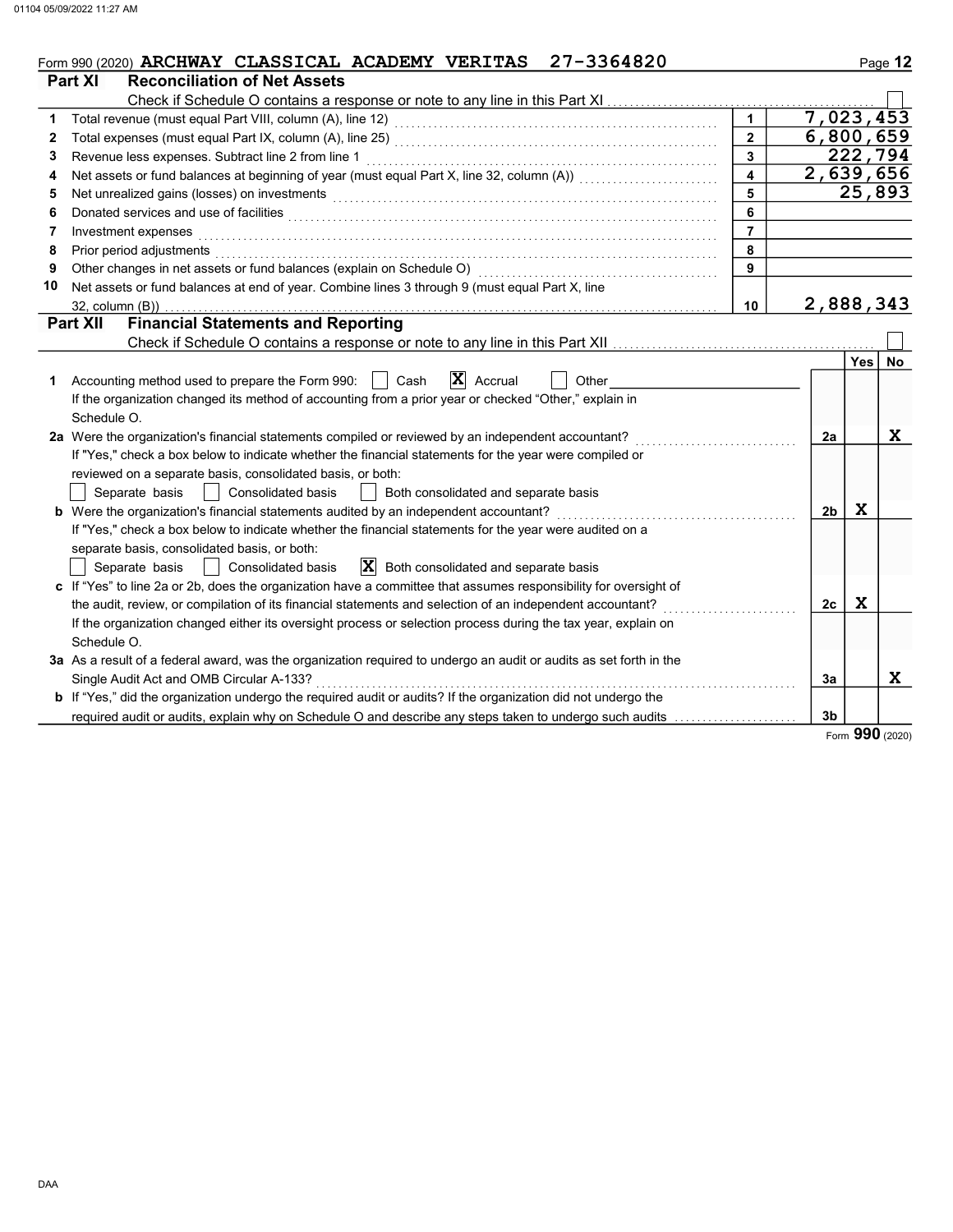01104 05/09/2022 11:27 AM

| <b>SCHEDULE A</b><br>(Form 990 or 990-EZ)              |                                                            | <b>Public Charity Status and Public Support</b>                                                                                                                                                                                                                                                                                                       |                                                      |                                        | OMB No. 1545-0047                     |
|--------------------------------------------------------|------------------------------------------------------------|-------------------------------------------------------------------------------------------------------------------------------------------------------------------------------------------------------------------------------------------------------------------------------------------------------------------------------------------------------|------------------------------------------------------|----------------------------------------|---------------------------------------|
|                                                        |                                                            | Complete if the organization is a section 501(c)(3) organization or a section 4947(a)(1) nonexempt charitable trust.                                                                                                                                                                                                                                  |                                                      |                                        | <b>2020</b>                           |
| Department of the Treasury<br>Internal Revenue Service |                                                            | Attach to Form 990 or Form 990-EZ.                                                                                                                                                                                                                                                                                                                    |                                                      |                                        | <b>Open to Public</b>                 |
|                                                        |                                                            | Go to www.irs.gov/Form990 for instructions and the latest information.                                                                                                                                                                                                                                                                                |                                                      |                                        | Inspection                            |
| Name of the organization                               |                                                            | ARCHWAY CLASSICAL ACADEMY VERITAS                                                                                                                                                                                                                                                                                                                     |                                                      | 27-3364820                             | <b>Employer identification number</b> |
| Part I                                                 |                                                            | Reason for Public Charity Status. (All organizations must complete this part.) See instructions.                                                                                                                                                                                                                                                      |                                                      |                                        |                                       |
|                                                        |                                                            | The organization is not a private foundation because it is: (For lines 1 through 12, check only one box.)                                                                                                                                                                                                                                             |                                                      |                                        |                                       |
| 1                                                      |                                                            | A church, convention of churches, or association of churches described in section 170(b)(1)(A)(i).                                                                                                                                                                                                                                                    |                                                      |                                        |                                       |
| $ {\bf X} $<br>2                                       |                                                            | A school described in section 170(b)(1)(A)(ii). (Attach Schedule E (Form 990 or 990-EZ).)                                                                                                                                                                                                                                                             |                                                      |                                        |                                       |
| 3                                                      |                                                            | A hospital or a cooperative hospital service organization described in section 170(b)(1)(A)(iii).                                                                                                                                                                                                                                                     |                                                      |                                        |                                       |
| 4<br>city, and state:                                  |                                                            | A medical research organization operated in conjunction with a hospital described in section 170(b)(1)(A)(iii). Enter the hospital's name,                                                                                                                                                                                                            |                                                      |                                        |                                       |
| 5                                                      |                                                            | An organization operated for the benefit of a college or university owned or operated by a governmental unit described in                                                                                                                                                                                                                             |                                                      |                                        |                                       |
| 6                                                      | section 170(b)(1)(A)(iv). (Complete Part II.)              | A federal, state, or local government or governmental unit described in section 170(b)(1)(A)(v).                                                                                                                                                                                                                                                      |                                                      |                                        |                                       |
| 7                                                      |                                                            | An organization that normally receives a substantial part of its support from a governmental unit or from the general public                                                                                                                                                                                                                          |                                                      |                                        |                                       |
|                                                        | described in section 170(b)(1)(A)(vi). (Complete Part II.) |                                                                                                                                                                                                                                                                                                                                                       |                                                      |                                        |                                       |
| 8                                                      |                                                            | A community trust described in section 170(b)(1)(A)(vi). (Complete Part II.)                                                                                                                                                                                                                                                                          |                                                      |                                        |                                       |
| 9                                                      |                                                            | An agricultural research organization described in section 170(b)(1)(A)(ix) operated in conjunction with a land-grant college<br>or university or a non-land-grant college of agriculture (see instructions). Enter the name, city, and state of the college or                                                                                       |                                                      |                                        |                                       |
| university:<br>10                                      |                                                            | An organization that normally receives: (1) more than 33 1/3% of its support from contributions, membership fees, and gross                                                                                                                                                                                                                           |                                                      |                                        |                                       |
|                                                        |                                                            | receipts from activities related to its exempt functions, subject to certain exceptions; and (2) no more than 331/3% of its<br>support from gross investment income and unrelated business taxable income (less section 511 tax) from businesses<br>acquired by the organization after June 30, 1975. See section 509(a)(2). (Complete Part III.)     |                                                      |                                        |                                       |
| 11                                                     |                                                            | An organization organized and operated exclusively to test for public safety. See section 509(a)(4).                                                                                                                                                                                                                                                  |                                                      |                                        |                                       |
| 12                                                     |                                                            | An organization organized and operated exclusively for the benefit of, to perform the functions of, or to carry out the purposes                                                                                                                                                                                                                      |                                                      |                                        |                                       |
|                                                        |                                                            | of one or more publicly supported organizations described in section 509(a)(1) or section 509(a)(2). See section 509(a)(3).                                                                                                                                                                                                                           |                                                      |                                        |                                       |
|                                                        |                                                            | Check the box in lines 12a through 12d that describes the type of supporting organization and complete lines 12e, 12f, and 12g.                                                                                                                                                                                                                       |                                                      |                                        |                                       |
| а                                                      |                                                            | Type I. A supporting organization operated, supervised, or controlled by its supported organization(s), typically by giving<br>the supported organization(s) the power to regularly appoint or elect a majority of the directors or trustees of the                                                                                                   |                                                      |                                        |                                       |
|                                                        |                                                            | supporting organization. You must complete Part IV, Sections A and B.                                                                                                                                                                                                                                                                                 |                                                      |                                        |                                       |
| b                                                      |                                                            | Type II. A supporting organization supervised or controlled in connection with its supported organization(s), by having                                                                                                                                                                                                                               |                                                      |                                        |                                       |
|                                                        |                                                            | control or management of the supporting organization vested in the same persons that control or manage the supported<br>organization(s). You must complete Part IV, Sections A and C.                                                                                                                                                                 |                                                      |                                        |                                       |
| С                                                      |                                                            | Type III functionally integrated. A supporting organization operated in connection with, and functionally integrated with,                                                                                                                                                                                                                            |                                                      |                                        |                                       |
|                                                        |                                                            | its supported organization(s) (see instructions). You must complete Part IV, Sections A, D, and E.                                                                                                                                                                                                                                                    |                                                      |                                        |                                       |
| d                                                      |                                                            | Type III non-functionally integrated. A supporting organization operated in connection with its supported organization(s)<br>that is not functionally integrated. The organization generally must satisfy a distribution requirement and an attentiveness<br>requirement (see instructions). You must complete Part IV, Sections A and D, and Part V. |                                                      |                                        |                                       |
| е                                                      |                                                            | Check this box if the organization received a written determination from the IRS that it is a Type I, Type II, Type III                                                                                                                                                                                                                               |                                                      |                                        |                                       |
|                                                        |                                                            | functionally integrated, or Type III non-functionally integrated supporting organization.                                                                                                                                                                                                                                                             |                                                      |                                        |                                       |
| f                                                      | Enter the number of supported organizations                | Provide the following information about the supported organization(s).                                                                                                                                                                                                                                                                                |                                                      |                                        |                                       |
| g<br>(i) Name of supported<br>organization             | $(ii)$ EIN                                                 | (iii) Type of organization<br>(described on lines 1-10                                                                                                                                                                                                                                                                                                | (iv) Is the organization<br>listed in your governing | (v) Amount of monetary<br>support (see | (vi) Amount of<br>other support (see  |
|                                                        |                                                            | above (see instructions))                                                                                                                                                                                                                                                                                                                             | document?                                            | instructions)                          | instructions)                         |
|                                                        |                                                            |                                                                                                                                                                                                                                                                                                                                                       | Yes<br>No                                            |                                        |                                       |
| (A)                                                    |                                                            |                                                                                                                                                                                                                                                                                                                                                       |                                                      |                                        |                                       |
| (B)                                                    |                                                            |                                                                                                                                                                                                                                                                                                                                                       |                                                      |                                        |                                       |
| (C)                                                    |                                                            |                                                                                                                                                                                                                                                                                                                                                       |                                                      |                                        |                                       |
| (D)                                                    |                                                            |                                                                                                                                                                                                                                                                                                                                                       |                                                      |                                        |                                       |
| (E)                                                    |                                                            |                                                                                                                                                                                                                                                                                                                                                       |                                                      |                                        |                                       |
|                                                        |                                                            |                                                                                                                                                                                                                                                                                                                                                       |                                                      |                                        |                                       |
| <b>Total</b>                                           |                                                            |                                                                                                                                                                                                                                                                                                                                                       |                                                      |                                        |                                       |

For Paperwork Reduction Act Notice, see the Instructions for Form 990 or 990-EZ.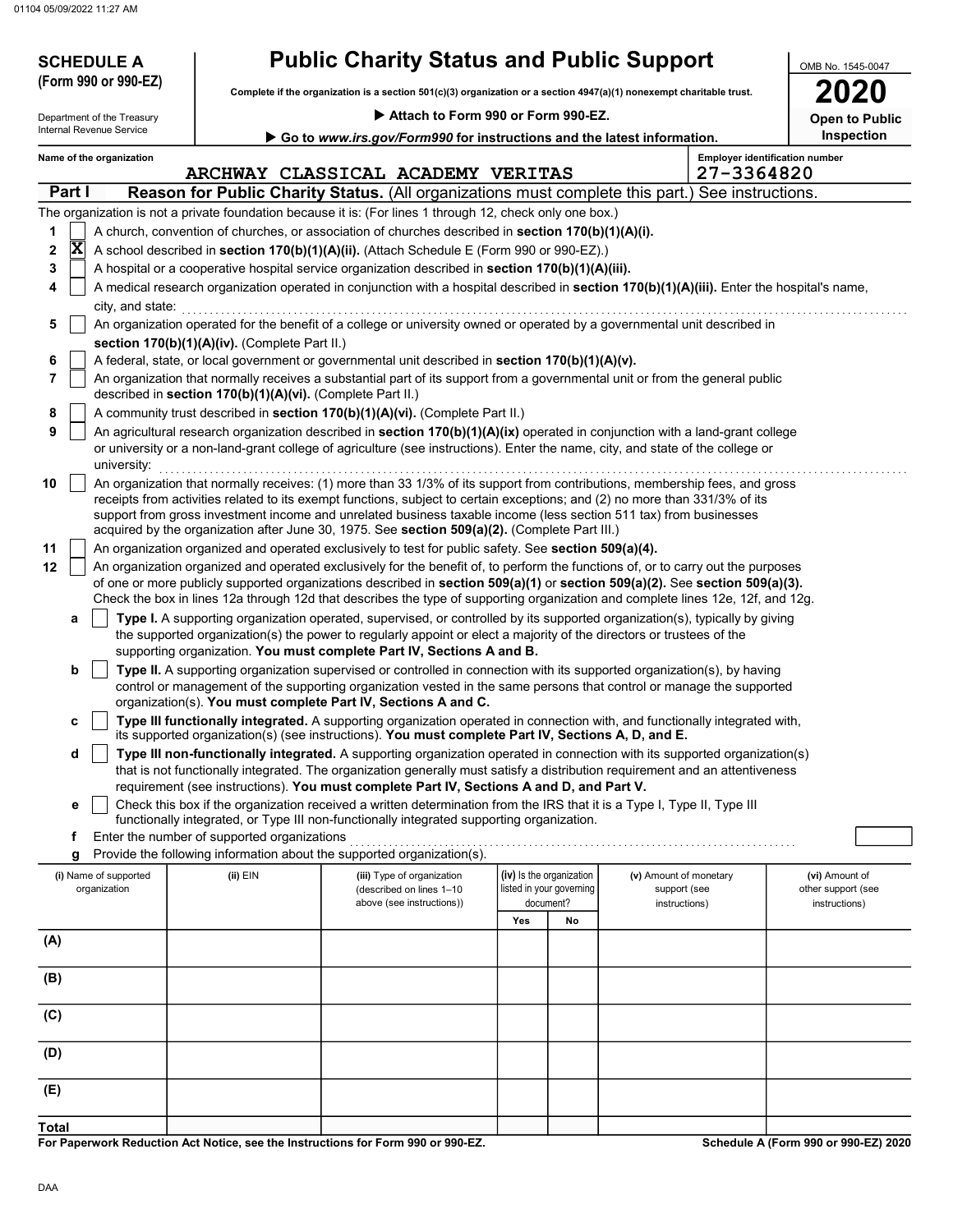| Schedule A (Form 990 or 990-EZ) 2020 | ARCHWAY CLASSICAL ACADEMY VERITAS | 27-3364820 | Page 2 |
|--------------------------------------|-----------------------------------|------------|--------|
|                                      |                                   |            |        |

(Complete only if you checked the box on line 5, 7, or 8 of Part I or if the organization failed to qualify under Part II Support Schedule for Organizations Described in Sections 170(b)(1)(A)(iv) and 170(b)(1)(A)(vi) Part III. If the organization fails to qualify under the tests listed below, please complete Part III.)

|              | <b>Section A. Public Support</b>                                                                                                                                                                                                                   |          |          |            |            |          |    |           |
|--------------|----------------------------------------------------------------------------------------------------------------------------------------------------------------------------------------------------------------------------------------------------|----------|----------|------------|------------|----------|----|-----------|
|              | Calendar year (or fiscal year beginning in)<br>▶                                                                                                                                                                                                   | (a) 2016 | (b) 2017 | $(c)$ 2018 | $(d)$ 2019 | (e) 2020 |    | (f) Total |
| 1            | Gifts, grants, contributions, and<br>membership fees received. (Do not<br>include any "unusual grants.")                                                                                                                                           |          |          |            |            |          |    |           |
| $\mathbf{2}$ | Tax revenues levied for the<br>organization's benefit and either paid<br>to or expended on its behalf                                                                                                                                              |          |          |            |            |          |    |           |
| 3            | The value of services or facilities<br>furnished by a governmental unit to the<br>organization without charge<br>.                                                                                                                                 |          |          |            |            |          |    |           |
| 4<br>5       | Total. Add lines 1 through 3<br>The portion of total contributions by<br>each person (other than a<br>governmental unit or publicly<br>supported organization) included on<br>line 1 that exceeds 2% of the amount<br>shown on line 11, column (f) |          |          |            |            |          |    |           |
| 6            | Public support. Subtract line 5 from line 4                                                                                                                                                                                                        |          |          |            |            |          |    |           |
|              | <b>Section B. Total Support</b>                                                                                                                                                                                                                    |          |          |            |            |          |    |           |
|              | Calendar year (or fiscal year beginning in) ▶                                                                                                                                                                                                      | (a) 2016 | (b) 2017 | $(c)$ 2018 | $(d)$ 2019 | (e) 2020 |    | (f) Total |
| 7            | Amounts from line 4                                                                                                                                                                                                                                |          |          |            |            |          |    |           |
| 8            | Gross income from interest, dividends,<br>payments received on securities loans,<br>rents, royalties, and income from<br>similar sources                                                                                                           |          |          |            |            |          |    |           |
| 9            | Net income from unrelated business<br>activities, whether or not the business<br>is regularly carried on                                                                                                                                           |          |          |            |            |          |    |           |
| 10           | Other income. Do not include gain or<br>loss from the sale of capital assets<br>(Explain in Part VI.)                                                                                                                                              |          |          |            |            |          |    |           |
| 11           | Total support. Add lines 7 through 10                                                                                                                                                                                                              |          |          |            |            |          |    |           |
| 12           |                                                                                                                                                                                                                                                    |          |          |            |            |          | 12 |           |
| 13           | First 5 years. If the Form 990 is for the organization's first, second, third, fourth, or fifth tax year as a section 501(c)(3)                                                                                                                    |          |          |            |            |          |    |           |
|              | organization, check this box and stop here                                                                                                                                                                                                         |          |          |            |            |          |    |           |
|              | Section C. Computation of Public Support Percentage                                                                                                                                                                                                |          |          |            |            |          |    |           |
| 14           |                                                                                                                                                                                                                                                    |          |          |            |            |          | 14 | %         |
| 15           |                                                                                                                                                                                                                                                    |          |          |            |            |          | 15 | $\%$      |
|              | 16a 33 1/3% support test-2020. If the organization did not check the box on line 13, and line 14 is 33 1/3% or more, check this                                                                                                                    |          |          |            |            |          |    |           |
|              | box and stop here. The organization qualifies as a publicly supported organization                                                                                                                                                                 |          |          |            |            |          |    |           |
| b            | 33 1/3% support test-2019. If the organization did not check a box on line 13 or 16a, and line 15 is 33 1/3% or more, check                                                                                                                        |          |          |            |            |          |    |           |
|              | this box and stop here. The organization qualifies as a publicly supported organization                                                                                                                                                            |          |          |            |            |          |    |           |
|              | 17a 10%-facts-and-circumstances test-2020. If the organization did not check a box on line 13, 16a, or 16b, and line 14 is                                                                                                                         |          |          |            |            |          |    |           |
|              | 10% or more, and if the organization meets the "facts-and-circumstances" test, check this box and stop here. Explain in                                                                                                                            |          |          |            |            |          |    |           |
|              | Part VI how the organization meets the "facts-and-circumstances" test. The organization qualifies as a publicly supported                                                                                                                          |          |          |            |            |          |    |           |
|              | organization                                                                                                                                                                                                                                       |          |          |            |            |          |    |           |
| b            | 10%-facts-and-circumstances test-2019. If the organization did not check a box on line 13, 16a, 16b, or 17a, and line                                                                                                                              |          |          |            |            |          |    |           |
|              | 15 is 10% or more, and if the organization meets the "facts-and-circumstances" test, check this box and stop here. Explain                                                                                                                         |          |          |            |            |          |    |           |
|              | in Part VI how the organization meets the "facts-and-circumstances" test. The organization qualifies as a publicly supported                                                                                                                       |          |          |            |            |          |    |           |
|              | organization                                                                                                                                                                                                                                       |          |          |            |            |          |    |           |
| 18           | Private foundation. If the organization did not check a box on line 13, 16a, 16b, 17a, or 17b, check this box and see                                                                                                                              |          |          |            |            |          |    |           |
|              | instructions                                                                                                                                                                                                                                       |          |          |            |            |          |    |           |
|              |                                                                                                                                                                                                                                                    |          |          |            |            |          |    |           |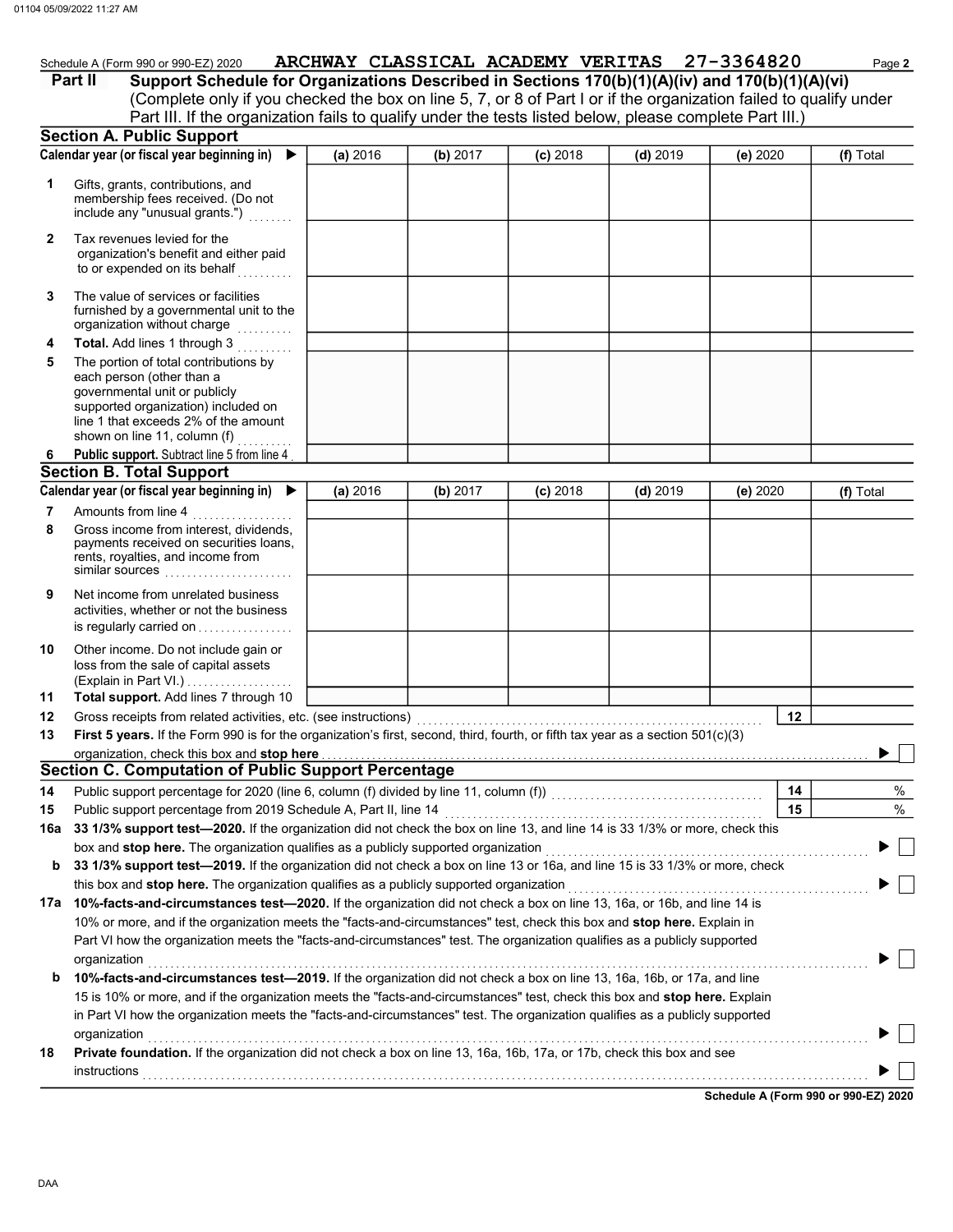### **Part III** Support Schedule for Organizations Described in Section 509(a)(2)

(Complete only if you checked the box on line 10 of Part I or if the organization failed to qualify under Part II. If the organization fails to qualify under the tests listed below, please complete Part II.)

|              | <b>Section A. Public Support</b>                                                                                                                                                  |          |          |            |            |          |    |               |
|--------------|-----------------------------------------------------------------------------------------------------------------------------------------------------------------------------------|----------|----------|------------|------------|----------|----|---------------|
|              | Calendar year (or fiscal year beginning in)                                                                                                                                       | (a) 2016 | (b) 2017 | $(c)$ 2018 | $(d)$ 2019 | (e) 2020 |    | (f) Total     |
| 1            | Gifts, grants, contributions, and membership fees<br>received. (Do not include any "unusual grants.")                                                                             |          |          |            |            |          |    |               |
| $\mathbf{2}$ | Gross receipts from admissions, merchandise<br>sold or services performed, or facilities<br>furnished in any activity that is related to the<br>organization's tax-exempt purpose |          |          |            |            |          |    |               |
| 3            | Gross receipts from activities that are not an<br>unrelated trade or business under section 513                                                                                   |          |          |            |            |          |    |               |
| 4            | Tax revenues levied for the<br>organization's benefit and either paid<br>to or expended on its behalf                                                                             |          |          |            |            |          |    |               |
| 5            | The value of services or facilities<br>furnished by a governmental unit to the<br>organization without charge<br>.                                                                |          |          |            |            |          |    |               |
| 6            | Total. Add lines 1 through 5<br>.                                                                                                                                                 |          |          |            |            |          |    |               |
|              | 7a Amounts included on lines 1, 2, and 3<br>received from disqualified persons                                                                                                    |          |          |            |            |          |    |               |
| b            | Amounts included on lines 2 and 3<br>received from other than disqualified<br>persons that exceed the greater of \$5,000<br>or 1% of the amount on line 13 for the year           |          |          |            |            |          |    |               |
| c            | Add lines 7a and 7b<br>.                                                                                                                                                          |          |          |            |            |          |    |               |
| 8            | Public support. (Subtract line 7c from                                                                                                                                            |          |          |            |            |          |    |               |
|              | line $6.$ )                                                                                                                                                                       |          |          |            |            |          |    |               |
|              | <b>Section B. Total Support</b><br>Calendar year (or fiscal year beginning in) $\blacktriangleright$                                                                              |          |          |            |            |          |    |               |
|              |                                                                                                                                                                                   | (a) 2016 | (b) 2017 | $(c)$ 2018 | $(d)$ 2019 | (e) 2020 |    | (f) Total     |
| 9            | Amounts from line 6<br>. <b>.</b> .                                                                                                                                               |          |          |            |            |          |    |               |
| 10a          | Gross income from interest, dividends,<br>payments received on securities loans, rents,<br>royalties, and income from similar sources                                             |          |          |            |            |          |    |               |
| b            | Unrelated business taxable income (less)<br>section 511 taxes) from businesses<br>acquired after June 30, 1975                                                                    |          |          |            |            |          |    |               |
| c            | Add lines 10a and 10b $\ldots$                                                                                                                                                    |          |          |            |            |          |    |               |
| 11           | Net income from unrelated business<br>activities not included in line 10b, whether<br>or not the business is regularly carried on                                                 |          |          |            |            |          |    |               |
| 12           | Other income. Do not include gain or<br>loss from the sale of capital assets<br>(Explain in Part VI.)                                                                             |          |          |            |            |          |    |               |
| 13           | Total support. (Add lines 9, 10c, 11,                                                                                                                                             |          |          |            |            |          |    |               |
|              | and 12.)                                                                                                                                                                          |          |          |            |            |          |    |               |
| 14           | First 5 years. If the Form 990 is for the organization's first, second, third, fourth, or fifth tax year as a section 501(c)(3)<br>organization, check this box and stop here     |          |          |            |            |          |    |               |
|              | <b>Section C. Computation of Public Support Percentage</b>                                                                                                                        |          |          |            |            |          |    |               |
| 15           | Public support percentage for 2020 (line 8, column (f), divided by line 13, column (f)) [[[[[[[[[[[[[[[[[[[[[                                                                     |          |          |            |            |          | 15 | %             |
| 16           |                                                                                                                                                                                   |          |          |            |            |          | 16 | $\%$          |
|              | Section D. Computation of Investment Income Percentage                                                                                                                            |          |          |            |            |          |    |               |
| 17           | Investment income percentage for 2020 (line 10c, column (f), divided by line 13, column (f)) [[[[[[[[[[[[[[[[                                                                     |          |          |            |            |          | 17 | %             |
|              | 18 Investment income percentage from 2019 Schedule A, Part III, line 17                                                                                                           |          |          |            |            |          | 18 | $\%$          |
|              | 19a 33 1/3% support tests—2020. If the organization did not check the box on line 14, and line 15 is more than 33 1/3%, and line                                                  |          |          |            |            |          |    |               |
|              | 17 is not more than 33 1/3%, check this box and stop here. The organization qualifies as a publicly supported organization                                                        |          |          |            |            |          |    | $\mathcal{A}$ |
| b            | 33 1/3% support tests-2019. If the organization did not check a box on line 14 or line 19a, and line 16 is more than 33 1/3%, and                                                 |          |          |            |            |          |    |               |
|              | line 18 is not more than 33 1/3%, check this box and stop here. The organization qualifies as a publicly supported organization                                                   |          |          |            |            |          |    |               |
| 20           |                                                                                                                                                                                   |          |          |            |            |          |    |               |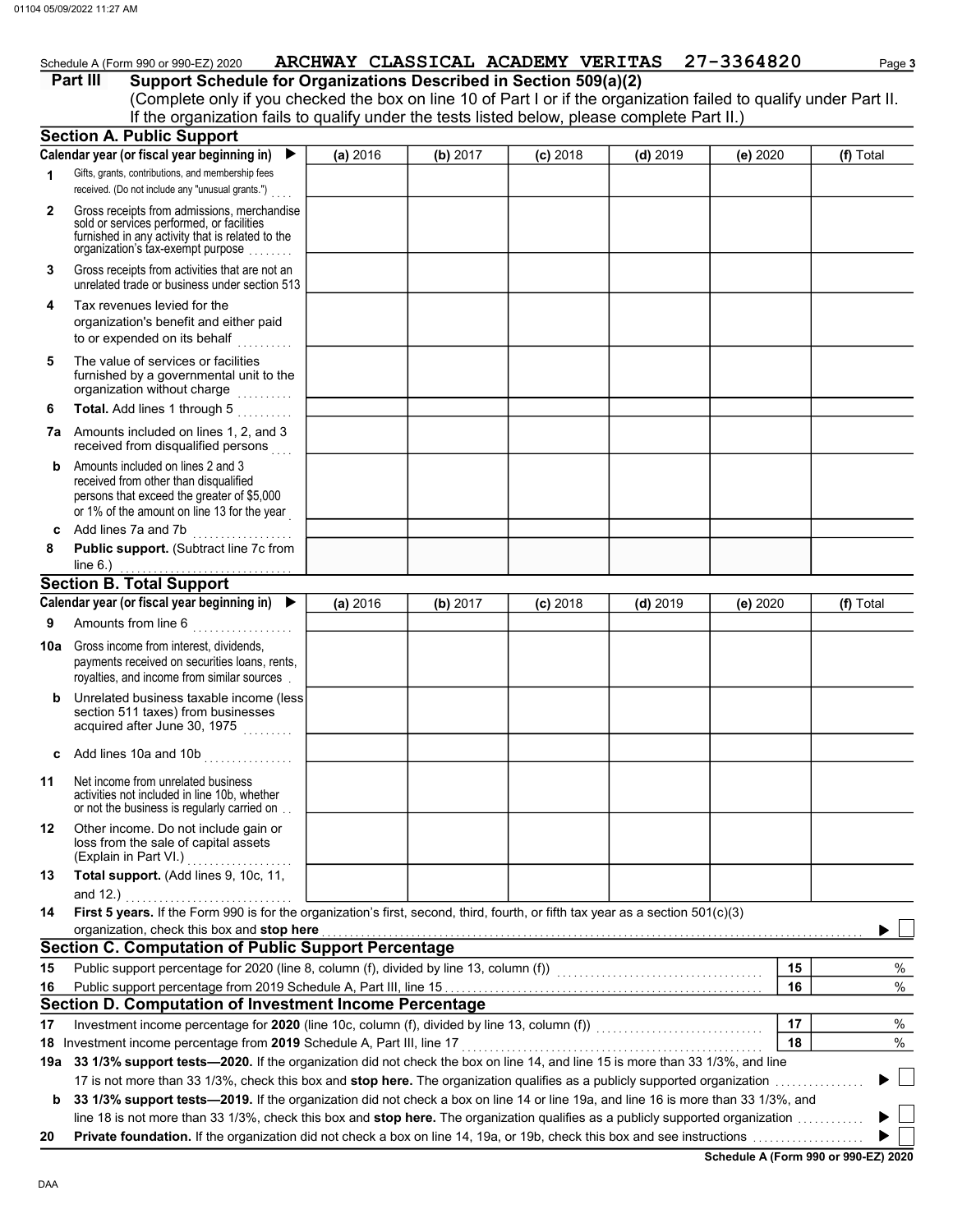#### Part IV Supporting Organizations

Sections A, D, and E. If you checked box 12d, Part I, complete Sections A and D, and complete Part V.) (Complete only if you checked a box in line 12 on Part I. If you checked box 12a, Part I, complete Sections A and B. If you checked box 12b, Part I, complete Sections A and C. If you checked box 12c, Part I, complete

## Section A. All Supporting Organizations

- Are all of the organization's supported organizations listed by name in the organization's governing documents? If "No," describe in Part VI how the supported organizations are designated. If designated by class or purpose, describe the designation. If historic and continuing relationship, explain. 1
- Did the organization have any supported organization that does not have an IRS determination of status under section 509(a)(1) or (2)? If "Yes," explain in Part VI how the organization determined that the supported organization was described in section 509(a)(1) or (2). 2
- **3a** Did the organization have a supported organization described in section 501(c)(4), (5), or (6)? If "Yes," answer lines 3b and 3c below.
- b Did the organization confirm that each supported organization qualified under section 501(c)(4), (5), or (6) and satisfied the public support tests under section  $509(a)(2)$ ? If "Yes," describe in Part VI when and how the organization made the determination.
- c Did the organization ensure that all support to such organizations was used exclusively for section 170(c)(2)(B) purposes? If "Yes," explain in Part VI what controls the organization put in place to ensure such use.
- 4a Was any supported organization not organized in the United States ("foreign supported organization")? If "Yes," and if you checked 12a or 12b in Part I, answer (b) and (c) below.
- b Did the organization have ultimate control and discretion in deciding whether to make grants to the foreign supported organization? If "Yes," describe in Part VI how the organization had such control and discretion despite being controlled or supervised by or in connection with its supported organizations.
- c Did the organization support any foreign supported organization that does not have an IRS determination under sections  $501(c)(3)$  and  $509(a)(1)$  or (2)? If "Yes," explain in Part VI what controls the organization used to ensure that all support to the foreign supported organization was used exclusively for section 170(c)(2)(B) purposes.
- 5a Did the organization add, substitute, or remove any supported organizations during the tax year? If "Yes," answer lines 5b and 5c below (if applicable). Also, provide detail in Part VI, including (i) the names and EIN numbers of the supported organizations added, substituted, or removed; (ii) the reasons for each such action; (iii) the authority under the organization's organizing document authorizing such action; and (iv) how the action was accomplished (such as by amendment to the organizing document).
- b Type I or Type II only. Was any added or substituted supported organization part of a class already designated in the organization's organizing document?
- c Substitutions only. Was the substitution the result of an event beyond the organization's control?
- 6 Did the organization provide support (whether in the form of grants or the provision of services or facilities) to anyone other than (i) its supported organizations, (ii) individuals that are part of the charitable class benefited by one or more of its supported organizations, or (iii) other supporting organizations that also support or benefit one or more of the filing organization's supported organizations? If "Yes," provide detail in Part VI.
- 7 Did the organization provide a grant, loan, compensation, or other similar payment to a substantial contributor (as defined in section  $4958(c)(3)(C)$ ), a family member of a substantial contributor, or a 35% controlled entity with regard to a substantial contributor? If "Yes," complete Part I of Schedule L (Form 990 or 990-EZ).
- 8 Did the organization make a loan to a disqualified person (as defined in section 4958) not described in line 7? If "Yes," complete Part I of Schedule L (Form 990 or 990-EZ).
- 9a Was the organization controlled directly or indirectly at any time during the tax year by one or more disqualified persons, as defined in section 4946 (other than foundation managers and organizations described in section 509(a)(1) or (2))? If "Yes," provide detail in Part VI.
- b Did one or more disqualified persons (as defined in line 9a) hold a controlling interest in any entity in which the supporting organization had an interest? If "Yes," provide detail in Part VI.
- c Did a disqualified person (as defined in line 9a) have an ownership interest in, or derive any personal benefit from, assets in which the supporting organization also had an interest? If "Yes," provide detail in Part VI.
- 10a Was the organization subject to the excess business holdings rules of section 4943 because of section 4943(f) (regarding certain Type II supporting organizations, and all Type III non-functionally integrated supporting organizations)? If "Yes," answer line 10b below.
- b Did the organization have any excess business holdings in the tax year? (Use Schedule C, Form 4720, to determine whether the organization had excess business holdings.)

Yes | No 1 2 3a 3b 3c 4a 4b 4c 5a 5b 5c 6 7 8 9a 9b 9c 10a 10b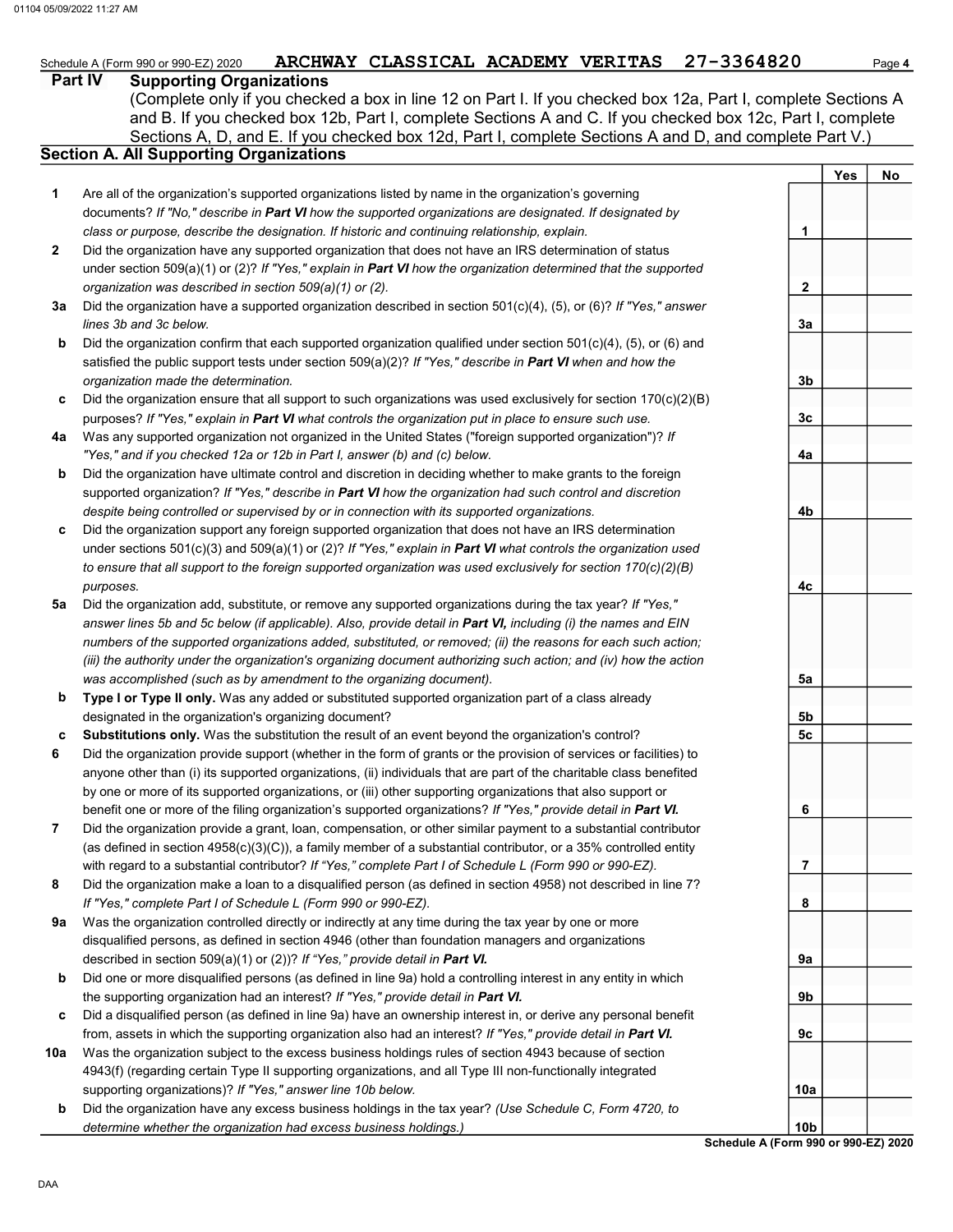$V_{\text{ext}}$  No

|    |                                                                                                                      |                 | Yes | No |
|----|----------------------------------------------------------------------------------------------------------------------|-----------------|-----|----|
| 11 | Has the organization accepted a gift or contribution from any of the following persons?                              |                 |     |    |
|    | a A person who directly or indirectly controls, either alone or together with persons described in lines 11b and     |                 |     |    |
|    | 11c below, the governing body of a supported organization?                                                           | 11a             |     |    |
|    | <b>b</b> A family member of a person described in line 11a above?                                                    | 11 <sub>b</sub> |     |    |
|    | c A 35% controlled entity of a person described in line 11a or 11b above? If "Yes" to line 11a, 11b, or 11c, provide |                 |     |    |
|    | detail in <b>Part VI.</b>                                                                                            | 11c             |     |    |

#### Section B. Type I Supporting Organizations

**Part IV Supporting Organizations (continued)** 

|                                                                                                                                |   | T es | NO. |
|--------------------------------------------------------------------------------------------------------------------------------|---|------|-----|
| Did the governing body, members of the governing body, officers acting in their official capacity, or membership of one or     |   |      |     |
| more supported organizations have the power to regularly appoint or elect at least a majority of the organization's officers,  |   |      |     |
| directors, or trustees at all times during the tax year? If "No," describe in <b>Part VI</b> how the supported organization(s) |   |      |     |
| effectively operated, supervised, or controlled the organization's activities. If the organization had more than one supported |   |      |     |
| organization, describe how the powers to appoint and/or remove officers, directors, or trustees were allocated among the       |   |      |     |
| supported organizations and what conditions or restrictions, if any, applied to such powers during the tax year.               |   |      |     |
| Did the organization operate for the benefit of any supported organization other than the supported                            |   |      |     |
| organization(s) that operated, supervised, or controlled the supporting organization? If "Yes," explain in Part                |   |      |     |
| VI how providing such benefit carried out the purposes of the supported organization(s) that operated,                         |   |      |     |
| supervised, or controlled the supporting organization.                                                                         | ົ |      |     |
| <b>Section C. Type II Supporting Organizations</b>                                                                             |   |      |     |

#### Were a majority of the organization's directors or trustees during the tax year also a majority of the directors or trustees of each of the organization's supported organization(s)? If "No," describe in Part VI how control 1 or management of the supporting organization was vested in the same persons that controlled or managed the supported organization(s). Yes | No 1

### Section D. All Type III Supporting Organizations

|                |                                                                                                                        |   | Yes | No |
|----------------|------------------------------------------------------------------------------------------------------------------------|---|-----|----|
| 1              | Did the organization provide to each of its supported organizations, by the last day of the fifth month of the         |   |     |    |
|                | organization's tax year, (i) a written notice describing the type and amount of support provided during the prior tax  |   |     |    |
|                | year, (ii) a copy of the Form 990 that was most recently filed as of the date of notification, and (iii) copies of the |   |     |    |
|                | organization's governing documents in effect on the date of notification, to the extent not previously provided?       |   |     |    |
| $\overline{2}$ | Were any of the organization's officers, directors, or trustees either (i) appointed or elected by the supported       |   |     |    |
|                | organization(s) or (ii) serving on the governing body of a supported organization? If "No," explain in Part VI how     |   |     |    |
|                | the organization maintained a close and continuous working relationship with the supported organization(s).            | າ |     |    |
| 3              | By reason of the relationship described in line 2, above, did the organization's supported organizations have          |   |     |    |
|                | a significant voice in the organization's investment policies and in directing the use of the organization's           |   |     |    |
|                | income or assets at all times during the tax year? If "Yes," describe in Part VI the role the organization's           |   |     |    |
|                | supported organizations played in this regard.                                                                         | 3 |     |    |

#### Section E. Type III Functionally-Integrated Supporting Organizations

|  |  |  |  | Check the box next to the method that the organization used to satisfy the Integral Part Test during the year (see instructions). |
|--|--|--|--|-----------------------------------------------------------------------------------------------------------------------------------|
|--|--|--|--|-----------------------------------------------------------------------------------------------------------------------------------|

- The organization satisfied the Activities Test. Complete line 2 below. a
- The organization is the parent of each of its supported organizations. Complete line 3 below. b

|  |  |  |  |  | $\texttt{c}$ $\parallel$ The organization supported a governmental entity. Describe in Part VI how you supported a governmental entity (see instructions). |  |
|--|--|--|--|--|------------------------------------------------------------------------------------------------------------------------------------------------------------|--|
|--|--|--|--|--|------------------------------------------------------------------------------------------------------------------------------------------------------------|--|

- 2 Activities Test. Answer lines 2a and 2b below.
- a Did substantially all of the organization's activities during the tax year directly further the exempt purposes of the supported organization(s) to which the organization was responsive? If "Yes," then in Part VI identify those supported organizations and explain how these activities directly furthered their exempt purposes, how the organization was responsive to those supported organizations, and how the organization determined that these activities constituted substantially all of its activities.
- b Did the activities described in line 2a, above, constitute activities that, but for the organization's involvement, one or more of the organization's supported organization(s) would have been engaged in? If "Yes," explain in Part VI the reasons for the organization's position that its supported organization(s) would have engaged in these activities but for the organization's involvement.
- 3 Parent of Supported Organizations. Answer lines 3a and 3b below.
	- a Did the organization have the power to regularly appoint or elect a majority of the officers, directors, or trustees of each of the supported organizations? If "Yes" or "No," provide details in Part VI.
	- b Did the organization exercise a substantial degree of direction over the policies, programs, and activities of each of its supported organizations? If "Yes," describe in Part VI the role played by the organization in this regard.

DAA Schedule A (Form 990 or 990-EZ) 2020 3b

2a

2b

3a

Yes No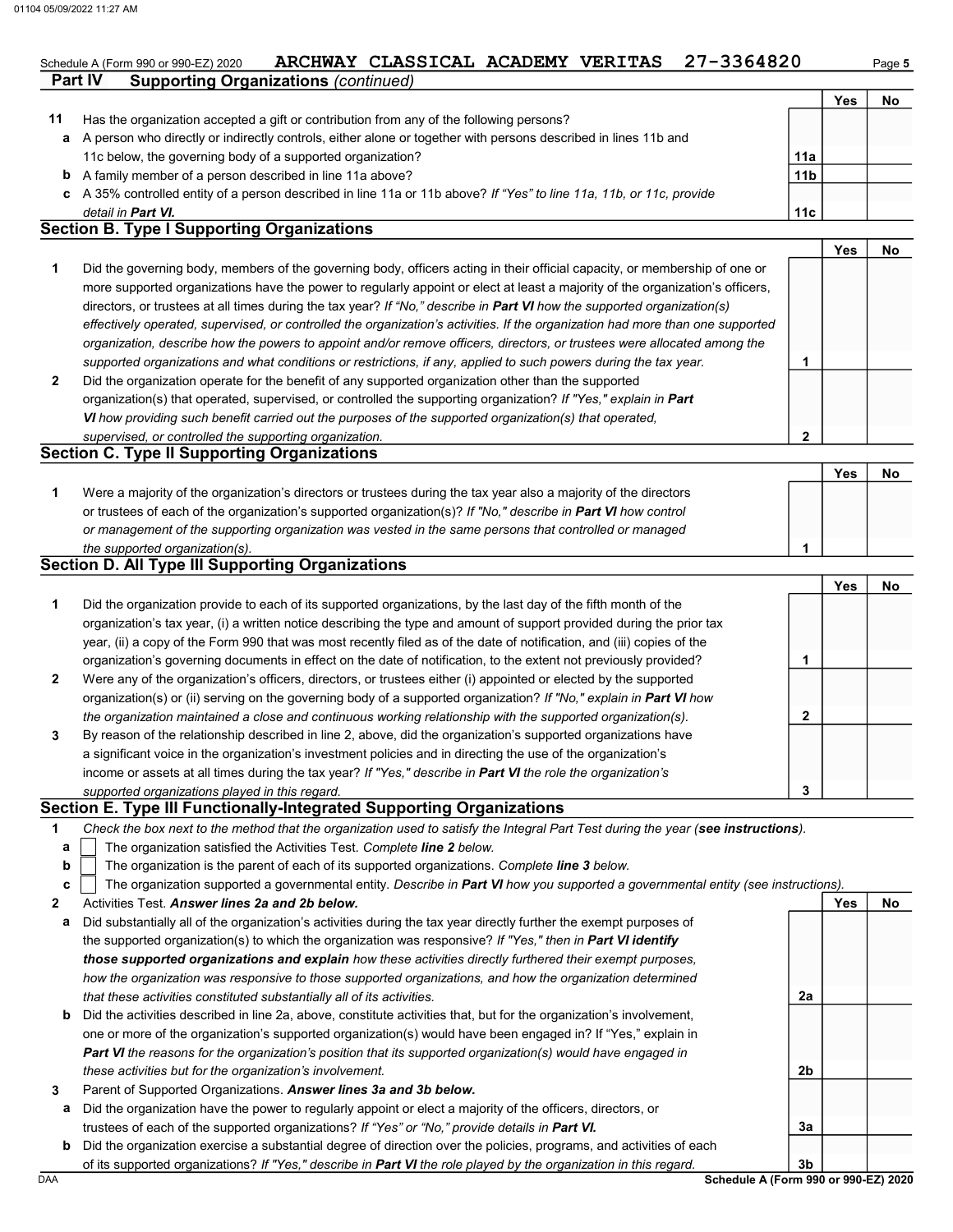| Page 6 |  |
|--------|--|

|               | ARCHWAY CLASSICAL ACADEMY VERITAS 27-3364820<br>Schedule A (Form 990 or 990-EZ) 2020                                             |                |                | Page 6                         |
|---------------|----------------------------------------------------------------------------------------------------------------------------------|----------------|----------------|--------------------------------|
| <b>Part V</b> | Type III Non-Functionally Integrated 509(a)(3) Supporting Organizations                                                          |                |                |                                |
| 1             | Check here if the organization satisfied the Integral Part Test as a qualifying trust on Nov. 20, 1970 (explain in Part VI). See |                |                |                                |
|               | instructions. All other Type III non-functionally integrated supporting organizations must complete Sections A through E.        |                |                |                                |
|               | Section A - Adjusted Net Income                                                                                                  |                | (A) Prior Year | (B) Current Year               |
|               |                                                                                                                                  |                |                | (optional)                     |
| 1             | Net short-term capital gain                                                                                                      | 1              |                |                                |
| $\mathbf{2}$  | Recoveries of prior-year distributions                                                                                           | $\mathbf{2}$   |                |                                |
| 3             | Other gross income (see instructions)                                                                                            | 3              |                |                                |
| 4             | Add lines 1 through 3.                                                                                                           | 4              |                |                                |
| 5             | Depreciation and depletion                                                                                                       | 5              |                |                                |
| 6             | Portion of operating expenses paid or incurred for production or collection of                                                   |                |                |                                |
|               | gross income or for management, conservation, or maintenance of property                                                         |                |                |                                |
|               | held for production of income (see instructions)                                                                                 | 6              |                |                                |
| 7             | Other expenses (see instructions)                                                                                                | 7              |                |                                |
| 8             | Adjusted Net Income (subtract lines 5, 6, and 7 from line 4)                                                                     | 8              |                |                                |
|               | Section B - Minimum Asset Amount                                                                                                 |                | (A) Prior Year | (B) Current Year<br>(optional) |
| 1.            | Aggregate fair market value of all non-exempt-use assets (see                                                                    |                |                |                                |
|               | instructions for short tax year or assets held for part of year):                                                                |                |                |                                |
|               | a Average monthly value of securities                                                                                            | 1a             |                |                                |
|               | <b>b</b> Average monthly cash balances                                                                                           | 1 <sub>b</sub> |                |                                |
|               | c Fair market value of other non-exempt-use assets                                                                               | 1c             |                |                                |
|               | <b>d Total</b> (add lines 1a, 1b, and 1c)                                                                                        | 1d             |                |                                |
|               | <b>e</b> Discount claimed for blockage or other factors                                                                          |                |                |                                |
|               | (explain in detail in <b>Part VI</b> ):                                                                                          |                |                |                                |
|               | 2 Acquisition indebtedness applicable to non-exempt-use assets                                                                   | $\mathbf{2}$   |                |                                |
| 3             | Subtract line 2 from line 1d.                                                                                                    | 3              |                |                                |
| 4             | Cash deemed held for exempt use. Enter 0.015 of line 3 (for greater amount,                                                      |                |                |                                |
|               | see instructions).                                                                                                               | 4              |                |                                |
| 5             | Net value of non-exempt-use assets (subtract line 4 from line 3)                                                                 | 5              |                |                                |
| 6             | Multiply line 5 by 0.035.                                                                                                        | 6              |                |                                |
| 7             | Recoveries of prior-year distributions                                                                                           | 7              |                |                                |
| 8             | Minimum Asset Amount (add line 7 to line 6)                                                                                      | 8              |                |                                |
|               | <b>Section C - Distributable Amount</b>                                                                                          |                |                | <b>Current Year</b>            |
| 1             | Adjusted net income for prior year (from Section A, line 8, column A)                                                            | 1              |                |                                |
| $\mathbf{2}$  | Enter 0.85 of line 1.                                                                                                            | $\mathbf{2}$   |                |                                |
| 3             | Minimum asset amount for prior year (from Section B, line 8, column A)                                                           | 3              |                |                                |
| 4             | Enter greater of line 2 or line 3.                                                                                               | 4              |                |                                |
| 5             | Income tax imposed in prior year                                                                                                 | 5              |                |                                |
| 6             | <b>Distributable Amount.</b> Subtract line 5 from line 4, unless subject to                                                      |                |                |                                |
|               | emergency temporary reduction (see instructions).                                                                                | 6              |                |                                |
| ۰.            | $\overline{O}$ and the set of the component consistent and consideration of fixed and consistent the state method. The           |                |                |                                |

7 Check here if the current year is the organization's first as a non-functionally integrated Type III supporting organization (see instructions).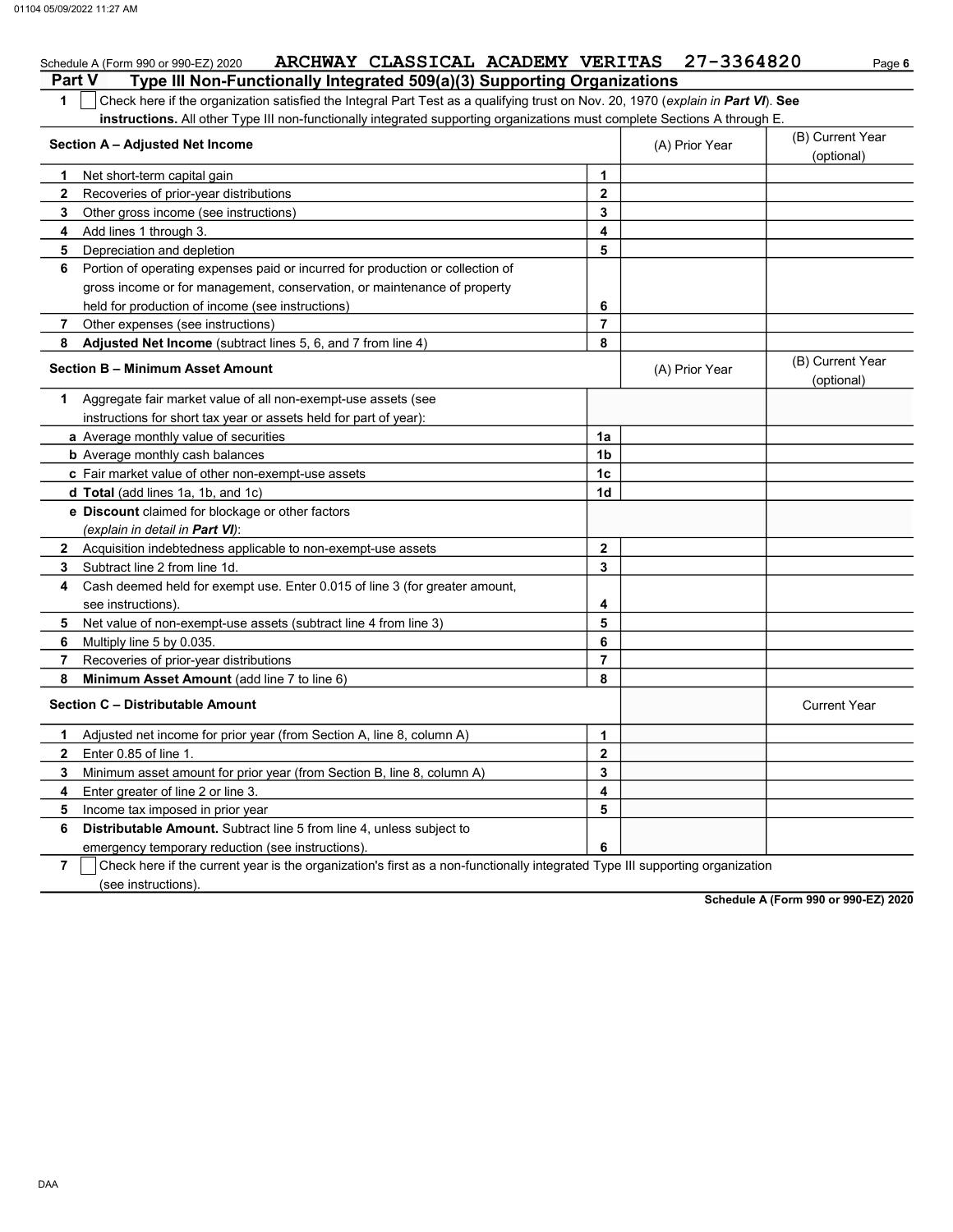|              | <b>Part V</b><br>Type III Non-Functionally Integrated 509(a)(3) Supporting Organizations (continued)<br><b>Section D - Distributions</b> |                             |                                       | <b>Current Year</b>                            |
|--------------|------------------------------------------------------------------------------------------------------------------------------------------|-----------------------------|---------------------------------------|------------------------------------------------|
| 1            | Amounts paid to supported organizations to accomplish exempt purposes                                                                    |                             |                                       |                                                |
| $\mathbf{2}$ | Amounts paid to perform activity that directly furthers exempt purposes of supported                                                     |                             |                                       |                                                |
|              | organizations, in excess of income from activity                                                                                         |                             |                                       |                                                |
| 3            | Administrative expenses paid to accomplish exempt purposes of supported organizations                                                    |                             |                                       |                                                |
| 4            | Amounts paid to acquire exempt-use assets                                                                                                |                             |                                       |                                                |
| 5            | Qualified set-aside amounts (prior IRS approval required— <i>provide details in Part VI</i> )                                            |                             |                                       |                                                |
| 6            | Other distributions (describe in Part VI). See instructions.                                                                             |                             |                                       |                                                |
| 7            | Total annual distributions. Add lines 1 through 6.                                                                                       |                             |                                       |                                                |
| 8            | Distributions to attentive supported organizations to which the organization is responsive                                               |                             |                                       |                                                |
|              | (provide details in Part VI). See instructions.                                                                                          |                             |                                       |                                                |
| 9            | Distributable amount for 2020 from Section C, line 6                                                                                     |                             |                                       |                                                |
| 10           | Line 8 amount divided by line 9 amount                                                                                                   |                             |                                       |                                                |
|              |                                                                                                                                          | (i)                         | (ii)                                  | (iii)                                          |
|              | <b>Section E - Distribution Allocations (see instructions)</b>                                                                           | <b>Excess Distributions</b> | <b>Underdistributions</b><br>Pre-2020 | <b>Distributable</b><br><b>Amount for 2020</b> |
| 1            | Distributable amount for 2020 from Section C, line 6                                                                                     |                             |                                       |                                                |
| $\mathbf{2}$ | Underdistributions, if any, for years prior to 2020                                                                                      |                             |                                       |                                                |
|              | (reasonable cause required-explain in Part VI). See                                                                                      |                             |                                       |                                                |
|              | instructions.                                                                                                                            |                             |                                       |                                                |
| 3            | Excess distributions carryover, if any, to 2020                                                                                          |                             |                                       |                                                |
|              | <b>a</b> From 2015                                                                                                                       |                             |                                       |                                                |
|              |                                                                                                                                          |                             |                                       |                                                |
|              |                                                                                                                                          |                             |                                       |                                                |
|              | $d$ From 2018                                                                                                                            |                             |                                       |                                                |
|              | <b>e</b> From 2019                                                                                                                       |                             |                                       |                                                |
|              | f Total of lines 3a through 3e                                                                                                           |                             |                                       |                                                |
|              | g Applied to underdistributions of prior years                                                                                           |                             |                                       |                                                |
|              | <b>h</b> Applied to 2020 distributable amount                                                                                            |                             |                                       |                                                |
|              | Carryover from 2015 not applied (see instructions)                                                                                       |                             |                                       |                                                |
|              | Remainder. Subtract lines 3g, 3h, and 3i from line 3f.                                                                                   |                             |                                       |                                                |
| 4            | Distributions for 2020 from                                                                                                              |                             |                                       |                                                |
|              | \$<br>Section D, line 7:                                                                                                                 |                             |                                       |                                                |
|              | a Applied to underdistributions of prior years                                                                                           |                             |                                       |                                                |
|              | <b>b</b> Applied to 2020 distributable amount                                                                                            |                             |                                       |                                                |
|              | c Remainder. Subtract lines 4a and 4b from line 4.                                                                                       |                             |                                       |                                                |
| 5            | Remaining underdistributions for years prior to 2020, if                                                                                 |                             |                                       |                                                |
|              | any. Subtract lines 3g and 4a from line 2. For result                                                                                    |                             |                                       |                                                |
|              | greater than zero, explain in Part VI. See instructions.                                                                                 |                             |                                       |                                                |
| 6            | Remaining underdistributions for 2020 Subtract lines 3h                                                                                  |                             |                                       |                                                |
|              | and 4b from line 1. For result greater than zero, explain in                                                                             |                             |                                       |                                                |
|              | Part VI. See instructions.                                                                                                               |                             |                                       |                                                |
| 7            | Excess distributions carryover to 2021. Add lines 3j                                                                                     |                             |                                       |                                                |
|              | and 4c.                                                                                                                                  |                             |                                       |                                                |
| 8            | Breakdown of line 7:                                                                                                                     |                             |                                       |                                                |
|              | a Excess from 2016                                                                                                                       |                             |                                       |                                                |
|              |                                                                                                                                          |                             |                                       |                                                |
|              | c Excess from 2018                                                                                                                       |                             |                                       |                                                |
|              | d Excess from 2019                                                                                                                       |                             |                                       |                                                |
|              | e Excess from 2020                                                                                                                       |                             |                                       |                                                |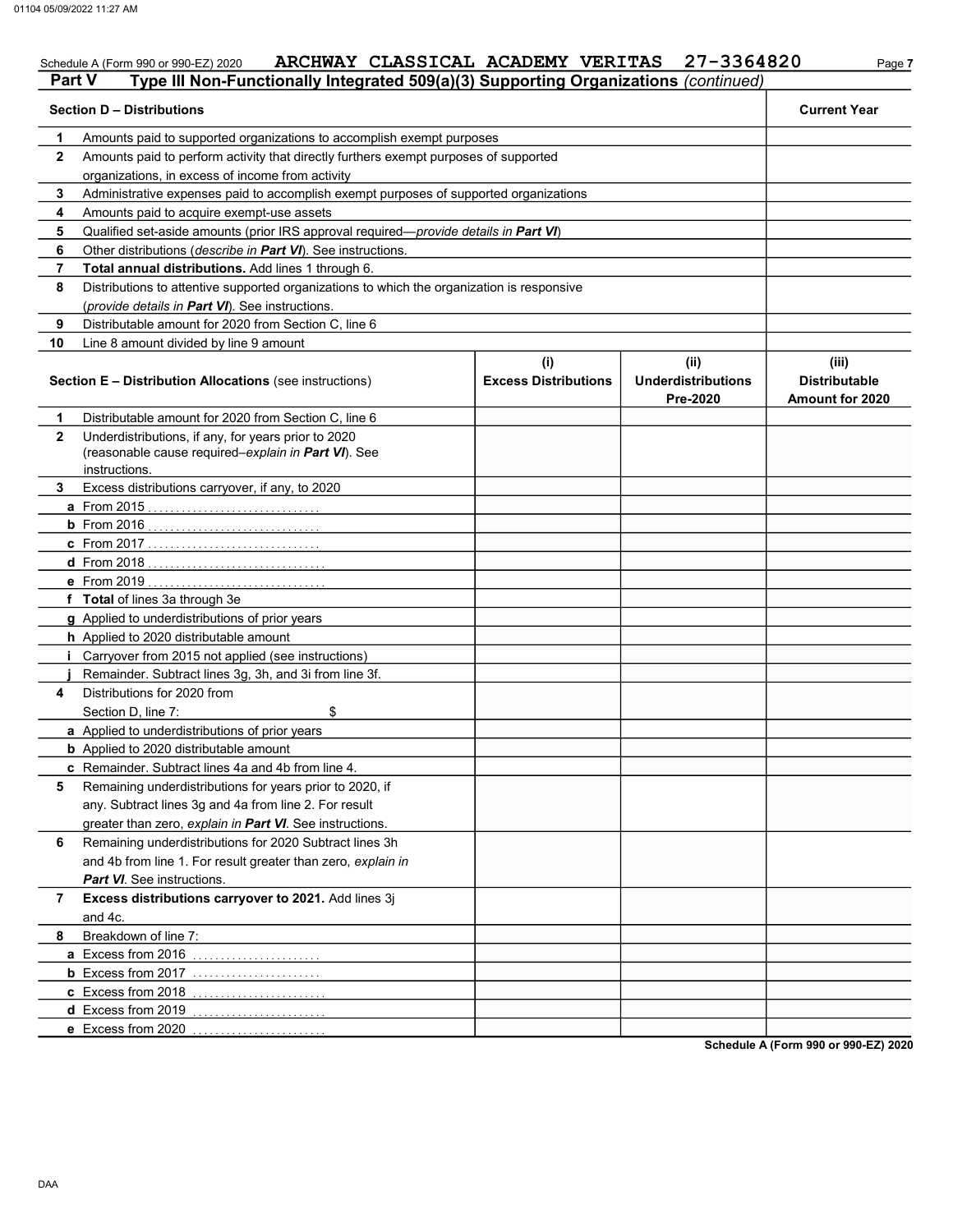|         | Schedule A (Form 990 or 990-EZ) 2020                                                           |  |  | ARCHWAY CLASSICAL ACADEMY VERITAS 27-3364820                                                                                                                                                                                                                                                                                                                                                                                                                                              | Page 8 |
|---------|------------------------------------------------------------------------------------------------|--|--|-------------------------------------------------------------------------------------------------------------------------------------------------------------------------------------------------------------------------------------------------------------------------------------------------------------------------------------------------------------------------------------------------------------------------------------------------------------------------------------------|--------|
| Part VI | lines 2, 5, and 6. Also complete this part for any additional information. (See instructions.) |  |  | Supplemental Information. Provide the explanations required by Part II, line 10; Part II, line 17a or 17b; Part<br>III, line 12; Part IV, Section A, lines 1, 2, 3b, 3c, 4b, 4c, 5a, 6, 9a, 9b, 9c, 11a, 11b, and 11c; Part IV, Section<br>B, lines 1 and 2; Part IV, Section C, line 1; Part IV, Section D, lines 2 and 3; Part IV, Section E, lines 1c, 2a, 2b,<br>3a, and 3b; Part V, line 1; Part V, Section B, line 1e; Part V, Section D, lines 5, 6, and 8; and Part V, Section E, |        |
|         |                                                                                                |  |  |                                                                                                                                                                                                                                                                                                                                                                                                                                                                                           |        |
|         |                                                                                                |  |  |                                                                                                                                                                                                                                                                                                                                                                                                                                                                                           |        |
|         |                                                                                                |  |  |                                                                                                                                                                                                                                                                                                                                                                                                                                                                                           |        |
|         |                                                                                                |  |  |                                                                                                                                                                                                                                                                                                                                                                                                                                                                                           |        |
|         |                                                                                                |  |  |                                                                                                                                                                                                                                                                                                                                                                                                                                                                                           |        |
|         |                                                                                                |  |  |                                                                                                                                                                                                                                                                                                                                                                                                                                                                                           |        |
|         |                                                                                                |  |  |                                                                                                                                                                                                                                                                                                                                                                                                                                                                                           |        |
|         |                                                                                                |  |  |                                                                                                                                                                                                                                                                                                                                                                                                                                                                                           |        |
|         |                                                                                                |  |  |                                                                                                                                                                                                                                                                                                                                                                                                                                                                                           |        |
|         |                                                                                                |  |  |                                                                                                                                                                                                                                                                                                                                                                                                                                                                                           |        |
|         |                                                                                                |  |  |                                                                                                                                                                                                                                                                                                                                                                                                                                                                                           |        |
|         |                                                                                                |  |  |                                                                                                                                                                                                                                                                                                                                                                                                                                                                                           |        |
|         |                                                                                                |  |  |                                                                                                                                                                                                                                                                                                                                                                                                                                                                                           |        |
|         |                                                                                                |  |  |                                                                                                                                                                                                                                                                                                                                                                                                                                                                                           |        |
|         |                                                                                                |  |  |                                                                                                                                                                                                                                                                                                                                                                                                                                                                                           |        |
|         |                                                                                                |  |  |                                                                                                                                                                                                                                                                                                                                                                                                                                                                                           |        |
|         |                                                                                                |  |  |                                                                                                                                                                                                                                                                                                                                                                                                                                                                                           |        |
|         |                                                                                                |  |  |                                                                                                                                                                                                                                                                                                                                                                                                                                                                                           |        |
|         |                                                                                                |  |  |                                                                                                                                                                                                                                                                                                                                                                                                                                                                                           |        |
|         |                                                                                                |  |  |                                                                                                                                                                                                                                                                                                                                                                                                                                                                                           |        |
|         |                                                                                                |  |  |                                                                                                                                                                                                                                                                                                                                                                                                                                                                                           |        |
|         |                                                                                                |  |  |                                                                                                                                                                                                                                                                                                                                                                                                                                                                                           |        |
|         |                                                                                                |  |  |                                                                                                                                                                                                                                                                                                                                                                                                                                                                                           |        |
|         |                                                                                                |  |  |                                                                                                                                                                                                                                                                                                                                                                                                                                                                                           |        |
|         |                                                                                                |  |  |                                                                                                                                                                                                                                                                                                                                                                                                                                                                                           |        |
|         |                                                                                                |  |  |                                                                                                                                                                                                                                                                                                                                                                                                                                                                                           |        |
|         |                                                                                                |  |  |                                                                                                                                                                                                                                                                                                                                                                                                                                                                                           |        |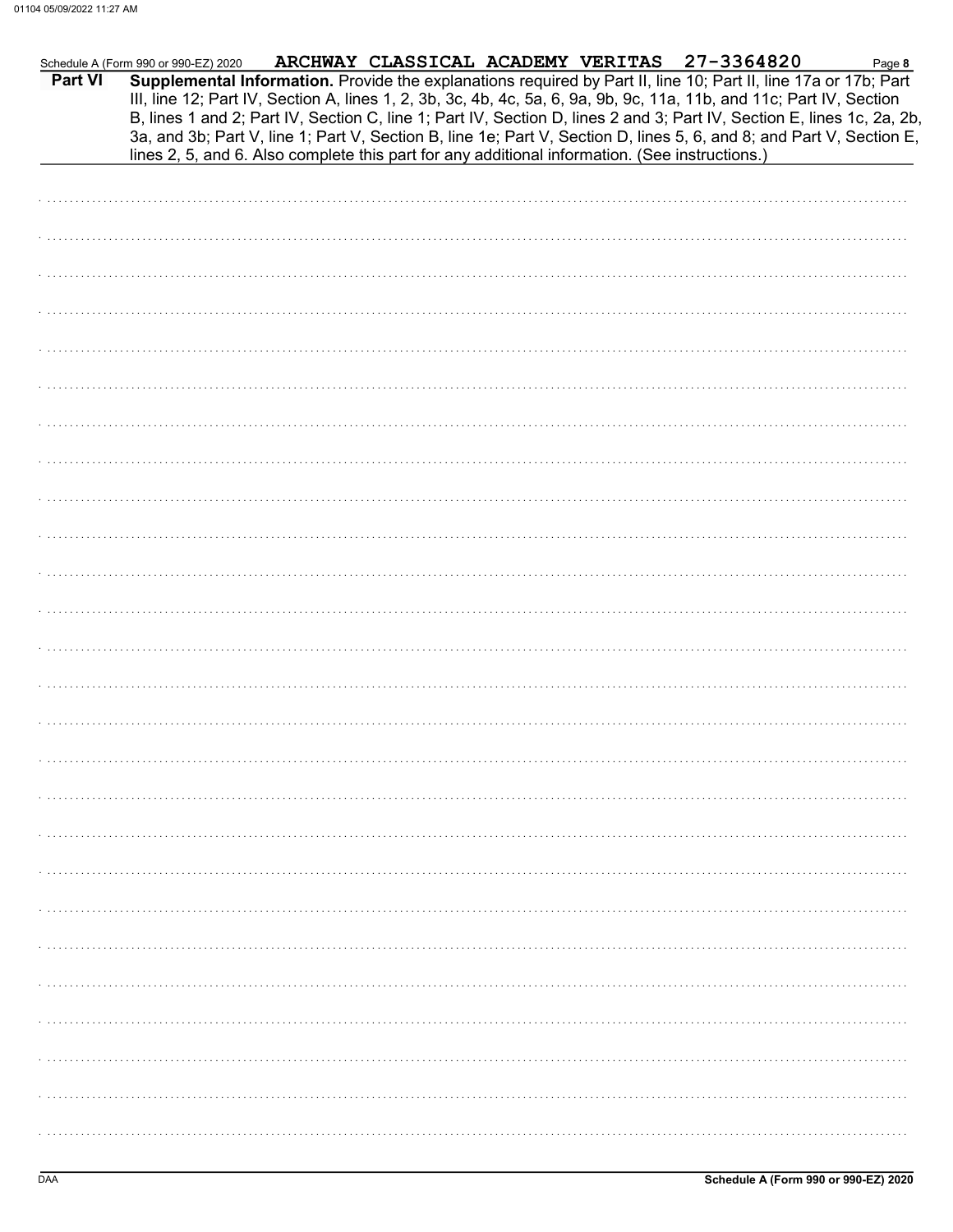### OMB No. 1545-0047 Department of the Treasury Internal Revenue Service Name of the organization 2020 Schedule B  $\overline{S}$  Schedule of Contributors (Form 990, 990-EZ, or 990-PF) Attach to Form 990, Form 990-EZ, or Form 990-PF. Employer identification number Organization type (check one): Filers of: Section: Form 990 or 990-EZ  $|\mathbf{X}|$  501(c)( **3** ) (enter number) organization  $4947(a)(1)$  nonexempt charitable trust not treated as a private foundation Go to www.irs.gov/Form990 for the latest information. ARCHWAY CLASSICAL ACADEMY VERITAS 27-3364820  $\overline{\mathbf{X}}$  501(c)(

Check if your organization is covered by the General Rule or a Special Rule. Note: Only a section 501(c)(7), (8), or (10) organization can check boxes for both the General Rule and a Special Rule. See instructions.

4947(a)(1) nonexempt charitable trust treated as a private foundation

527 political organization

501(c)(3) taxable private foundation

Form 990-PF 1501(c)(3) exempt private foundation

#### General Rule

 $\bm{X}$  For an organization filing Form 990, 990-EZ, or 990-PF that received, during the year, contributions totaling \$5,000 or more (in money or property) from any one contributor. Complete Parts I and II. See instructions for determining a contributor's total contributions.

#### Special Rules

| For an organization described in section 501(c)(3) filing Form 990 or 990-EZ that met the 33 <sup>1</sup> /3% support test of the |
|-----------------------------------------------------------------------------------------------------------------------------------|
| regulations under sections $509(a)(1)$ and $170(b)(1)(A)(vi)$ , that checked Schedule A (Form 990 or 990-EZ), Part II, line       |
| 13, 16a, or 16b, and that received from any one contributor, during the year, total contributions of the greater of (1)           |
| \$5,000; or (2) 2% of the amount on (i) Form 990, Part VIII, line 1h; or (ii) Form 990-EZ, line 1. Complete Parts I and II.       |

literary, or educational purposes, or for the prevention of cruelty to children or animals. Complete Parts I (entering For an organization described in section 501(c)(7), (8), or (10) filing Form 990 or 990-EZ that received from any one contributor, during the year, total contributions of more than \$1,000 exclusively for religious, charitable, scientific, "N/A" in column (b) instead of the contributor name and address), II, and III.

For an organization described in section 501(c)(7), (8), or (10) filing Form 990 or 990-EZ that received from any one contributor, during the year, contributions exclusively for religious, charitable, etc., purposes, but no such contributions totaled more than \$1,000. If this box is checked, enter here the total contributions that were received during the year for an exclusively religious, charitable, etc., purpose. Don't complete any of the parts unless the General Rule applies to this organization because it received nonexclusively religious, charitable, etc., contributions  $\text{totaling }$  \$5,000 or more during the year  $\ldots$   $\ldots$   $\ldots$   $\ldots$   $\ldots$   $\ldots$   $\ldots$   $\ldots$   $\ldots$   $\ldots$   $\blacksquare$ 

990-EZ, or 990-PF), but it must answer "No" on Part IV, line 2, of its Form 990; or check the box on line H of its Form 990-EZ or on its Form 990-PF, Part I, line 2, to certify that it doesn't meet the filing requirements of Schedule B (Form 990, 990-EZ, or 990-PF). Caution: An organization that isn't covered by the General Rule and/or the Special Rules doesn't file Schedule B (Form 990,

For Paperwork Reduction Act Notice, see the instructions for Form 990, 990-EZ, or 990-PF.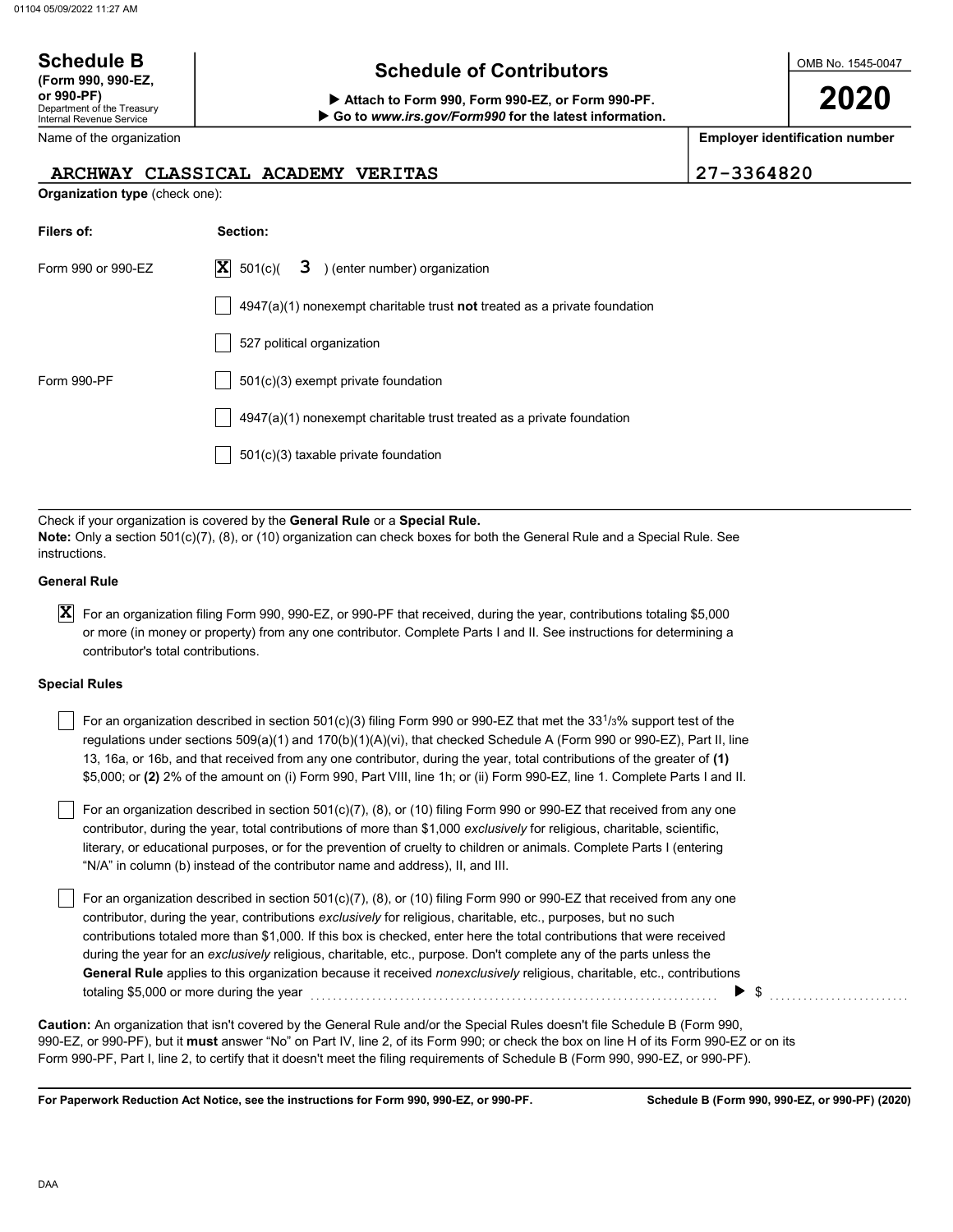|                | Schedule B (Form 990, 990-EZ, or 990-PF) (2020)                                                | PAGE 1 OF 1<br>Page 2                               |                                                                                         |  |  |
|----------------|------------------------------------------------------------------------------------------------|-----------------------------------------------------|-----------------------------------------------------------------------------------------|--|--|
|                | Name of organization<br>ARCHWAY CLASSICAL ACADEMY VERITAS                                      | <b>Employer identification number</b><br>27-3364820 |                                                                                         |  |  |
| Part I         | Contributors (see instructions). Use duplicate copies of Part I if additional space is needed. |                                                     |                                                                                         |  |  |
| (a)<br>No.     | (b)<br>Name, address, and ZIP + 4                                                              | (C)<br><b>Total contributions</b>                   | (d)<br>Type of contribution                                                             |  |  |
| $\overline{1}$ |                                                                                                | 548,424<br>\$                                       | X<br>Person<br>Payroll<br>Noncash<br>(Complete Part II for<br>noncash contributions.)   |  |  |
| (a)            | (b)                                                                                            | (c)                                                 | (d)                                                                                     |  |  |
| No.            | Name, address, and ZIP + 4                                                                     | <b>Total contributions</b>                          | Type of contribution                                                                    |  |  |
|                |                                                                                                | \$                                                  | Person<br>Payroll<br>Noncash<br>(Complete Part II for<br>noncash contributions.)        |  |  |
| (a)            | (b)                                                                                            | (c)                                                 | (d)                                                                                     |  |  |
| No.            | Name, address, and ZIP + 4                                                                     | <b>Total contributions</b>                          | Type of contribution                                                                    |  |  |
|                |                                                                                                | \$                                                  | Person<br>Payroll<br>Noncash<br>(Complete Part II for<br>noncash contributions.)        |  |  |
| (a)            | (b)                                                                                            | (c)                                                 | (d)                                                                                     |  |  |
| No.            | Name, address, and ZIP + 4                                                                     | <b>Total contributions</b>                          | Type of contribution                                                                    |  |  |
|                |                                                                                                | \$                                                  | Person<br>Payroll<br><b>Noncash</b><br>(Complete Part II for<br>noncash contributions.) |  |  |
| (a)            | (b)                                                                                            | (c)                                                 | (d)                                                                                     |  |  |
| No.            | Name, address, and ZIP + 4                                                                     | <b>Total contributions</b>                          | Type of contribution                                                                    |  |  |
| 1.1.1.1        |                                                                                                | \$                                                  | Person<br>Payroll<br><b>Noncash</b><br>(Complete Part II for<br>noncash contributions.) |  |  |
| (a)            | (b)                                                                                            | (c)                                                 | (d)                                                                                     |  |  |
| No.            | Name, address, and ZIP + 4                                                                     | <b>Total contributions</b>                          | Type of contribution                                                                    |  |  |
| 1.1.1.1        |                                                                                                | \$                                                  | Person<br>Payroll<br><b>Noncash</b><br>(Complete Part II for<br>noncash contributions.) |  |  |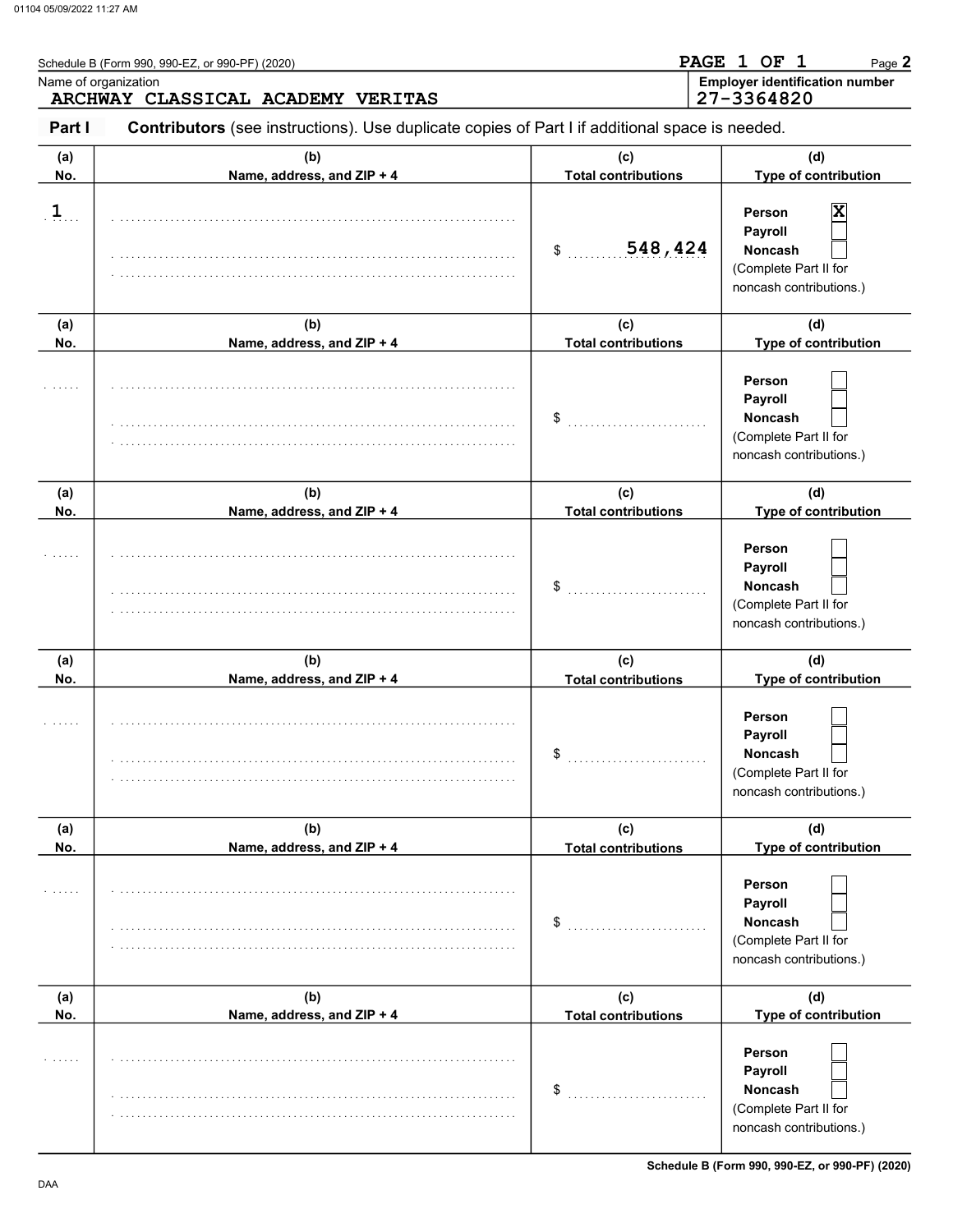(Form 990)

Department of the Treasury Internal Revenue Service Name of the organization

## SCHEDULE D | Supplemental Financial Statements

 Attach to Form 990. Part IV, line 6, 7, 8, 9, 10, 11a, 11b, 11c, 11d, 11e, 11f, 12a, or 12b. Complete if the organization answered "Yes" on Form 990, Go to www.irs.gov/Form990 for instructions and the latest information.

tification number **Inspection** 

2020

**Open to Public** 

OMB No. 1545-0047

| me of the organization |                                   |  |                                                                                   | <b>Employer identification r</b> |
|------------------------|-----------------------------------|--|-----------------------------------------------------------------------------------|----------------------------------|
|                        | ARCHWAY CLASSICAL ACADEMY VERITAS |  |                                                                                   | $ 27 - 3364820$                  |
| Part I                 |                                   |  | Organizations Maintaining Donor Advised Funds or Other Similar Funds or Accounts. |                                  |

|   | ARCOWAI<br>CLASSICAL ACADEMI VERIIAS<br>Organizations Maintaining Donor Advised Funds or Other Similar Funds or Accounts.<br>Part I                                                   |                                                    | 21-33040ZU                      |
|---|---------------------------------------------------------------------------------------------------------------------------------------------------------------------------------------|----------------------------------------------------|---------------------------------|
|   | Complete if the organization answered "Yes" on Form 990, Part IV, line 6.                                                                                                             |                                                    |                                 |
|   |                                                                                                                                                                                       | (a) Donor advised funds                            | (b) Funds and other accounts    |
| 1 | Total number at end of year                                                                                                                                                           |                                                    |                                 |
| 2 | Aggregate value of contributions to (during year) [11] [11] Aggregate value of contributions to (during year)                                                                         |                                                    |                                 |
| 3 |                                                                                                                                                                                       |                                                    |                                 |
| 4 | Aggregate value at end of year                                                                                                                                                        |                                                    |                                 |
| 5 | Did the organization inform all donors and donor advisors in writing that the assets held in donor advised                                                                            |                                                    |                                 |
|   | funds are the organization's property, subject to the organization's exclusive legal control?                                                                                         |                                                    | Yes<br>No                       |
| 6 | Did the organization inform all grantees, donors, and donor advisors in writing that grant funds can be used                                                                          |                                                    |                                 |
|   | only for charitable purposes and not for the benefit of the donor or donor advisor, or for any other purpose                                                                          |                                                    |                                 |
|   | conferring impermissible private benefit?                                                                                                                                             |                                                    | <b>Yes</b><br>No                |
|   | <b>Conservation Easements.</b><br>Part II<br>Complete if the organization answered "Yes" on Form 990, Part IV, line 7.                                                                |                                                    |                                 |
| 1 | Purpose(s) of conservation easements held by the organization (check all that apply).                                                                                                 |                                                    |                                 |
|   | Preservation of land for public use (for example, recreation or education)                                                                                                            | Preservation of a historically important land area |                                 |
|   | Protection of natural habitat                                                                                                                                                         | Preservation of a certified historic structure     |                                 |
|   | Preservation of open space                                                                                                                                                            |                                                    |                                 |
| 2 | Complete lines 2a through 2d if the organization held a qualified conservation contribution in the form of a conservation                                                             |                                                    |                                 |
|   | easement on the last day of the tax year.                                                                                                                                             |                                                    | Held at the End of the Tax Year |
| а | Total number of conservation easements                                                                                                                                                |                                                    | 2a                              |
| b | Total acreage restricted by conservation easements                                                                                                                                    |                                                    | 2 <sub>b</sub>                  |
|   | Number of conservation easements on a certified historic structure included in (a)                                                                                                    |                                                    | 2c                              |
|   | d Number of conservation easements included in (c) acquired after 7/25/06, and not on a                                                                                               |                                                    |                                 |
|   | historic structure listed in the National Register                                                                                                                                    |                                                    | 2d                              |
| 3 | Number of conservation easements modified, transferred, released, extinguished, or terminated by the organization during the                                                          |                                                    |                                 |
|   | tax year $\blacktriangleright$                                                                                                                                                        |                                                    |                                 |
| 4 | Number of states where property subject to conservation easement is located ▶                                                                                                         |                                                    |                                 |
| 5 | Does the organization have a written policy regarding the periodic monitoring, inspection, handling of                                                                                |                                                    |                                 |
|   | violations, and enforcement of the conservation easements it holds?                                                                                                                   |                                                    | <b>No</b><br>Yes                |
| 6 | Staff and volunteer hours devoted to monitoring, inspecting, handling of violations, and enforcing conservation easements during the year                                             |                                                    |                                 |
|   |                                                                                                                                                                                       |                                                    |                                 |
| 7 | Amount of expenses incurred in monitoring, inspecting, handling of violations, and enforcing conservation easements during the year                                                   |                                                    |                                 |
|   | $\blacktriangleright$ \$                                                                                                                                                              |                                                    |                                 |
|   | Does each conservation easement reported on line $2(d)$ above satisfy the requirements of section $170(h)(4)(B)(i)$                                                                   |                                                    |                                 |
|   | and section $170(h)(4)(B)(ii)?$                                                                                                                                                       |                                                    | Yes<br>No                       |
|   | In Part XIII, describe how the organization reports conservation easements in its revenue and expense statement and                                                                   |                                                    |                                 |
|   | balance sheet, and include, if applicable, the text of the footnote to the organization's financial statements that describes the                                                     |                                                    |                                 |
|   | organization's accounting for conservation easements.                                                                                                                                 |                                                    |                                 |
|   | Organizations Maintaining Collections of Art, Historical Treasures, or Other Similar Assets.<br>Part III<br>Complete if the organization answered "Yes" on Form 990, Part IV, line 8. |                                                    |                                 |
|   | 1a If the organization elected, as permitted under FASB ASC 958, not to report in its revenue statement and balance sheet works                                                       |                                                    |                                 |
|   | of art, historical treasures, or other similar assets held for public exhibition, education, or research in furtherance of public                                                     |                                                    |                                 |
|   | service, provide in Part XIII the text of the footnote to its financial statements that describes these items.                                                                        |                                                    |                                 |
|   | b If the organization elected, as permitted under FASB ASC 958, to report in its revenue statement and balance sheet works of                                                         |                                                    |                                 |
|   | art, historical treasures, or other similar assets held for public exhibition, education, or research in furtherance of public service,                                               |                                                    |                                 |
|   | provide the following amounts relating to these items:                                                                                                                                |                                                    |                                 |
|   |                                                                                                                                                                                       |                                                    |                                 |
|   | (ii) Assets included in Form 990, Part X                                                                                                                                              |                                                    |                                 |
| 2 | If the organization received or held works of art, historical treasures, or other similar assets for financial gain, provide the                                                      |                                                    |                                 |
|   | following amounts required to be reported under FASB ASC 958 relating to these items:                                                                                                 |                                                    |                                 |
| a |                                                                                                                                                                                       |                                                    |                                 |
|   |                                                                                                                                                                                       |                                                    | $\blacktriangleright$ s         |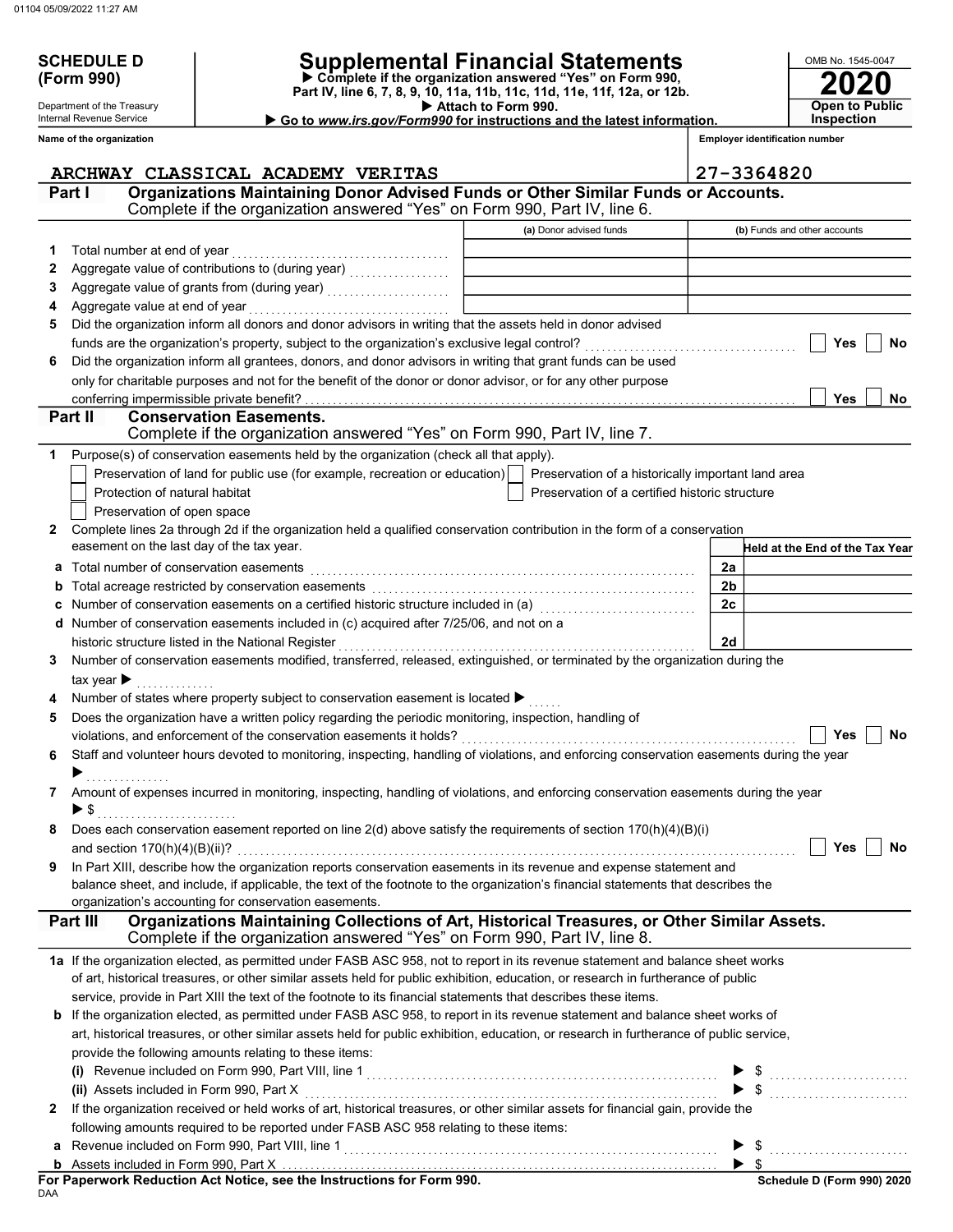| Schedule D (Form 990) 2020 ARCHWAY CLASSICAL ACADEMY VERITAS 27-3364820                                                                                                                                                        |                                                                                                                                |                          |                                    |                                 |                      | Page 2                  |  |  |  |  |  |
|--------------------------------------------------------------------------------------------------------------------------------------------------------------------------------------------------------------------------------|--------------------------------------------------------------------------------------------------------------------------------|--------------------------|------------------------------------|---------------------------------|----------------------|-------------------------|--|--|--|--|--|
| Organizations Maintaining Collections of Art, Historical Treasures, or Other Similar Assets (continued)<br>Part III                                                                                                            |                                                                                                                                |                          |                                    |                                 |                      |                         |  |  |  |  |  |
| Using the organization's acquisition, accession, and other records, check any of the following that make significant use of its<br>3<br>collection items (check all that apply):                                               |                                                                                                                                |                          |                                    |                                 |                      |                         |  |  |  |  |  |
| Public exhibition<br>a                                                                                                                                                                                                         | d                                                                                                                              | Loan or exchange program |                                    |                                 |                      |                         |  |  |  |  |  |
| Scholarly research<br>b                                                                                                                                                                                                        | е                                                                                                                              |                          |                                    |                                 |                      |                         |  |  |  |  |  |
| Preservation for future generations<br>c                                                                                                                                                                                       |                                                                                                                                |                          |                                    |                                 |                      |                         |  |  |  |  |  |
| XIII.                                                                                                                                                                                                                          | Provide a description of the organization's collections and explain how they further the organization's exempt purpose in Part |                          |                                    |                                 |                      |                         |  |  |  |  |  |
| During the year, did the organization solicit or receive donations of art, historical treasures, or other similar<br>5                                                                                                         |                                                                                                                                |                          |                                    |                                 |                      |                         |  |  |  |  |  |
|                                                                                                                                                                                                                                |                                                                                                                                |                          |                                    |                                 |                      | <b>Yes</b><br><b>No</b> |  |  |  |  |  |
| <b>Part IV</b><br><b>Escrow and Custodial Arrangements.</b>                                                                                                                                                                    |                                                                                                                                |                          |                                    |                                 |                      |                         |  |  |  |  |  |
| Complete if the organization answered "Yes" on Form 990, Part IV, line 9, or reported an amount on Form<br>990, Part X, line 21.                                                                                               |                                                                                                                                |                          |                                    |                                 |                      |                         |  |  |  |  |  |
| 1a Is the organization an agent, trustee, custodian or other intermediary for contributions or other assets not<br>included on Form 990, Part X?                                                                               |                                                                                                                                |                          |                                    |                                 |                      | Yes<br><b>No</b>        |  |  |  |  |  |
| b If "Yes," explain the arrangement in Part XIII and complete the following table:                                                                                                                                             |                                                                                                                                |                          |                                    |                                 |                      |                         |  |  |  |  |  |
|                                                                                                                                                                                                                                |                                                                                                                                |                          |                                    |                                 |                      | Amount                  |  |  |  |  |  |
| c Beginning balance expressions and the contract of the contract of the contract of the contract of the contract of the contract of the contract of the contract of the contract of the contract of the contract of the contra |                                                                                                                                |                          |                                    |                                 | 1c                   |                         |  |  |  |  |  |
| d Additions during the year electron contracts and a set of the set of the set of the set of the set of the set of the set of the set of the set of the set of the set of the set of the set of the set of the set of the set  |                                                                                                                                |                          |                                    |                                 | 1d                   |                         |  |  |  |  |  |
|                                                                                                                                                                                                                                |                                                                                                                                |                          |                                    |                                 | 1e                   |                         |  |  |  |  |  |
| Ending balance with a construction of the construction of the construction of the construction of the construction of the construction of the construction of the construction of the construction of the construction of the  |                                                                                                                                |                          |                                    |                                 | 1f                   |                         |  |  |  |  |  |
| 2a Did the organization include an amount on Form 990, Part X, line 21, for escrow or custodial account liability?                                                                                                             |                                                                                                                                |                          |                                    |                                 |                      | <b>Yes</b><br>No        |  |  |  |  |  |
|                                                                                                                                                                                                                                |                                                                                                                                |                          |                                    |                                 |                      |                         |  |  |  |  |  |
| <b>Endowment Funds.</b><br><b>Part V</b>                                                                                                                                                                                       |                                                                                                                                |                          |                                    |                                 |                      |                         |  |  |  |  |  |
| Complete if the organization answered "Yes" on Form 990, Part IV, line 10.                                                                                                                                                     |                                                                                                                                |                          |                                    |                                 |                      |                         |  |  |  |  |  |
|                                                                                                                                                                                                                                | (a) Current year                                                                                                               | (b) Prior year           | (c) Two years back                 |                                 | (d) Three years back | (e) Four years back     |  |  |  |  |  |
| 1a Beginning of year balance <i>minimizing</i>                                                                                                                                                                                 |                                                                                                                                |                          |                                    |                                 |                      |                         |  |  |  |  |  |
| <b>b</b> Contributions <b>contributions</b>                                                                                                                                                                                    |                                                                                                                                |                          |                                    |                                 |                      |                         |  |  |  |  |  |
| c Net investment earnings, gains, and                                                                                                                                                                                          |                                                                                                                                |                          |                                    |                                 |                      |                         |  |  |  |  |  |
| d Grants or scholarships                                                                                                                                                                                                       |                                                                                                                                |                          |                                    |                                 |                      |                         |  |  |  |  |  |
| e Other expenditures for facilities and                                                                                                                                                                                        |                                                                                                                                |                          |                                    |                                 |                      |                         |  |  |  |  |  |
| programs                                                                                                                                                                                                                       |                                                                                                                                |                          |                                    |                                 |                      |                         |  |  |  |  |  |
| f Administrative expenses                                                                                                                                                                                                      |                                                                                                                                |                          |                                    |                                 |                      |                         |  |  |  |  |  |
| End of year balance<br>g                                                                                                                                                                                                       |                                                                                                                                |                          |                                    |                                 |                      |                         |  |  |  |  |  |
| 2 Provide the estimated percentage of the current year end balance (line 1g, column (a)) held as:                                                                                                                              |                                                                                                                                |                          |                                    |                                 |                      |                         |  |  |  |  |  |
| a Board designated or quasi-endowment >                                                                                                                                                                                        |                                                                                                                                |                          |                                    |                                 |                      |                         |  |  |  |  |  |
| <b>b</b> Permanent endowment <b>D</b> 2000 minutes of 2011                                                                                                                                                                     |                                                                                                                                |                          |                                    |                                 |                      |                         |  |  |  |  |  |
| c Term endowment $\blacktriangleright$<br>$\frac{0}{0}$                                                                                                                                                                        |                                                                                                                                |                          |                                    |                                 |                      |                         |  |  |  |  |  |
| The percentages on lines 2a, 2b, and 2c should equal 100%.                                                                                                                                                                     |                                                                                                                                |                          |                                    |                                 |                      |                         |  |  |  |  |  |
| 3a Are there endowment funds not in the possession of the organization that are held and administered for the                                                                                                                  |                                                                                                                                |                          |                                    |                                 |                      |                         |  |  |  |  |  |
| organization by:                                                                                                                                                                                                               |                                                                                                                                |                          |                                    |                                 |                      | Yes  <br>No             |  |  |  |  |  |
| (i) Unrelated organizations expansion of the contract of the contract of the contract of the contract of the contract of the contract of the contract of the contract of the contract of the contract of the contract of the c |                                                                                                                                |                          |                                    |                                 |                      | 3a(i)                   |  |  |  |  |  |
|                                                                                                                                                                                                                                |                                                                                                                                |                          |                                    |                                 |                      | 3a(ii)                  |  |  |  |  |  |
| b If "Yes" on line 3a(ii), are the related organizations listed as required on Schedule R? [[[[[[[[[[[[[[[[[[[                                                                                                                 |                                                                                                                                |                          |                                    |                                 |                      | 3b                      |  |  |  |  |  |
| Describe in Part XIII the intended uses of the organization's endowment funds.                                                                                                                                                 |                                                                                                                                |                          |                                    |                                 |                      |                         |  |  |  |  |  |
| Land, Buildings, and Equipment.<br><b>Part VI</b>                                                                                                                                                                              |                                                                                                                                |                          |                                    |                                 |                      |                         |  |  |  |  |  |
| Complete if the organization answered "Yes" on Form 990, Part IV, line 11a. See Form 990, Part X, line 10.                                                                                                                     |                                                                                                                                |                          |                                    |                                 |                      |                         |  |  |  |  |  |
| Description of property                                                                                                                                                                                                        | (a) Cost or other basis<br>(investment)                                                                                        |                          | (b) Cost or other basis<br>(other) | (c) Accumulated<br>depreciation |                      | (d) Book value          |  |  |  |  |  |
|                                                                                                                                                                                                                                |                                                                                                                                |                          |                                    |                                 |                      |                         |  |  |  |  |  |
|                                                                                                                                                                                                                                |                                                                                                                                |                          | 1,112,969                          | 496,974                         |                      | 615,995                 |  |  |  |  |  |
|                                                                                                                                                                                                                                |                                                                                                                                |                          |                                    |                                 |                      |                         |  |  |  |  |  |
| c Leasehold improvements                                                                                                                                                                                                       |                                                                                                                                |                          | 836,437                            | 662,889                         |                      | 173,548                 |  |  |  |  |  |
|                                                                                                                                                                                                                                |                                                                                                                                |                          |                                    |                                 |                      |                         |  |  |  |  |  |
|                                                                                                                                                                                                                                |                                                                                                                                |                          |                                    |                                 | ▶                    | 789,543                 |  |  |  |  |  |
|                                                                                                                                                                                                                                |                                                                                                                                |                          |                                    |                                 |                      |                         |  |  |  |  |  |

Schedule D (Form 990) 2020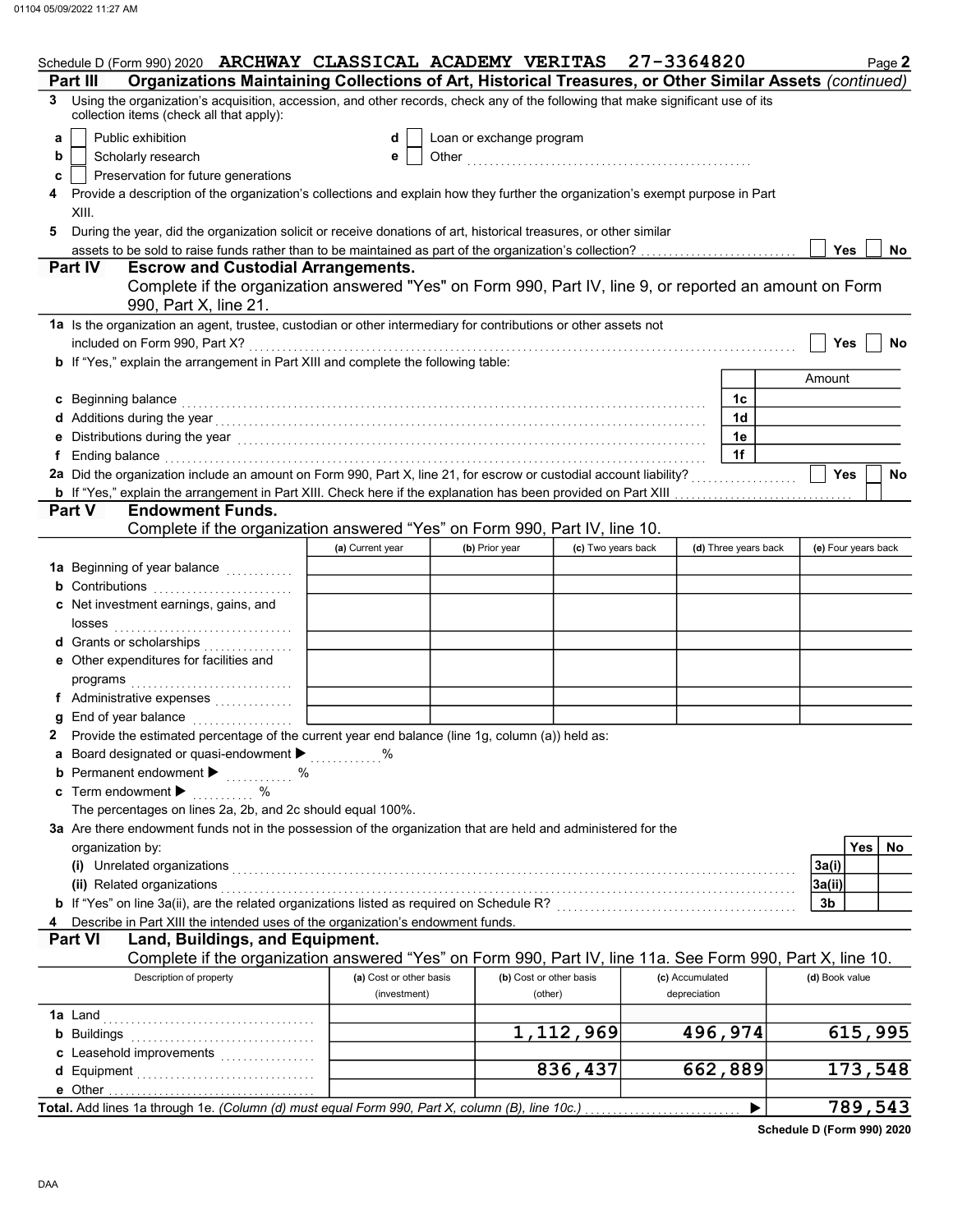|                           | Schedule D (Form 990) 2020 ARCHWAY CLASSICAL ACADEMY VERITAS                                                                                                                                                                        |                | 27-3364820                       | Page 3         |
|---------------------------|-------------------------------------------------------------------------------------------------------------------------------------------------------------------------------------------------------------------------------------|----------------|----------------------------------|----------------|
| <b>Part VII</b>           | <b>Investments - Other Securities.</b><br>Complete if the organization answered "Yes" on Form 990, Part IV, line 11b. See Form 990, Part X, line 12.                                                                                |                |                                  |                |
|                           | (a) Description of security or category                                                                                                                                                                                             | (b) Book value | (c) Method of valuation:         |                |
|                           | (including name of security)                                                                                                                                                                                                        |                | Cost or end-of-year market value |                |
| (1) Financial derivatives |                                                                                                                                                                                                                                     |                |                                  |                |
|                           | (2) Closely held equity interests                                                                                                                                                                                                   |                |                                  |                |
|                           | (3) Other <b>Manual</b> Chairman Communication of the Communication of the Communication of the Communication of the Communication of the Communication of the Communication of the Communication of the Communication of the Commu |                |                                  |                |
| (A)                       |                                                                                                                                                                                                                                     |                |                                  |                |
| (B)                       |                                                                                                                                                                                                                                     |                |                                  |                |
| (C)                       |                                                                                                                                                                                                                                     |                |                                  |                |
| (D)                       |                                                                                                                                                                                                                                     |                |                                  |                |
| (E)                       |                                                                                                                                                                                                                                     |                |                                  |                |
| (F)                       |                                                                                                                                                                                                                                     |                |                                  |                |
| (G)                       |                                                                                                                                                                                                                                     |                |                                  |                |
| (H)                       |                                                                                                                                                                                                                                     |                |                                  |                |
|                           | Total. (Column (b) must equal Form 990, Part X, col. (B) line 12.)                                                                                                                                                                  |                |                                  |                |
| <b>Part VIII</b>          | <b>Investments - Program Related.</b>                                                                                                                                                                                               |                |                                  |                |
|                           | Complete if the organization answered "Yes" on Form 990, Part IV, line 11c. See Form 990, Part X, line 13.                                                                                                                          |                |                                  |                |
|                           | (a) Description of investment                                                                                                                                                                                                       | (b) Book value | (c) Method of valuation:         |                |
|                           |                                                                                                                                                                                                                                     |                | Cost or end-of-year market value |                |
| (1)                       |                                                                                                                                                                                                                                     |                |                                  |                |
| (2)                       |                                                                                                                                                                                                                                     |                |                                  |                |
| (3)                       |                                                                                                                                                                                                                                     |                |                                  |                |
| (4)                       |                                                                                                                                                                                                                                     |                |                                  |                |
| (5)                       |                                                                                                                                                                                                                                     |                |                                  |                |
| (6)                       |                                                                                                                                                                                                                                     |                |                                  |                |
| (7)<br>(8)                |                                                                                                                                                                                                                                     |                |                                  |                |
| (9)                       |                                                                                                                                                                                                                                     |                |                                  |                |
|                           | Total. (Column (b) must equal Form 990, Part X, col. (B) line 13.)                                                                                                                                                                  |                |                                  |                |
| <b>Part IX</b>            | <b>Other Assets.</b>                                                                                                                                                                                                                |                |                                  |                |
|                           | Complete if the organization answered "Yes" on Form 990, Part IV, line 11d. See Form 990, Part X, line 15.                                                                                                                          |                |                                  |                |
|                           | (a) Description                                                                                                                                                                                                                     |                |                                  | (b) Book value |
| (1)                       |                                                                                                                                                                                                                                     |                |                                  |                |
| (2)                       |                                                                                                                                                                                                                                     |                |                                  |                |
| (3)                       |                                                                                                                                                                                                                                     |                |                                  |                |
| (4)                       |                                                                                                                                                                                                                                     |                |                                  |                |
| (5)                       |                                                                                                                                                                                                                                     |                |                                  |                |
| (6)                       |                                                                                                                                                                                                                                     |                |                                  |                |
| (7)                       |                                                                                                                                                                                                                                     |                |                                  |                |
| (8)                       |                                                                                                                                                                                                                                     |                |                                  |                |
| (9)                       |                                                                                                                                                                                                                                     |                |                                  |                |
|                           | Total. (Column (b) must equal Form 990, Part X, col. (B) line 15.)                                                                                                                                                                  |                |                                  |                |
| Part X                    | <b>Other Liabilities.</b>                                                                                                                                                                                                           |                |                                  |                |
|                           | Complete if the organization answered "Yes" on Form 990, Part IV, line 11e or 11f. See Form 990, Part X,                                                                                                                            |                |                                  |                |
|                           | line 25.                                                                                                                                                                                                                            |                |                                  |                |
| 1.                        | (a) Description of liability                                                                                                                                                                                                        |                |                                  | (b) Book value |
| (1)                       | Federal income taxes<br>DUE TO RELATED PARTY                                                                                                                                                                                        |                |                                  | 206,279        |
| (2)                       | DEPOSITS HELD FOR OTHERS                                                                                                                                                                                                            |                |                                  | 115,036        |
| (3)                       |                                                                                                                                                                                                                                     |                |                                  |                |
| (4)<br>(5)                |                                                                                                                                                                                                                                     |                |                                  |                |
| (6)                       |                                                                                                                                                                                                                                     |                |                                  |                |
| (7)                       |                                                                                                                                                                                                                                     |                |                                  |                |
| (8)                       |                                                                                                                                                                                                                                     |                |                                  |                |
| (9)                       |                                                                                                                                                                                                                                     |                |                                  |                |
|                           | Total. (Column (b) must equal Form 990, Part X, col. (B) line 25.)                                                                                                                                                                  |                |                                  | 321,315        |

Liability for uncertain tax positions. In Part XIII, provide the text of the footnote to the organization's financial statements that reports the 2. organization's liability for uncertain tax positions under FASB ASC 740. Check here if the text of the footnote has been provided in Part XIII.

- 1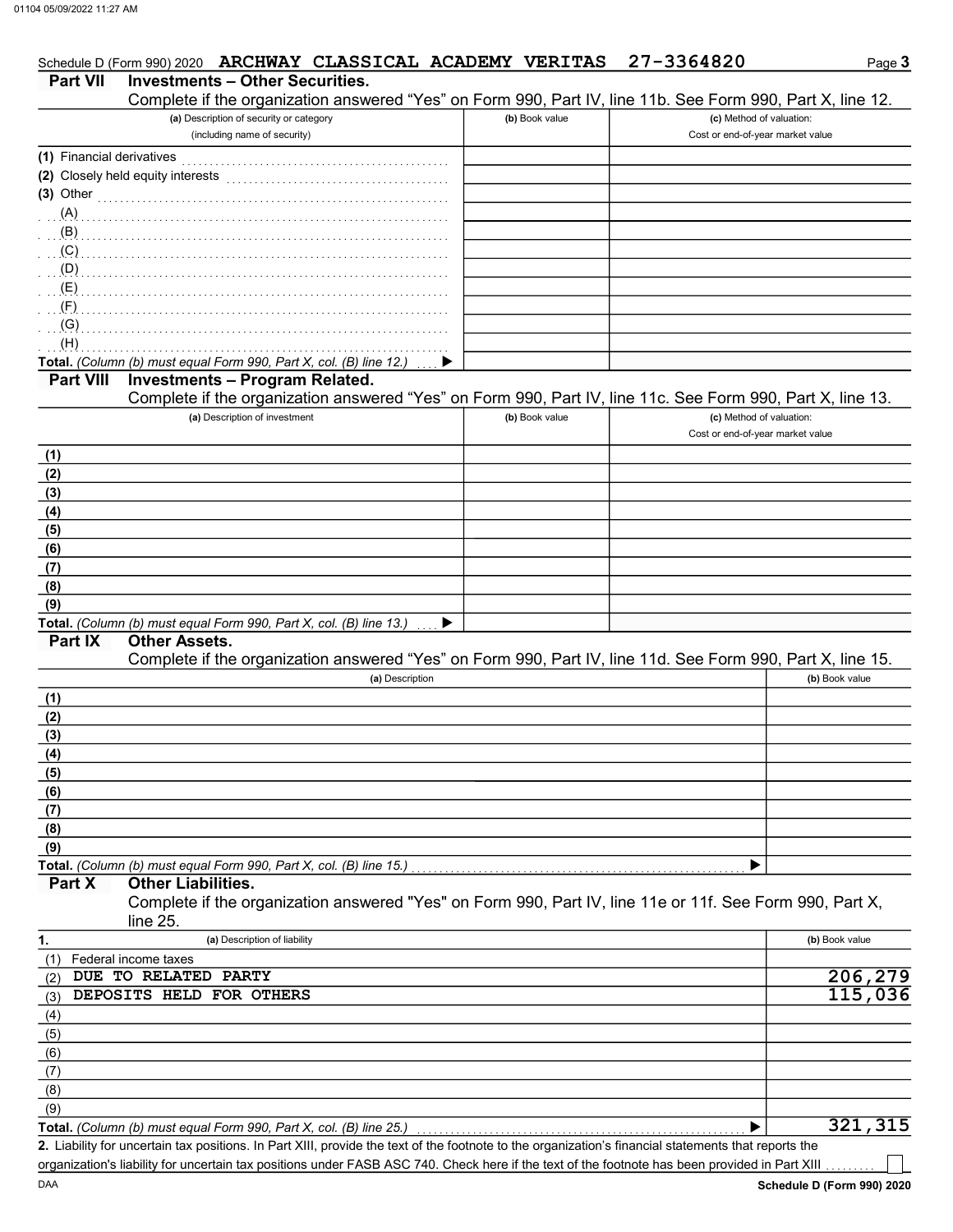| Schedule D (Form 990) 2020 ARCHWAY CLASSICAL ACADEMY VERITAS<br>Reconciliation of Revenue per Audited Financial Statements With Revenue per Return.<br><b>Part XI</b>                                                                                         |                | 27-3364820 |    | Page 4    |
|---------------------------------------------------------------------------------------------------------------------------------------------------------------------------------------------------------------------------------------------------------------|----------------|------------|----|-----------|
| Complete if the organization answered "Yes" on Form 990, Part IV, line 12a.                                                                                                                                                                                   |                |            |    |           |
| 1.                                                                                                                                                                                                                                                            |                |            | 1. | 7,049,346 |
| Amounts included on line 1 but not on Form 990, Part VIII, line 12:<br>2                                                                                                                                                                                      |                |            |    |           |
|                                                                                                                                                                                                                                                               | 2a             | 25,893     |    |           |
| b Donated services and use of facilities [11] production contracts and service in the service of facilities (1                                                                                                                                                | 2 <sub>b</sub> |            |    |           |
|                                                                                                                                                                                                                                                               | 2c             |            |    |           |
|                                                                                                                                                                                                                                                               | 2d             |            |    |           |
| e Add lines 2a through 2d                                                                                                                                                                                                                                     |                |            | 2e | 25,893    |
| 3                                                                                                                                                                                                                                                             |                |            | 3  | 7,023,453 |
| Amounts included on Form 990, Part VIII, line 12, but not on line 1:<br>4                                                                                                                                                                                     |                |            |    |           |
|                                                                                                                                                                                                                                                               | 4a             |            |    |           |
| <b>b</b> Other (Describe in Part XIII.) <b>CONSERVING (2014)</b>                                                                                                                                                                                              | 4 <sub>b</sub> |            |    |           |
| c Add lines 4a and 4b                                                                                                                                                                                                                                         |                |            | 4с |           |
| 5.                                                                                                                                                                                                                                                            |                |            | 5  | 7,023,453 |
| Reconciliation of Expenses per Audited Financial Statements With Expenses per Return.<br><b>Part XII</b>                                                                                                                                                      |                |            |    |           |
| Complete if the organization answered "Yes" on Form 990, Part IV, line 12a.                                                                                                                                                                                   |                |            |    |           |
| Total expenses and losses per audited financial statements<br>1.                                                                                                                                                                                              |                |            | 1  | 6,800,659 |
| Amounts included on line 1 but not on Form 990, Part IX, line 25:<br>2                                                                                                                                                                                        |                |            |    |           |
|                                                                                                                                                                                                                                                               | 2a             |            |    |           |
| <b>b</b> Prior year adjustments <b>contained contained contained and prior</b> vertical <b>contained by Prior</b> vertical <b>contained by Prior</b> vertical <b>contained by Prior</b> vertical <b>contained by Prior</b> vertical <b>contained by Prior</b> | 2 <sub>b</sub> |            |    |           |
|                                                                                                                                                                                                                                                               | 2c             |            |    |           |
|                                                                                                                                                                                                                                                               | 2d             |            |    |           |
| e Add lines 2a through 2d (a) and the contract of the Add lines 2a through 2d (a) and the contract of the Add lines 2a through 2d (a) and the contract of the Add in the Adding of Adding 20 and 20 and 20 and 20 and 20 and 2                                |                |            | 2e |           |
| 3                                                                                                                                                                                                                                                             |                |            | 3  | 6,800,659 |
| Amounts included on Form 990, Part IX, line 25, but not on line 1:<br>4                                                                                                                                                                                       |                |            |    |           |
| a Investment expenses not included on Form 990, Part VIII, line 7b                                                                                                                                                                                            | 4a             |            |    |           |
| <b>b</b> Other (Describe in Part XIII.) <b>CONSERVING (2014)</b>                                                                                                                                                                                              | 4 <sub>b</sub> |            |    |           |
| c Add lines 4a and 4b                                                                                                                                                                                                                                         |                |            | 4c |           |
| 5                                                                                                                                                                                                                                                             |                |            | 5  | 6,800,659 |
| Part XIII Supplemental Information.                                                                                                                                                                                                                           |                |            |    |           |
| Provide the descriptions required for Part II, lines 3, 5, and 9; Part III, lines 1a and 4; Part IV, lines 1b and 2b; Part V, line 4; Part X, line                                                                                                            |                |            |    |           |
| 2; Part XI, lines 2d and 4b; and Part XII, lines 2d and 4b. Also complete this part to provide any additional information.                                                                                                                                    |                |            |    |           |
|                                                                                                                                                                                                                                                               |                |            |    |           |
|                                                                                                                                                                                                                                                               |                |            |    |           |
|                                                                                                                                                                                                                                                               |                |            |    |           |
|                                                                                                                                                                                                                                                               |                |            |    |           |
|                                                                                                                                                                                                                                                               |                |            |    |           |
|                                                                                                                                                                                                                                                               |                |            |    |           |
|                                                                                                                                                                                                                                                               |                |            |    |           |
|                                                                                                                                                                                                                                                               |                |            |    |           |
|                                                                                                                                                                                                                                                               |                |            |    |           |
|                                                                                                                                                                                                                                                               |                |            |    |           |
|                                                                                                                                                                                                                                                               |                |            |    |           |
|                                                                                                                                                                                                                                                               |                |            |    |           |
|                                                                                                                                                                                                                                                               |                |            |    |           |
|                                                                                                                                                                                                                                                               |                |            |    |           |
|                                                                                                                                                                                                                                                               |                |            |    |           |
|                                                                                                                                                                                                                                                               |                |            |    |           |
|                                                                                                                                                                                                                                                               |                |            |    |           |
|                                                                                                                                                                                                                                                               |                |            |    |           |
|                                                                                                                                                                                                                                                               |                |            |    |           |
|                                                                                                                                                                                                                                                               |                |            |    |           |
|                                                                                                                                                                                                                                                               |                |            |    |           |
|                                                                                                                                                                                                                                                               |                |            |    |           |
|                                                                                                                                                                                                                                                               |                |            |    |           |
|                                                                                                                                                                                                                                                               |                |            |    |           |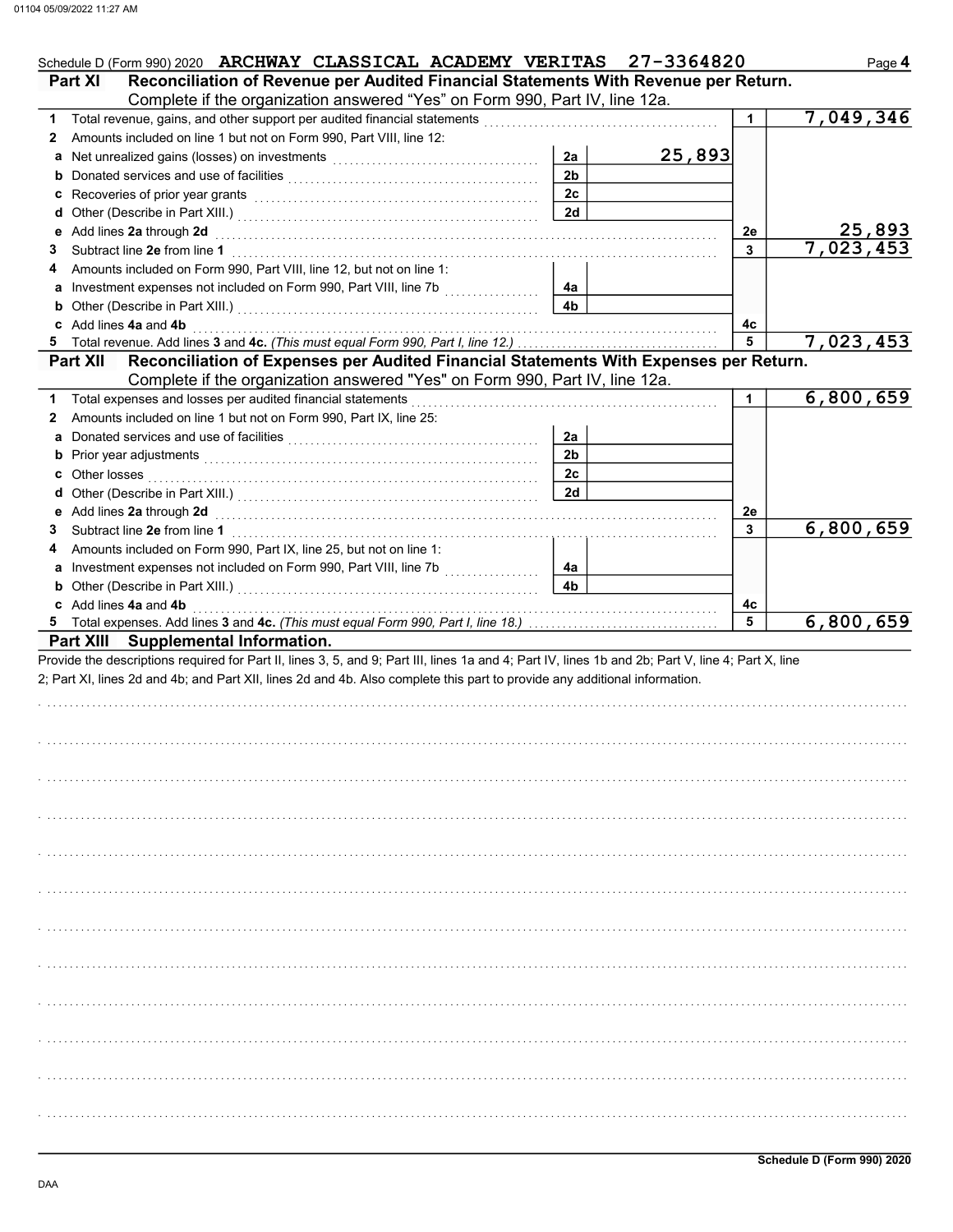| າe <b>ວ</b><br>Par |
|--------------------|
|                    |

|  |  |  | Schedule D (Form 990) 2020 ARCHWAY CLASSICAL ACADEMY VERITAS 27-3364820<br>Part XIII Supplemental Information (continued) | Page 5 |
|--|--|--|---------------------------------------------------------------------------------------------------------------------------|--------|
|  |  |  |                                                                                                                           |        |
|  |  |  |                                                                                                                           |        |
|  |  |  |                                                                                                                           |        |
|  |  |  |                                                                                                                           |        |
|  |  |  |                                                                                                                           |        |
|  |  |  |                                                                                                                           |        |
|  |  |  |                                                                                                                           |        |
|  |  |  |                                                                                                                           |        |
|  |  |  |                                                                                                                           |        |
|  |  |  |                                                                                                                           |        |
|  |  |  |                                                                                                                           |        |
|  |  |  |                                                                                                                           |        |
|  |  |  |                                                                                                                           |        |
|  |  |  |                                                                                                                           |        |
|  |  |  |                                                                                                                           |        |
|  |  |  |                                                                                                                           |        |
|  |  |  |                                                                                                                           |        |
|  |  |  |                                                                                                                           |        |
|  |  |  |                                                                                                                           |        |
|  |  |  |                                                                                                                           |        |
|  |  |  |                                                                                                                           |        |
|  |  |  |                                                                                                                           |        |
|  |  |  |                                                                                                                           |        |
|  |  |  |                                                                                                                           |        |
|  |  |  |                                                                                                                           |        |
|  |  |  |                                                                                                                           |        |
|  |  |  |                                                                                                                           |        |
|  |  |  |                                                                                                                           |        |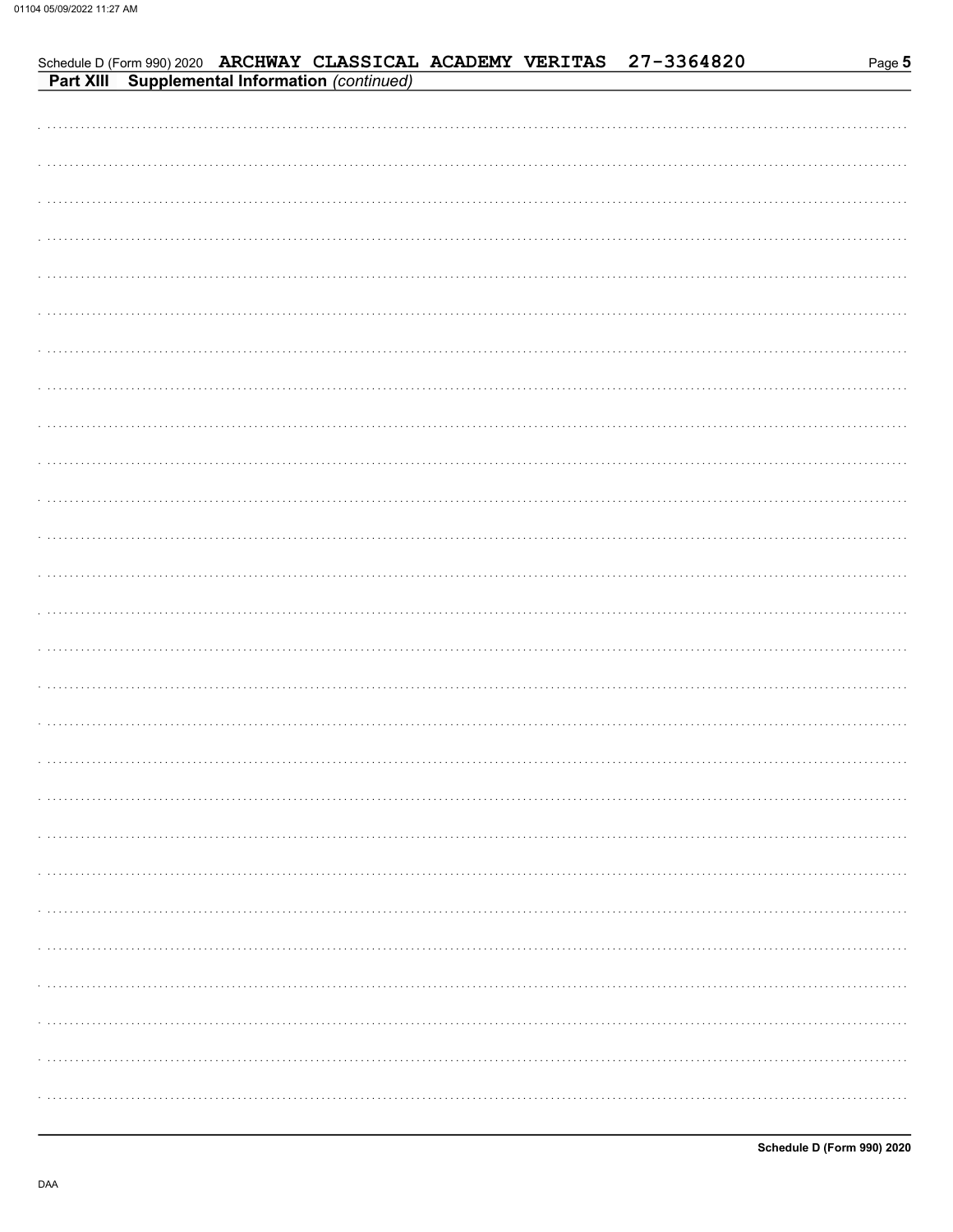|              | <b>SCHEDULE E</b><br>(Form 990 or 990-EZ)                                                                                                                          |  |                                                                               |  | <b>Schools</b><br>Complete if the organization answered "Yes" on Form 990,                                                                                                                                                                                                                                                                                                                                                                                                                                                                                                                        |                                                                                                                                                                                                                                                                                                                                | OMB No. 1545-0047 |                       |             |
|--------------|--------------------------------------------------------------------------------------------------------------------------------------------------------------------|--|-------------------------------------------------------------------------------|--|---------------------------------------------------------------------------------------------------------------------------------------------------------------------------------------------------------------------------------------------------------------------------------------------------------------------------------------------------------------------------------------------------------------------------------------------------------------------------------------------------------------------------------------------------------------------------------------------------|--------------------------------------------------------------------------------------------------------------------------------------------------------------------------------------------------------------------------------------------------------------------------------------------------------------------------------|-------------------|-----------------------|-------------|
|              | Department of the Treasury                                                                                                                                         |  |                                                                               |  | Part IV, line 13, or Form 990-EZ, Part VI, line 48.<br>Attach to Form 990 or Form 990-EZ.                                                                                                                                                                                                                                                                                                                                                                                                                                                                                                         |                                                                                                                                                                                                                                                                                                                                |                   | <b>Open to Public</b> |             |
|              | Internal Revenue Service<br>Name of the organization                                                                                                               |  |                                                                               |  | Go to www.irs.gov/Form990 for the latest information.                                                                                                                                                                                                                                                                                                                                                                                                                                                                                                                                             | <b>Employer identification number</b>                                                                                                                                                                                                                                                                                          |                   | <b>Inspection</b>     |             |
|              |                                                                                                                                                                    |  | ARCHWAY CLASSICAL ACADEMY VERITAS                                             |  |                                                                                                                                                                                                                                                                                                                                                                                                                                                                                                                                                                                                   | 27-3364820                                                                                                                                                                                                                                                                                                                     |                   |                       |             |
|              | Part I                                                                                                                                                             |  |                                                                               |  |                                                                                                                                                                                                                                                                                                                                                                                                                                                                                                                                                                                                   |                                                                                                                                                                                                                                                                                                                                |                   | <b>YES</b>            | <b>NO</b>   |
| 1.           |                                                                                                                                                                    |  | bylaws, other governing instrument, or in a resolution of its governing body? |  | Does the organization have a racially nondiscriminatory policy toward students by statement in its charter,                                                                                                                                                                                                                                                                                                                                                                                                                                                                                       |                                                                                                                                                                                                                                                                                                                                | 1                 | $\mathbf x$           |             |
| $\mathbf{2}$ |                                                                                                                                                                    |  |                                                                               |  | Does the organization include a statement of its racially nondiscriminatory policy toward students in all its brochures,                                                                                                                                                                                                                                                                                                                                                                                                                                                                          | catalogues, and other written communications with the public dealing with student admissions, programs, and scholarships?                                                                                                                                                                                                      | $\mathbf{2}$      | $\mathbf x$           |             |
| 3            |                                                                                                                                                                    |  |                                                                               |  | Has the organization publicized its racially nondiscriminatory policy on its primary publicly accessible Internet<br>homepage at all times during its taxable year in a manner reasonably expected to be noticed by visitors to the<br>homepage, or through newspaper or broadcast media during the period of solicitation for students, or during the<br>registration period if it has no solicitation program, in a way that makes the policy known to all parts of the general<br>community it serves? If "Yes," please describe. If "No," please explain. If you need more space, use Part II |                                                                                                                                                                                                                                                                                                                                | 3                 |                       | $\mathbf x$ |
|              |                                                                                                                                                                    |  |                                                                               |  |                                                                                                                                                                                                                                                                                                                                                                                                                                                                                                                                                                                                   | THE SCHOOL HAS A STRICT POLICY OF NON-DISCRIMINATION; HOWEVER,<br>AS A CHARTER SCHOOL, IT IS NOT SUBJECT TO THE REQUIREMENTS OF<br>TREASURY REVENUE PROCEDURE 75-50.1975-2C.B.587. RATHER, THE<br>SCHOOL PUBLICIZES ITS POLICIES BY WORD OF MOUTH AND ON THE<br>WEBSITE, THE SCHOOL'S PRIMARY METHODS OF REACHING NEW STUDENTS |                   |                       |             |
| 4            | Does the organization maintain the following?                                                                                                                      |  |                                                                               |  |                                                                                                                                                                                                                                                                                                                                                                                                                                                                                                                                                                                                   |                                                                                                                                                                                                                                                                                                                                |                   | $\mathbf x$           |             |
| a<br>b       | nondiscriminatory basis?                                                                                                                                           |  |                                                                               |  | Records indicating the racial composition of the student body, faculty, and administrative staff?<br>Records documenting that scholarships and other financial assistance are awarded on a racially                                                                                                                                                                                                                                                                                                                                                                                               |                                                                                                                                                                                                                                                                                                                                | 4a<br>4b          | $\mathbf x$           |             |
| c            | Copies of all catalogues, brochures, announcements, and other written communications to the public dealing<br>with student admissions, programs, and scholarships? |  |                                                                               |  |                                                                                                                                                                                                                                                                                                                                                                                                                                                                                                                                                                                                   |                                                                                                                                                                                                                                                                                                                                | 4с                | X                     |             |
| d            |                                                                                                                                                                    |  |                                                                               |  | If you answered "No" to any of the above, please explain. If you need more space, use Part II.                                                                                                                                                                                                                                                                                                                                                                                                                                                                                                    |                                                                                                                                                                                                                                                                                                                                | 4d                | $\mathbf x$           |             |
|              |                                                                                                                                                                    |  |                                                                               |  |                                                                                                                                                                                                                                                                                                                                                                                                                                                                                                                                                                                                   |                                                                                                                                                                                                                                                                                                                                |                   |                       |             |
| 5<br>a       | Students' rights or privileges?                                                                                                                                    |  | Does the organization discriminate by race in any way with respect to:        |  |                                                                                                                                                                                                                                                                                                                                                                                                                                                                                                                                                                                                   |                                                                                                                                                                                                                                                                                                                                | 5a                |                       | $\mathbf X$ |
|              | Admissions policies?                                                                                                                                               |  |                                                                               |  |                                                                                                                                                                                                                                                                                                                                                                                                                                                                                                                                                                                                   |                                                                                                                                                                                                                                                                                                                                | 5b                |                       | X           |
| c            | Employment of faculty or administrative staff?                                                                                                                     |  |                                                                               |  |                                                                                                                                                                                                                                                                                                                                                                                                                                                                                                                                                                                                   |                                                                                                                                                                                                                                                                                                                                | 5с                |                       | X           |
| d            | Scholarships or other financial assistance?                                                                                                                        |  |                                                                               |  |                                                                                                                                                                                                                                                                                                                                                                                                                                                                                                                                                                                                   |                                                                                                                                                                                                                                                                                                                                | 5d                |                       | X           |
| е            |                                                                                                                                                                    |  |                                                                               |  |                                                                                                                                                                                                                                                                                                                                                                                                                                                                                                                                                                                                   |                                                                                                                                                                                                                                                                                                                                | 5e                |                       | X           |
| f            |                                                                                                                                                                    |  |                                                                               |  |                                                                                                                                                                                                                                                                                                                                                                                                                                                                                                                                                                                                   |                                                                                                                                                                                                                                                                                                                                | 5f                |                       | X           |
| g            |                                                                                                                                                                    |  |                                                                               |  |                                                                                                                                                                                                                                                                                                                                                                                                                                                                                                                                                                                                   |                                                                                                                                                                                                                                                                                                                                | 5g                |                       | X           |
| h.           | Other extracurricular activities?                                                                                                                                  |  |                                                                               |  | If you answered "Yes" to any of the above, please explain. If you need more space, use Part II.                                                                                                                                                                                                                                                                                                                                                                                                                                                                                                   |                                                                                                                                                                                                                                                                                                                                | 5h                |                       | X           |
|              |                                                                                                                                                                    |  |                                                                               |  |                                                                                                                                                                                                                                                                                                                                                                                                                                                                                                                                                                                                   |                                                                                                                                                                                                                                                                                                                                |                   |                       |             |
|              |                                                                                                                                                                    |  |                                                                               |  |                                                                                                                                                                                                                                                                                                                                                                                                                                                                                                                                                                                                   |                                                                                                                                                                                                                                                                                                                                |                   |                       |             |
|              |                                                                                                                                                                    |  |                                                                               |  |                                                                                                                                                                                                                                                                                                                                                                                                                                                                                                                                                                                                   |                                                                                                                                                                                                                                                                                                                                |                   |                       |             |
|              |                                                                                                                                                                    |  |                                                                               |  |                                                                                                                                                                                                                                                                                                                                                                                                                                                                                                                                                                                                   |                                                                                                                                                                                                                                                                                                                                |                   | X                     |             |
| 6a           |                                                                                                                                                                    |  |                                                                               |  |                                                                                                                                                                                                                                                                                                                                                                                                                                                                                                                                                                                                   |                                                                                                                                                                                                                                                                                                                                | 6a<br>6b          |                       | $\mathbf x$ |
| b            |                                                                                                                                                                    |  | If you answered "Yes" on either line 6a or line 6b, explain on Part II.       |  |                                                                                                                                                                                                                                                                                                                                                                                                                                                                                                                                                                                                   |                                                                                                                                                                                                                                                                                                                                |                   |                       |             |
| 7            |                                                                                                                                                                    |  |                                                                               |  | Does the organization certify that it has complied with the applicable requirements of sections 4.01 through                                                                                                                                                                                                                                                                                                                                                                                                                                                                                      |                                                                                                                                                                                                                                                                                                                                | $\overline{7}$    | $\mathbf x$           |             |
|              |                                                                                                                                                                    |  | respective that National and the Instructions for Form 800 or Form 800 F7     |  |                                                                                                                                                                                                                                                                                                                                                                                                                                                                                                                                                                                                   |                                                                                                                                                                                                                                                                                                                                |                   |                       |             |

For Paperwork Reduction Act Notice, see the Instructions for Form 990 or Form 990-EZ.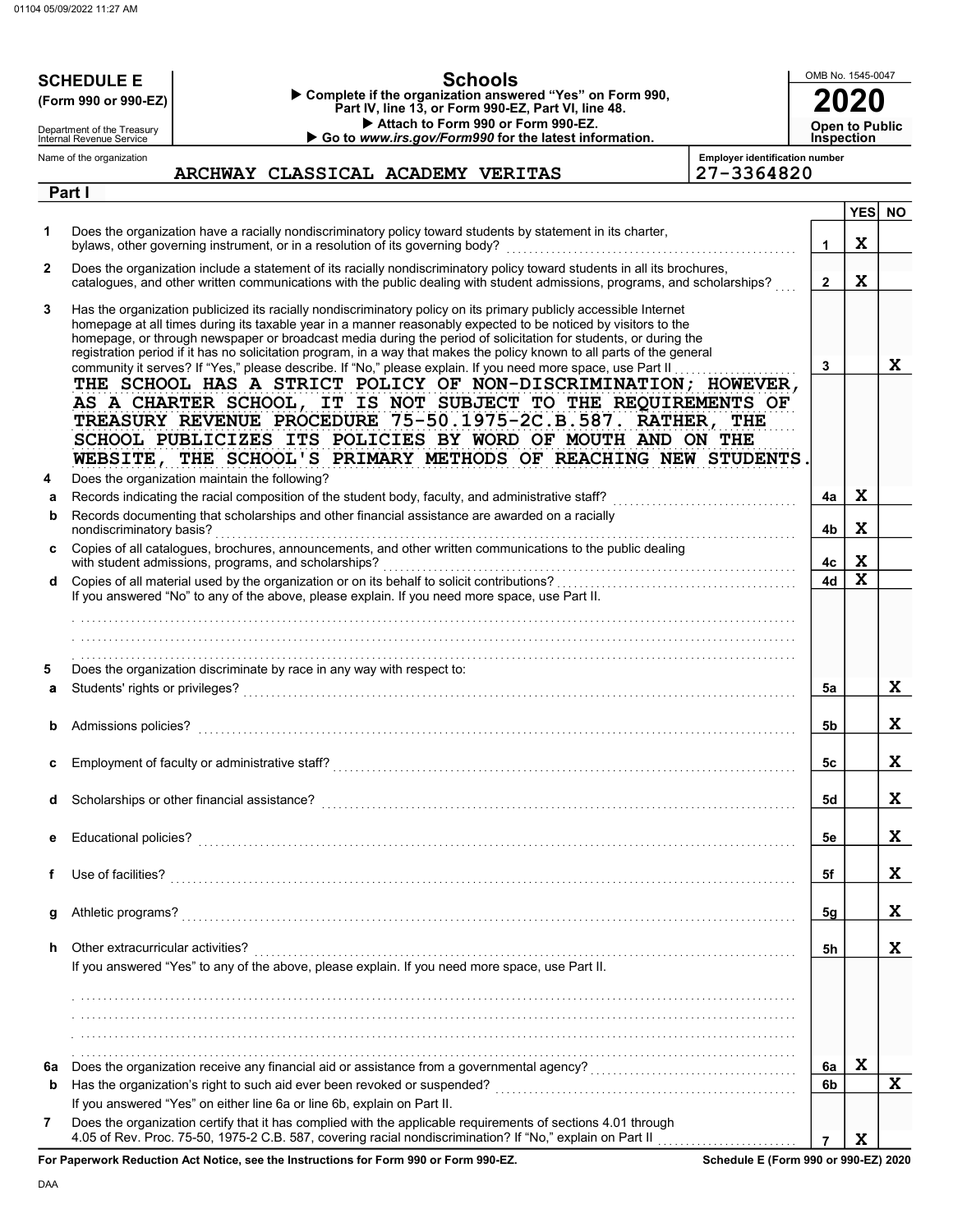| 27-3364820<br>ARCHWAY CLASSICAL ACADEMY VERITAS<br>Page 2<br>Schedule E (Form 990 or 990-EZ) 2020<br>Part II<br>Supplemental Information. Provide the explanations required by Part I, lines 3, 4d, 5h, 6b, and 7, as<br>applicable. Also provide any other additional information. See instructions. |
|-------------------------------------------------------------------------------------------------------------------------------------------------------------------------------------------------------------------------------------------------------------------------------------------------------|
| SCH E - FINANCIAL AID OR GOVERNMENT ASSISTANCE EXPLANATION                                                                                                                                                                                                                                            |
| THE SCHOOL RECEIVES MONTHLY AID PAYMENTS FROM THE STATE OF ARIZONA BASED ON                                                                                                                                                                                                                           |
| THE NUMBER OF STUDENTS ENROLLED AND ATTENDING THE SCHOOL. THESE FUNDS ARE                                                                                                                                                                                                                             |
| USED IN ACCORDANCE WITH THE REQUIREMENTS SET FORTH BY THE STATE OF ARIZONA.                                                                                                                                                                                                                           |
| IN ADDITION, GOVERNMENT GRANTS ARE ALSO RECEIVED BY THE SCHOOL.                                                                                                                                                                                                                                       |
|                                                                                                                                                                                                                                                                                                       |
|                                                                                                                                                                                                                                                                                                       |
|                                                                                                                                                                                                                                                                                                       |
|                                                                                                                                                                                                                                                                                                       |
|                                                                                                                                                                                                                                                                                                       |
|                                                                                                                                                                                                                                                                                                       |
|                                                                                                                                                                                                                                                                                                       |
|                                                                                                                                                                                                                                                                                                       |
|                                                                                                                                                                                                                                                                                                       |
|                                                                                                                                                                                                                                                                                                       |
|                                                                                                                                                                                                                                                                                                       |
|                                                                                                                                                                                                                                                                                                       |
|                                                                                                                                                                                                                                                                                                       |
|                                                                                                                                                                                                                                                                                                       |
|                                                                                                                                                                                                                                                                                                       |
|                                                                                                                                                                                                                                                                                                       |
|                                                                                                                                                                                                                                                                                                       |
|                                                                                                                                                                                                                                                                                                       |
|                                                                                                                                                                                                                                                                                                       |
|                                                                                                                                                                                                                                                                                                       |
|                                                                                                                                                                                                                                                                                                       |
|                                                                                                                                                                                                                                                                                                       |
|                                                                                                                                                                                                                                                                                                       |
|                                                                                                                                                                                                                                                                                                       |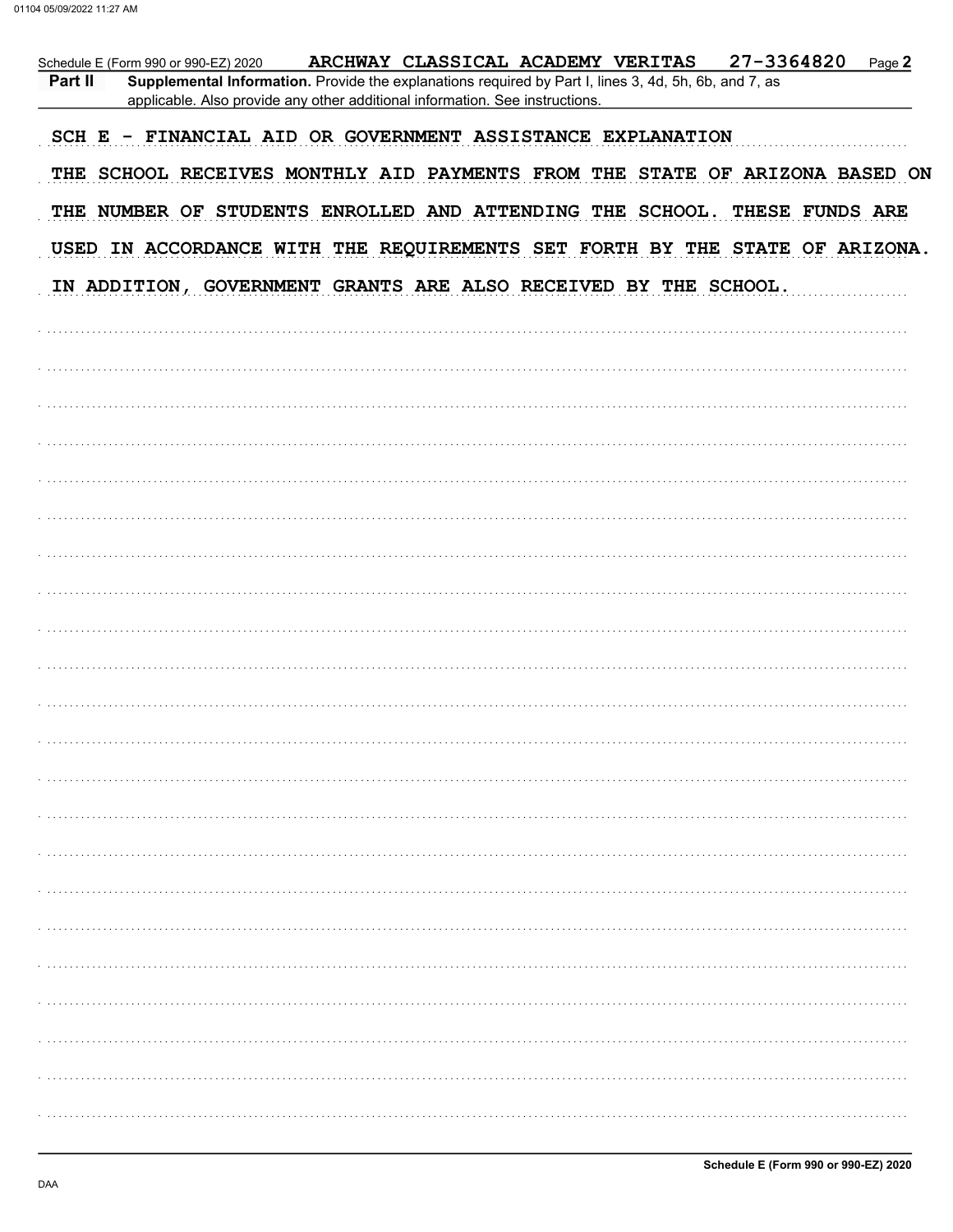**SCHEDULE O** (Form 990 or 990-EZ)

### Supplemental Information to Form 990 or 990-EZ

Complete to provide information for responses to specific questions on Form 990 or 990-EZ or to provide any additional information.

> Attach to Form 990 or 990-EZ. Go to www.irs.gov/Form990 for the latest information.

OMB No 1545-0047 2020

**Open to Public** 

**Inspection** 

Department of the Treasury<br>Internal Revenue Service Name of the organization

**Employer identification number** 27-3364820

FORM 990 - ORGANIZATION'S MISSION

AN ARCHWAY CLASSICAL ACADEMY VERITAS EDUCATION PREPARES STUDENTS TO BE MORE THAN JUST PROFICIENT TEST TAKERS, BUT RATHER, TO BECOME GREAT-HEARTED LEADERS CAPABLE OF SUCCESS THROUGHOUT THEIR HIGHER EDUCATION AND PROFESSIONAL CAREERS. WITH A CURRICULUM BUILT UPON A CLASSICAL LIBERAL ARTS TRADITION AND A REVOLUTIONARY APPROACH TO SCHOOL ITSELF, GREAT HEARTS CULTIVATES THE HEARTS AND MINDS OF STUDENTS IN THE PURSUIT OF TRUTH, GOODNESS, AND BEAUTY.

FORM 990, PART I, LINE 6

THE VOLUNTEERS HELP IN CLASSROOMS AND SUPPORT TEACHERS AND STUDENTS.

FORM 990, PART V - ADDITIONAL INFORMATION

ARCHWAY CLASSICAL ACADEMY VERITAS

LINE 2A: ALL PAYROLL, PAYROLL TAXES AND BENEFIT PLANS ARE CENTRALIZED THROUGH THE PARENT ORGANIZATION, GREAT HEARTS ARIZONA (EIN #20-2036133). THEREFORE, GREATHEARTS ARIZONA FILES PAYROLL TAX RETURNS UNDER THEIR EMPLOYER TAX IDENTIFICATION NUMBER REPORTING ALL PAYROLL ACTIVITY. PAYROLL RELATED EXPENSES REPORTED ON THIS RETURN REPRESENTS AN ALLOCATION OF SALARIES AND WAGES PAID BY THE ENTITY.

FORM 990, PART VI - ADDITIONAL INFORMATION CERTAIN FUNCTIONS OF MULTIPLE SCHOOLS IN THE GREAT HEARTS NETWORK ARE ALSO PROVIDED TO THE SCHOOL BY GREAT HEARTS ARIZONA, THE SCHOOL'S TAX EXEMPT **SOLE MEMBER.**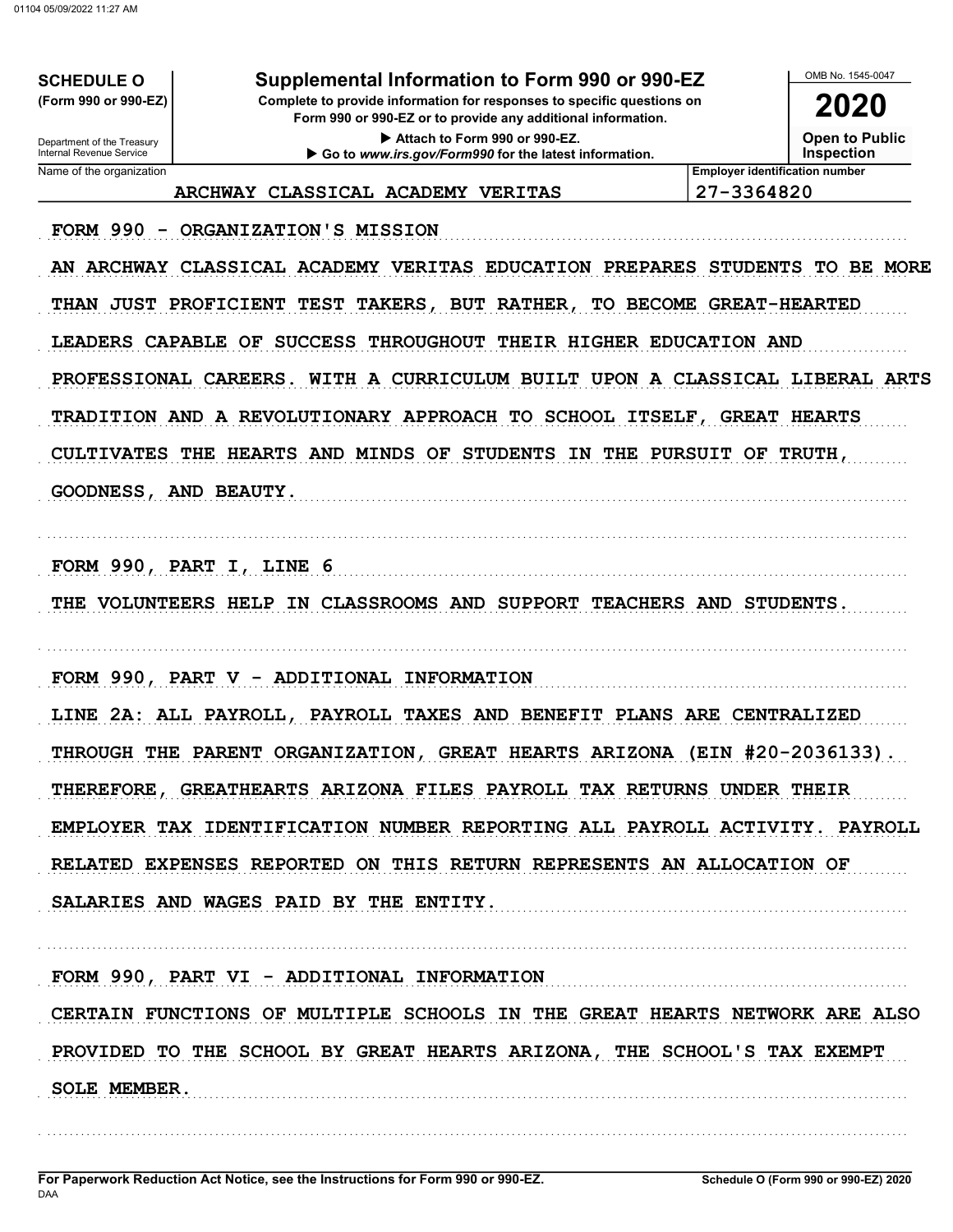$D$ <sub>232</sub> $\Omega$ 

| Schedule O (Form 990 or 990-EZ) 2020 | Page <sub>▲</sub>                     |
|--------------------------------------|---------------------------------------|
| Name of the organization             | <b>Employer identification number</b> |
| ARCHWAY CLASSICAL ACADEMY VERITAS    | 27-3364820                            |

FORM 990, PART VI, LINE 6 - CLASSES OF MEMBERS OR STOCKHOLDERS THE SOLE MEMBER OF THE ACADEMY IS GREATHEARTS ARIZONA AN ORGANIZATION EXEMPT FROM TAXATION UNDER INTERNAL REVENUE CODE SECTION 501(C)(3).

FORM 990, PART VI, LINE 7A - ELECTION OF MEMBERS AND THEIR RIGHTS THE SCHOOL'S TAX-EXEMPT SOLE MEMBER APPOINTS THE SCHOOL'S DIRECTORS, FILLS VACANCIES ON THE BOARD, AND MAY REMOVE DIRECTORS.

FORM 990, PART VI, LINE 7B - DECISIONS SUBJECT TO APPROVAL OF MEMBERS THE SCHOOL'S TAX-EXEMPT SOLE MEMBER RETAINS APPROVAL RIGHTS OVER KEY DECISIONS SUCH AS CHANGES TO THE SCHOOL'S BYLAWS, ARTICLES OF INCORPORATION, EDUCATIONAL PHILOSOPHY, AND SIGNIFICANT FINANCIAL EXPENDITURES (IN EXCESS OF \$50,000).

FORM 990, PART VI, LINE 11B - ORGANIZATION'S PROCESS TO REVIEW FORM 990 THE 990 IS PREPARED BY AN EXTERNAL CPA FIRM AND IS REVIEWED INTERNALLY BY THE CFO. AFTER COMPLETING THE CFO REVIEW, THE RETURN IS FINALIZED AND THEN REVIEWED BY THE GREATHEARTS AUDIT COMMITTEE PRIOR TO BEING SIGNED BY THE CFO.

FORM 990, PART VI, LINE 12C - ENFORCEMENT OF CONFLICTS POLICY BOARD MEMBERS, OFFICERS AND ALL EMPLOYEES COMPLETE AND SIGN A CONFLICT OF INTEREST AGREEMENT. THESE AGREEMENTS ARE REVIEWED BY HUMAN RESOURACES AND ANY CONFLICTS ARE IDENTIFIED AND REPORTED TO THE AUDITORS AND THE BOARD TO MONITOR.

FORM 990, PART VI, LINE 15A - COMPENSATION PROCESS FOR TOP OFFICIAL

PAGE 1 OF 2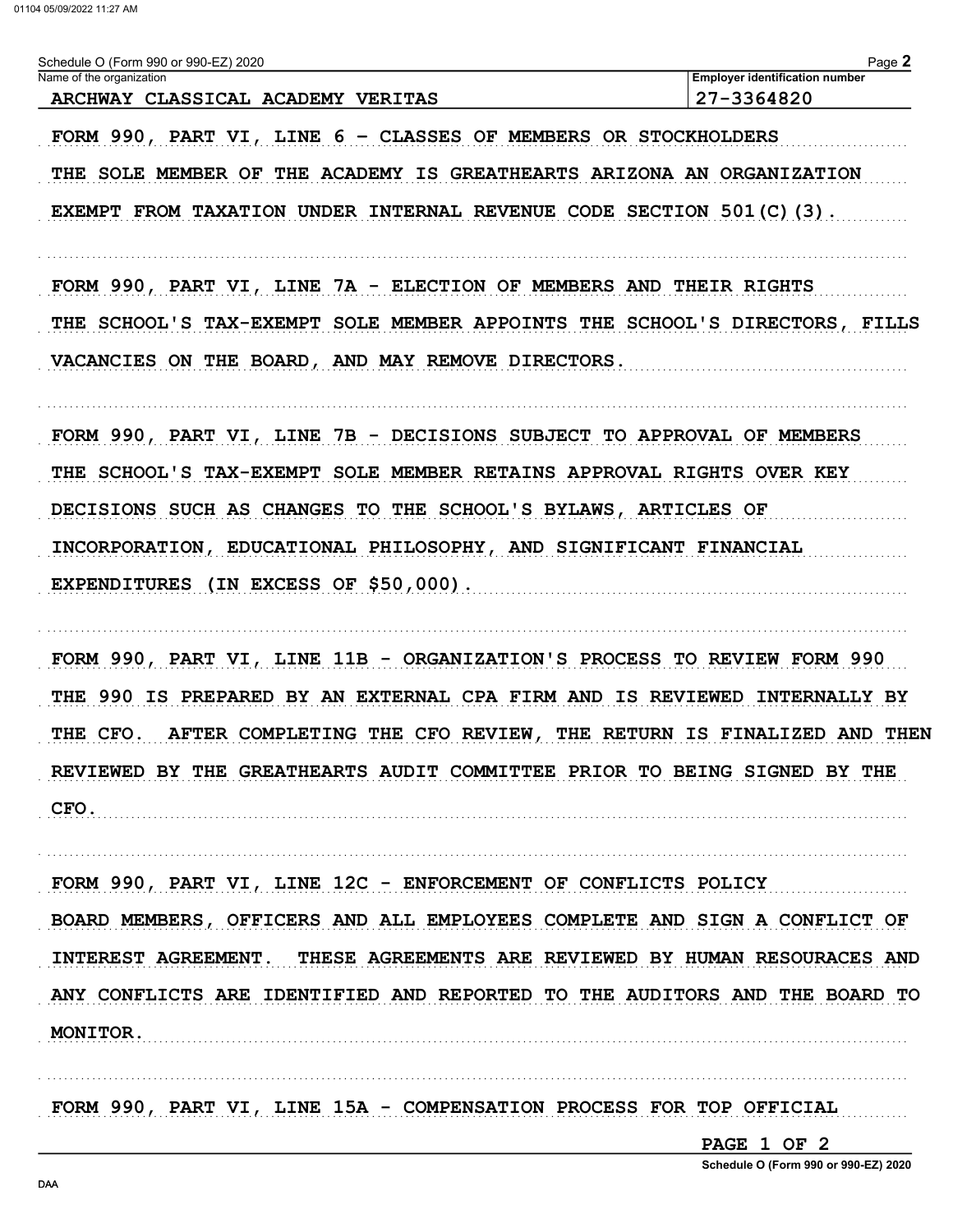| Schedule O (Form 990 or 990-EZ) 2020                                      | Page 2                                              |
|---------------------------------------------------------------------------|-----------------------------------------------------|
| Name of the organization<br>ARCHWAY CLASSICAL ACADEMY VERITAS             | <b>Employer identification number</b><br>27-3364820 |
| SUBJECT TO THE SCHOOL'S CONFLICT OF INTEREST POLICY, THE SCHOOL'S TAX-    |                                                     |
| EXEMPT SOLE MEMBER AND THE SCHOOL'S BOARD APPROVE THE COMPENSATION OF KEY |                                                     |
| STAFF SUCH AS HEADMASTER AND ASSISTANT HEADMASTER.                        |                                                     |
| FORM 990, PART VI, LINE 15B - COMPENSATION PROCESS FOR OFFICERS           |                                                     |
| EMPLOYEES AND FACULTY ARE DETERMINED BASED ON INDEPENDENT COMPENSATION    |                                                     |
| STUDIES AND SALARIES OF COMPARABLE NON-PROFIT ORGANIZATIONS.              |                                                     |
| FORM 990, PART VI, LINE 19 - GOVERNING DOCUMENTS DISCLOSURE EXPLANATION   |                                                     |
| ALL BOARD MEETINGS ARE POSTED IN ADVANCE IN ACCORDANCE WITH ARIZONA OPEN  |                                                     |
| MEETING LAWS. THE GOVERNING DOCUMENTS, CONFLICT OF INTEREST POLICY, AND   |                                                     |
| FINANCIAL STATEMENTS ARE AVAILABLE BOTH AT THE MEETINGS OR FOLLOWING THE  |                                                     |
| MEETING AND UPON REQUEST.                                                 |                                                     |
|                                                                           |                                                     |
|                                                                           |                                                     |
|                                                                           |                                                     |
|                                                                           |                                                     |
|                                                                           |                                                     |
|                                                                           |                                                     |
|                                                                           |                                                     |
|                                                                           |                                                     |
|                                                                           |                                                     |
|                                                                           |                                                     |
|                                                                           |                                                     |
|                                                                           |                                                     |
|                                                                           |                                                     |
|                                                                           |                                                     |
|                                                                           | PAGE 2 OF 2                                         |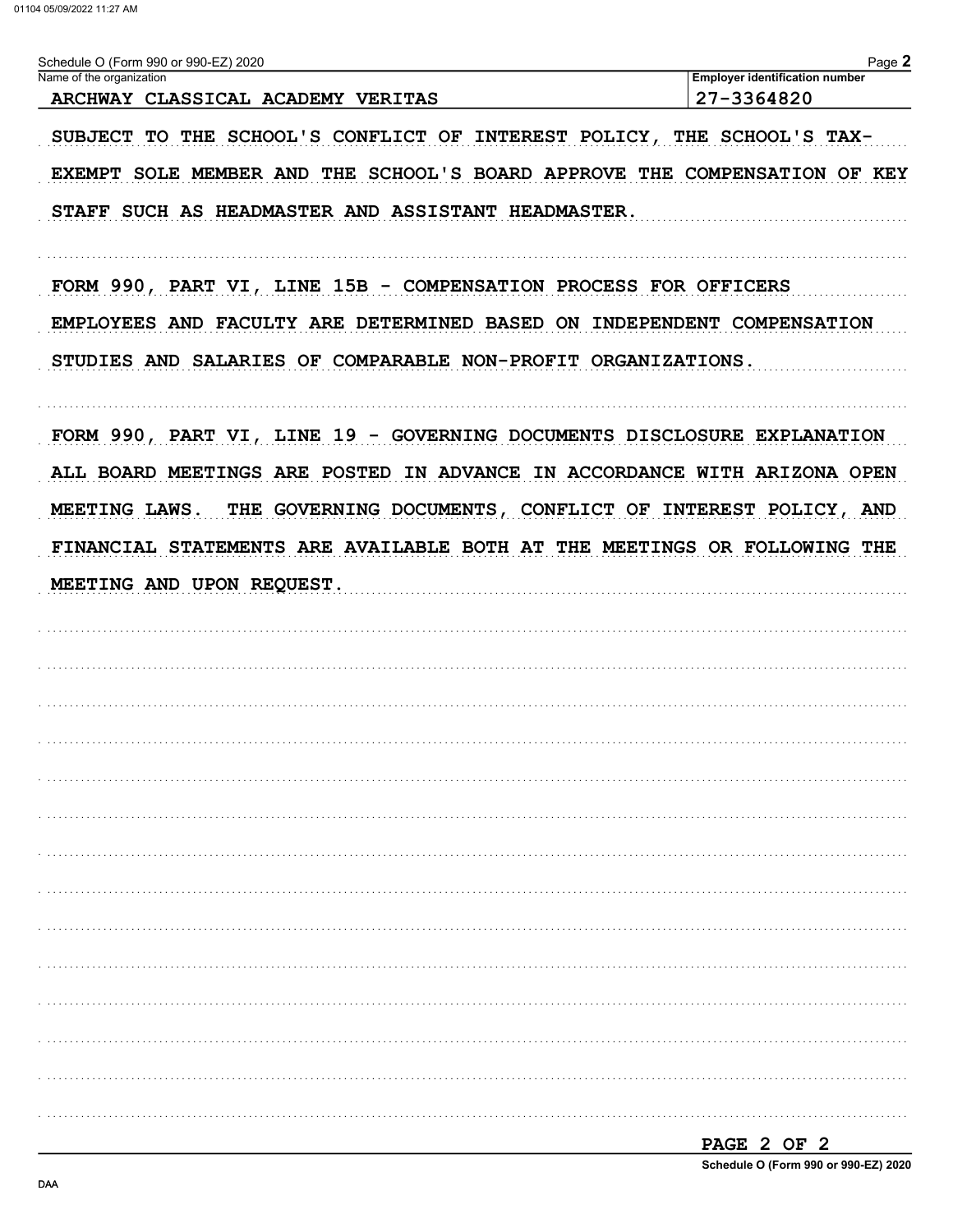# SCHEDULE Related Organizations and Unrelated Partnerships (Form 990)

Complete if the organization answered "Yes" on Form 990, Part IV, line 33, 34, 35b, 36, or 37.

Attach to Form 990.

▶ Go to www.irs.gov/Form990 for instructions and the latest information.

Department of the Treasury Internal Revenue Service Name of the organization

SCHEDULE R

ARCHWAY CLASSICAL ACADEMY VERITAS 27-3364820

| Part I | Identification of Disregarded Entities. Complete if the organization answered "Yes" on Form 990, Part IV, line 33. |  |                                                                                                                 |  |
|--------|--------------------------------------------------------------------------------------------------------------------|--|-----------------------------------------------------------------------------------------------------------------|--|
|        |                                                                                                                    |  | the contract of the contract of the contract of the contract of the contract of the contract of the contract of |  |

| (a)<br>Name, address, and EIN (if applicable) of disregarded entity                                                                                                                                                           | (b)<br>Primary activity | (c)<br>Legal domicile (state<br>or foreign country) |                                   | (d)<br>Total income                                       | (e)<br>End-of-year assets           | (f)<br>Direct controlling<br>entity                    |    |
|-------------------------------------------------------------------------------------------------------------------------------------------------------------------------------------------------------------------------------|-------------------------|-----------------------------------------------------|-----------------------------------|-----------------------------------------------------------|-------------------------------------|--------------------------------------------------------|----|
| (1)                                                                                                                                                                                                                           |                         |                                                     |                                   |                                                           |                                     |                                                        |    |
| (2)                                                                                                                                                                                                                           |                         |                                                     |                                   |                                                           |                                     |                                                        |    |
| (3)                                                                                                                                                                                                                           |                         |                                                     |                                   |                                                           |                                     |                                                        |    |
| (4)                                                                                                                                                                                                                           |                         |                                                     |                                   |                                                           |                                     |                                                        |    |
| (5)                                                                                                                                                                                                                           |                         |                                                     |                                   |                                                           |                                     |                                                        |    |
| Identification of Related Tax-Exempt Organizations. Complete if the organization answered "Yes" on Form 990, Part IV, line 34, because it had<br>Part II<br>one or more related tax-exempt organizations during the tax year. |                         |                                                     |                                   |                                                           |                                     |                                                        |    |
| (a)<br>Name, address, and EIN of related organization                                                                                                                                                                         | (b)<br>Primary activity | (c)<br>Legal domicile (state<br>or foreign country) | (d)<br><b>Exempt Code section</b> | (e)<br>Public charity status<br>(if section $501(c)(3)$ ) | (f)<br>Direct controlling<br>entity | (g)<br>Section 512(b)(13)<br>controlled entity?<br>Yes | No |
| ANTHEM PREPARATORY ACADEMY<br>(1)<br>4801 E WASHINGTON STREET SUITE 25027-0375682<br>AZ 85034<br>PHOENIX                                                                                                                      | <b>EDUCATION</b>        | AZ                                                  | 3                                 | $\overline{2}$                                            | <b>GH AMERICA</b>                   |                                                        | x  |
| ARCHWAY CLASSICAL ACADEMY ARETE<br>(2)<br>4801 E WASHINGTON STREET SUITE 25046-4061128<br>85034<br>PHOENIX<br>AZ                                                                                                              | <b>EDUCATION</b>        | $\mathbf{A} \mathbf{Z}$                             | 3                                 | $\mathbf{2}$                                              | <b>GH AMERICA</b>                   |                                                        | X  |
| (3) ARCHWAY CLASSICAL ACADEMY CHANDLER<br>4801 E WASHINGTON STREET SUITE 25027-3723907<br>PHOENIX<br>AZ 85034                                                                                                                 | <b>EDUCATION</b>        | AZ                                                  | 3                                 | $\mathbf{2}$                                              | <b>GH AMERICA</b>                   |                                                        | X  |
| (4) ARCHWAY CLASSICAL ACADEMY CICERO<br>4801 E WASHINGTON STREET SUITE 25046-4065855                                                                                                                                          |                         |                                                     |                                   |                                                           |                                     |                                                        |    |
| AZ 85034<br>PHOENIX<br>(5) ARCHWAY CLASSICAL ACADEMY GLENDALE<br>4801 E WASHINGTON STREET SUITE 25046-1014697                                                                                                                 | <b>EDUCATION</b>        | AZ                                                  | 3                                 | $\overline{2}$                                            | <b>GH AMERICA</b>                   |                                                        | X  |
| AZ 85034<br><b>PHOENIX</b>                                                                                                                                                                                                    | <b>EDUCATION</b>        | $\mathbf{A} \mathbf{Z}$                             | 3                                 | $\mathbf{2}$                                              | <b>GH AMERICA</b>                   |                                                        | x  |

DAA For Paperwork Reduction Act Notice, see the Instructions for Form 990. Schedule R (Form 990) 2020

OMB No. 1545-0047

Open to Public 2020

Employer identification number

**Inspection**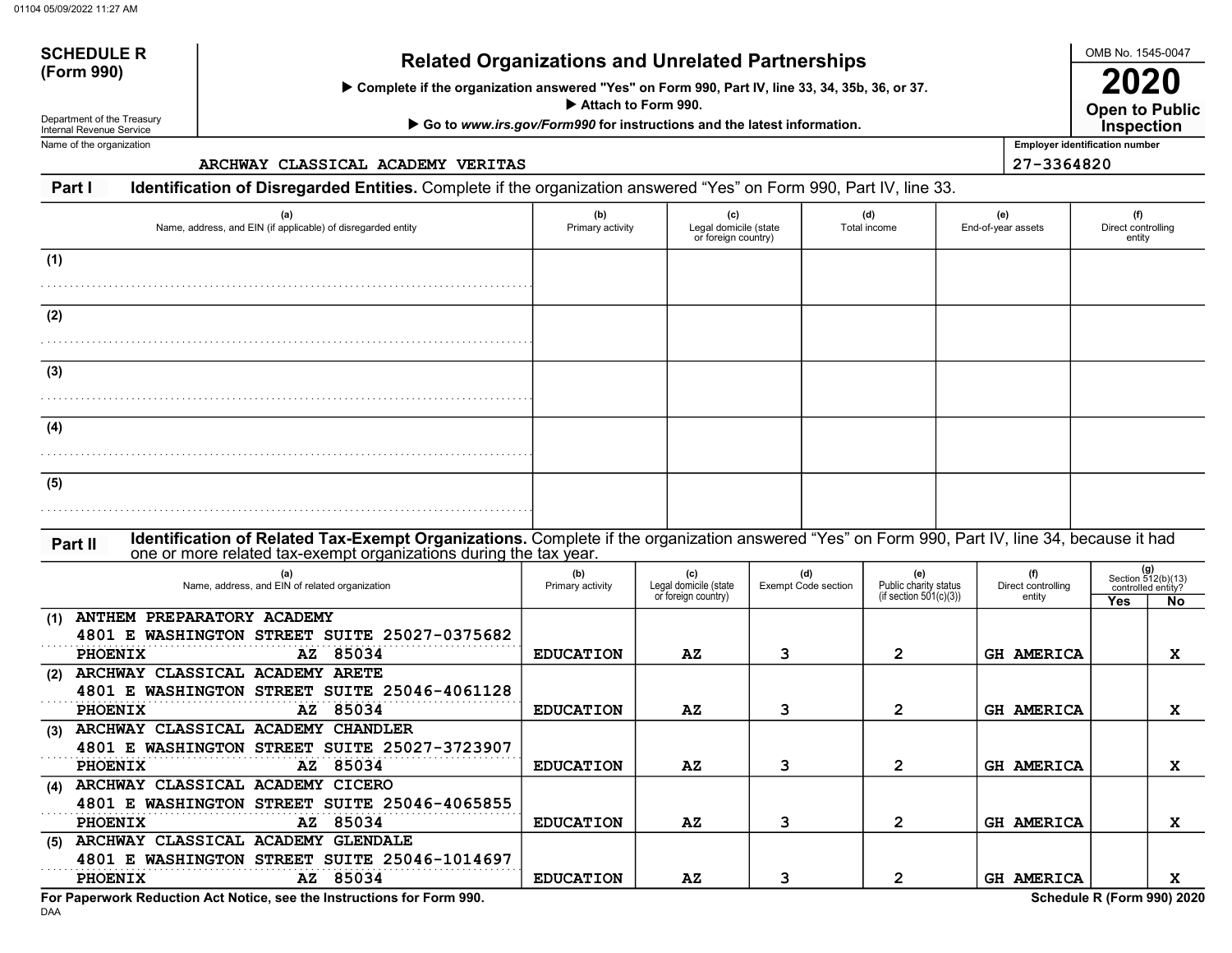# SCHEDULE R Related Organizations and Unrelated Partnerships<br>(Form 990)

Complete if the organization answered "Yes" on Form 990, Part IV, line 33, 34, 35b, 36, or 37.

Attach to Form 990.

▶ Go to www.irs.gov/Form990 for instructions and the latest information.

Department of the Treasury Internal Revenue Service Name of the organization

SCHEDULE R

ARCHWAY CLASSICAL ACADEMY VERITAS 27-3364820

**Part I** Identification of Disregarded Entities. Complete if the organization answered "Yes" on Form 990, Part IV, line 33. End-of-year assets (d) (e) Total income or foreign country) Legal domicile (state  $(b)$  (c) Name, address, and EIN (if applicable) of disregarded entity **Primary activity** Primary activity (a)

Part II Identification of Related Tax-Exempt Organizations. Complete if the organization answered "Yes" on Form 990, Part IV, line 34, because it had . . . . . . . . . . . . . . . . . . . . . . . . . . . . . . . . . . . . . . . . . . . . . . . . . . . . . . . . . . . . . . . . . . . . . . . . . . . . . . . . . . . . . . . . . . . . . . . . . . . . . . . . . . . . . . . . . . . . . . . . . . . . . . . . . . . . . . . . . . . . . . . . . . . . . . . . . . . . . . . . . . . . . . . . . . . . . . . . . . . . . . . . . . . . . . . . . . . . . . . . . . . . . . . . . . . . . . . . . . . . . . . . . . . . . . . . . . . . . . . . . . . . . . . . . . . . . . . . . . . . . . . . . . . . . . . . . . . . . . . . . . . . . . . . . . . . . . . . . . . . . . . . . . . . . . . . . . . . . . . . . . . . . . . . . . . . . . . . . . . . . . . . . . . . . . . . . . . . . . . . . . . . . . . . . . . . . . . . . . . . . . . . . . . . . . . . . . . . . . . . . . . . . . . . . . . . . . . . . . . . . . . . . . . . . . . . . . . . . . . . 4801 E WASHINGTON STREET SUITE 25047-1706688 4801 E WASHINGTON STREET SUITE 25027-3364871 4801 E WASHINGTON STREET SUITE 25027-3364842 4801 E WASHINGTON STREET SUITE 25047-1762959 4801 E WASHINGTON STREET SUITE 25027-3364743 entity (a) Name, address, and EIN of related organization Primary activity (b) (c) Legal domicile (state or foreign country) Exempt Code section (d) (e) Public charity status entity Direct controlling (f) (if section  $501(c)(3)$ ) one or more related tax-exempt organizations during the tax year. (1) (2) (3) (4) (5) (5) ARCHWAY CLASSICAL TRIVIUM WEST (4) (3) (2) (1) (g) Section 512(b)(13) controlled entity? Yes No ARCHWAY CLASSICAL ACADEMY LINCOLN PHOENIX AZ 85034 EDUCATION AZ 3 2 GH AMERICA X ARCHWAY CLASSICAL NORTH PHOENIX PHOENIX AZ 85034 EDUCATION AZ 3 2 GH AMERICA X ARCHWAY CLASSICAL SCOTTSDALE PHOENIX AZ 85034 EDUCATION AZ 3 2 GH AMERICA X ARCHWAY CLASSICAL TRIVIUM EAST PHOENIX AZ 85034 EDUCATION AZ 3 2 GH AMERICA X PHOENIX AZ 85034 EDUCATION AZ 3 2 GH AMERICA X

**DAA** For Paperwork Reduction Act Notice, see the Instructions for Form 990. Schedule R (Form 990) 2020

OMB No. 1545-0047

2020

(f) Direct controlling

Open to Public Inspection

Employer identification number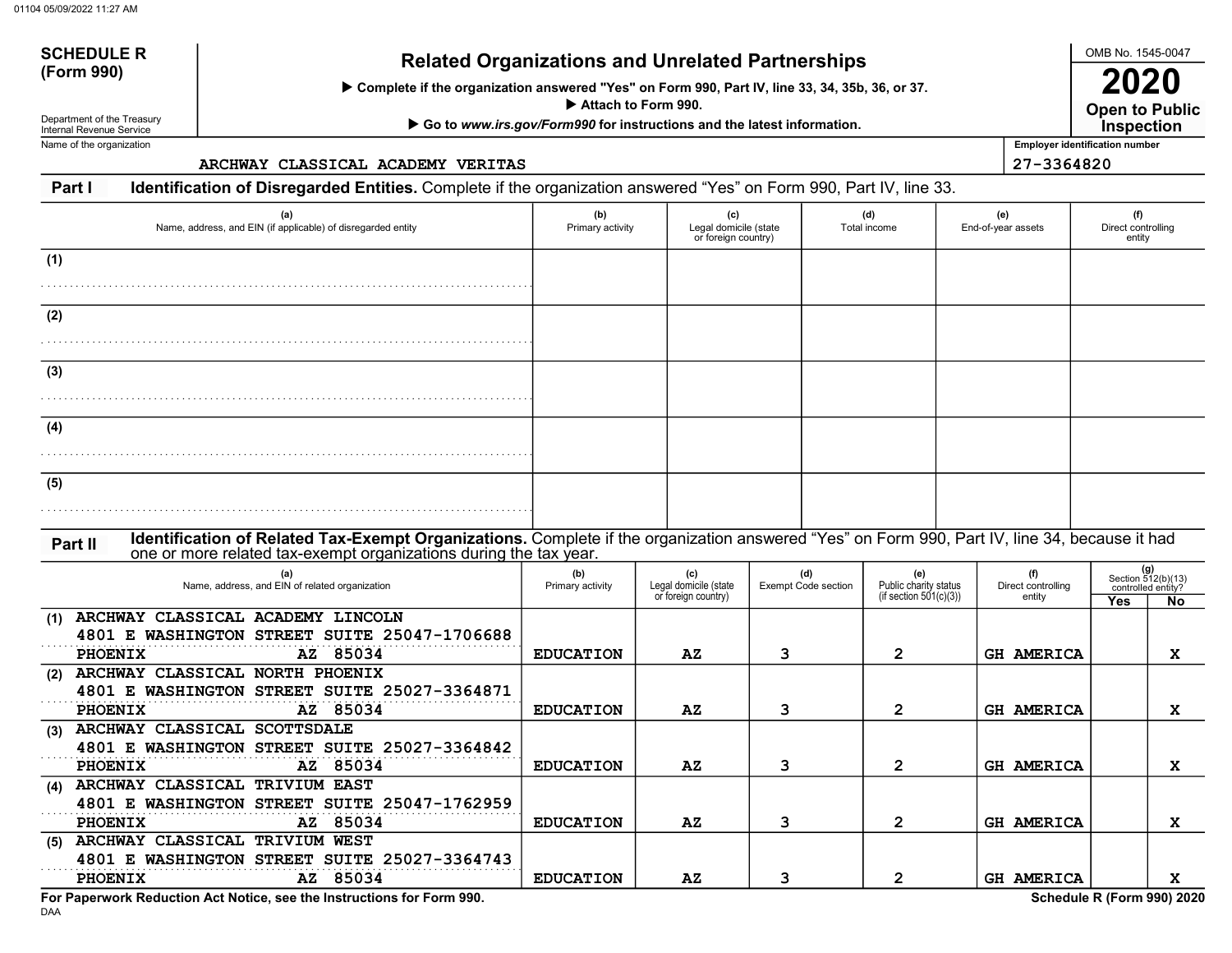# SCHEDULE R<br>(Form 990) Related Organizations and Unrelated Partnerships

Complete if the organization answered "Yes" on Form 990, Part IV, line 33, 34, 35b, 36, or 37.

Attach to Form 990.

▶ Go to www.irs.gov/Form990 for instructions and the latest information.

Department of the Treasury Internal Revenue Service Name of the organization

SCHEDULE R

ARCHWAY CLASSICAL ACADEMY VERITAS 27-3364820

Part I Identification of Disregarded Entities. Complete if the organization answered "Yes" on Form 990, Part IV, line 33. (d) (e)  $(b)$  (c) (a)

| (a)<br>Name, address, and EIN (if applicable) of disregarded entity                                                                                                                                                           | (b)<br>Primary activity | (c)<br>Legal domicile (state<br>or foreign country) |                            | (d)<br>Total income |                                                           | (e)<br>End-of-year assets           | (f)<br>Direct controlling<br>entity |                                                        |
|-------------------------------------------------------------------------------------------------------------------------------------------------------------------------------------------------------------------------------|-------------------------|-----------------------------------------------------|----------------------------|---------------------|-----------------------------------------------------------|-------------------------------------|-------------------------------------|--------------------------------------------------------|
| (1)                                                                                                                                                                                                                           |                         |                                                     |                            |                     |                                                           |                                     |                                     |                                                        |
| (2)                                                                                                                                                                                                                           |                         |                                                     |                            |                     |                                                           |                                     |                                     |                                                        |
| (3)                                                                                                                                                                                                                           |                         |                                                     |                            |                     |                                                           |                                     |                                     |                                                        |
|                                                                                                                                                                                                                               |                         |                                                     |                            |                     |                                                           |                                     |                                     |                                                        |
| (4)                                                                                                                                                                                                                           |                         |                                                     |                            |                     |                                                           |                                     |                                     |                                                        |
| (5)                                                                                                                                                                                                                           |                         |                                                     |                            |                     |                                                           |                                     |                                     |                                                        |
| Identification of Related Tax-Exempt Organizations. Complete if the organization answered "Yes" on Form 990, Part IV, line 34, because it had<br>Part II<br>one or more related tax-exempt organizations during the tax year. |                         |                                                     |                            |                     |                                                           |                                     |                                     |                                                        |
| (a)<br>Name, address, and EIN of related organization                                                                                                                                                                         | (b)<br>Primary activity | Legal domicile (state<br>or foreign country)        | (d)<br>Exempt Code section |                     | (e)<br>Public charity status<br>(if section $501(c)(3)$ ) | (f)<br>Direct controlling<br>entity | Yes                                 | (g)<br>Section 512(b)(13)<br>controlled entity?<br>No. |
| ARETE PREPARATORY ACADEMY<br>(1)<br>4801 E WASHINGTON STREET SUITE 25020-5332933                                                                                                                                              |                         |                                                     |                            |                     |                                                           |                                     |                                     |                                                        |
| AZ 85034<br><b>PHOENIX</b><br>CHANDLER PREPARATORY ACADEMY<br>(2)<br>4801 E WASHINGTON STREET SUITE 25020-2075176                                                                                                             | <b>EDUCATION</b>        | AZ                                                  | 3                          | $\overline{2}$      |                                                           | <b>GH AMERICA</b>                   |                                     | X                                                      |
| AZ 85034<br><b>PHOENIX</b><br>CICERO PREPARATORY ACADEMY<br>(3)                                                                                                                                                               | <b>EDUCATION</b>        | $\mathbf{A} \mathbf{Z}$                             | 3                          | $\overline{2}$      |                                                           | <b>GH AMERICA</b>                   |                                     | X                                                      |
| 4801 E WASHINGTON STREET SUITE 25046-4096974<br>PHOENIX<br>AZ 85034                                                                                                                                                           | <b>EDUCATION</b>        | AZ                                                  | 3                          | $\mathbf{2}$        |                                                           | <b>GH AMERICA</b>                   |                                     | X                                                      |
| GLENDALE PREPARATORY ACADEMY<br>(4)<br>4801 E WASHINGTON STREET SUITE 25020-8760987                                                                                                                                           |                         |                                                     |                            |                     |                                                           |                                     |                                     |                                                        |
| AZ 85034<br><b>PHOENIX</b><br>(5) LINCOLN PREPARATORY ACADEMY                                                                                                                                                                 | <b>EDUCATION</b>        | AZ                                                  | з                          | 2                   |                                                           | <b>GH AMERICA</b>                   |                                     | X                                                      |
| 4801 E WASHINGTON STREET SUITE 25047-1674469<br>AZ 85034<br>PHOENIX                                                                                                                                                           | <b>EDUCATION</b>        | $\mathbf{A} \mathbf{Z}$                             | 3                          | $\mathbf{2}$        |                                                           | <b>GH AMERICA</b>                   |                                     | X                                                      |

DAA For Paperwork Reduction Act Notice, see the Instructions for Form 990. Schedule R (Form 990) 2020

OMB No. 1545-0047

Open to Public

Employer identification number

2020 **Inspection**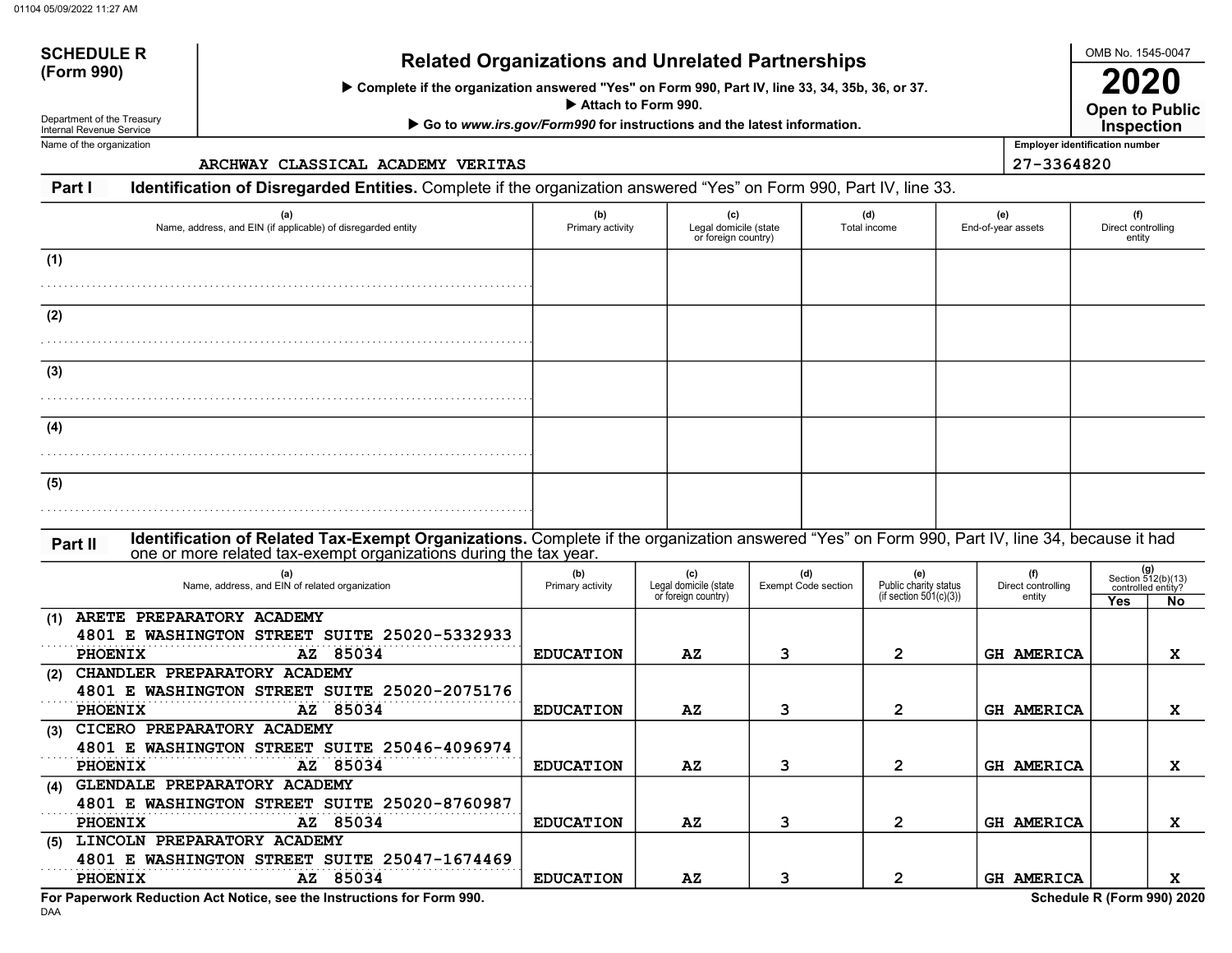# SCHEDULE R<br>(Form 990) Related Organizations and Unrelated Partnerships

Complete if the organization answered "Yes" on Form 990, Part IV, line 33, 34, 35b, 36, or 37.

Attach to Form 990.

▶ Go to www.irs.gov/Form990 for instructions and the latest information.

Department of the Treasury Internal Revenue Service Name of the organization

SCHEDULE R

ARCHWAY CLASSICAL ACADEMY VERITAS 27-3364820

Part I Identification of Disregarded Entities. Complete if the organization answered "Yes" on Form 990, Part IV, line 33. End-of-year assets (d) (e) Total income or foreign country) Legal domicile (state  $(b)$  (c) Name, address, and EIN (if applicable) of disregarded entity **Primary activity** Primary activity (a) (1)

| (2) |  |  |  |
|-----|--|--|--|
|     |  |  |  |
| (3) |  |  |  |
|     |  |  |  |
| (4) |  |  |  |
|     |  |  |  |
| (5) |  |  |  |
|     |  |  |  |

#### Part II Identification of Related Tax-Exempt Organizations. Complete if the organization answered "Yes" on Form 990, Part IV, line 34, because it had one or more related tax-exempt organizations during the tax year.

|     | (a)<br>Name, address, and EIN of related organization | (b)<br>Primary activity | (c)<br>Legal domicile (state<br>or foreign country) | (d)<br>Exempt Code section | (e)<br>Public charity status<br>(if section $501(c)(3)$ ) | (f)<br>Direct controlling |            | (g)<br>Section 512(b)(13)<br>controlled entity? |
|-----|-------------------------------------------------------|-------------------------|-----------------------------------------------------|----------------------------|-----------------------------------------------------------|---------------------------|------------|-------------------------------------------------|
|     |                                                       |                         |                                                     |                            |                                                           | entity                    | <b>Yes</b> | <b>No</b>                                       |
| (1) | PREPARATORY ACADEMY<br><b>MARYVALE</b>                |                         |                                                     |                            |                                                           |                           |            |                                                 |
|     | <b>4801 E WASHINGTON STREET SUITE 25027-3289377</b>   |                         |                                                     |                            |                                                           |                           |            |                                                 |
|     | AZ 85034<br><b>PHOENIX</b>                            | <b>EDUCATION</b>        | $\mathbf{A} \mathbf{Z}$                             | 3                          | $\mathbf{2}$                                              | <b>GH AMERICA</b>         |            | x                                               |
| (2) | NORTH PHOENIX PREPARATORY ACADEMY                     |                         |                                                     |                            |                                                           |                           |            |                                                 |
|     | 4801 E WASHINGTON STREET SUITE 25027-3322474          |                         |                                                     |                            |                                                           |                           |            |                                                 |
|     | AZ 85034<br><b>PHOENIX</b>                            | <b>EDUCATION</b>        | AZ                                                  | 3                          | 2                                                         | <b>GH AMERICA</b>         |            | x                                               |
| (3) | SCOTTSDALE PREPARATORY ACADEMY                        |                         |                                                     |                            |                                                           |                           |            |                                                 |
|     | 4801 E WASHINGTON STREET SUITE 25020-8778703          |                         |                                                     |                            |                                                           |                           |            |                                                 |
|     | AZ 85034<br><b>PHOENIX</b>                            | <b>EDUCATION</b>        | AZ                                                  |                            |                                                           | <b>GH AMERICA</b>         |            | x                                               |
| (4) | TELEOS PREPARATORY ACADEMY                            |                         |                                                     |                            |                                                           |                           |            |                                                 |
|     | 4801 E WASHINGTON STREET SUITE 25026-2700807          |                         |                                                     |                            |                                                           |                           |            |                                                 |
|     | AZ 85034<br><b>PHOENIX</b>                            | <b>EDUCATION</b>        | $\mathbf{A} \mathbf{Z}$                             | 3                          |                                                           | <b>GH AMERICA</b>         |            | x                                               |
| (5) | TRIVIUM PREPARATORY ACADEMY                           |                         |                                                     |                            |                                                           |                           |            |                                                 |
|     | 4801 E WASHINGTON STREET SUITE 25027-3289295          |                         |                                                     |                            |                                                           |                           |            |                                                 |
|     | AZ 85034<br><b>PHOENIX</b>                            | <b>EDUCATION</b>        | $\mathbf{A} \mathbf{Z}$                             |                            |                                                           | <b>GH AMERICA</b>         |            | x                                               |

DAA For Paperwork Reduction Act Notice, see the Instructions for Form 990. Schedule R (Form 990) 2020

OMB No. 1545-0047

Employer identification number

(f) Direct controlling entity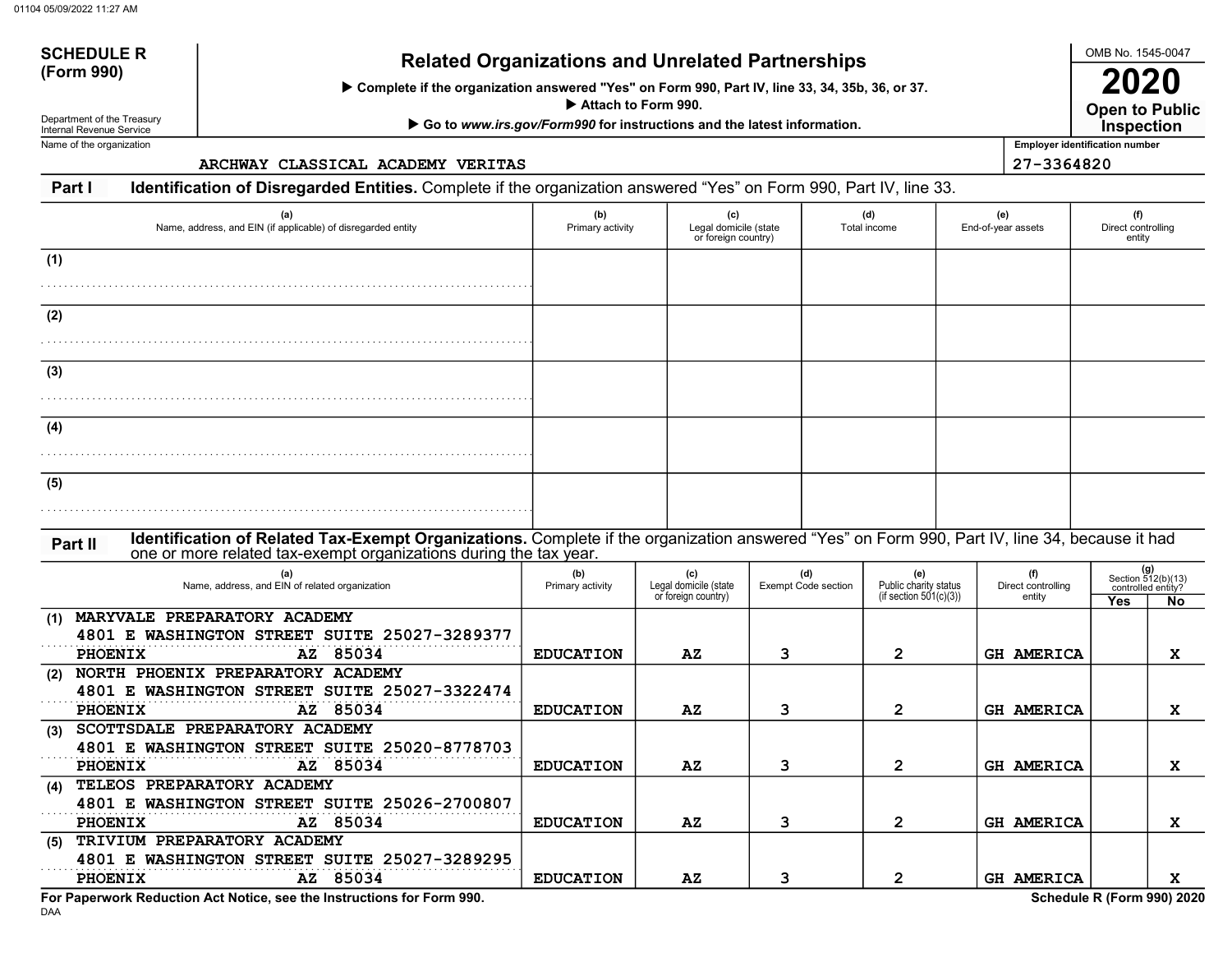# SCHEDULE R<br>(Form 990) Related Organizations and Unrelated Partnerships

Complete if the organization answered "Yes" on Form 990, Part IV, line 33, 34, 35b, 36, or 37.

Attach to Form 990.

▶ Go to www.irs.gov/Form990 for instructions and the latest information.

Department of the Treasury Internal Revenue Service Name of the organization

SCHEDULE R

ARCHWAY CLASSICAL ACADEMY VERITAS 27-3364820

Part I Identification of Disregarded Entities. Complete if the organization answered "Yes" on Form 990, Part IV, line 33. End-of-year assets (d) (e) Total income or foreign country) Legal domicile (state  $(b)$  (c) Name, address, and EIN (if applicable) of disregarded entity **Primary activity** Primary activity (a)  $(1)$ 

| $\cdots$ |  |  |  |
|----------|--|--|--|
|          |  |  |  |
| (2)      |  |  |  |
|          |  |  |  |
| (3)      |  |  |  |
|          |  |  |  |
| (4)      |  |  |  |
|          |  |  |  |
| (5)      |  |  |  |
|          |  |  |  |
|          |  |  |  |

#### Part II Identification of Related Tax-Exempt Organizations. Complete if the organization answered "Yes" on Form 990, Part IV, line 34, because it had one or more related tax-exempt organizations during the tax year.

|     | (a)<br>Name, address, and EIN of related organization | (b)<br>Primary activity | (c)<br>Legal domicile (state | (d)<br>Exempt Code section | (e)<br>Public charity status<br>(if section $501(c)(3)$ ) | (f)<br>Direct controlling | Section 512(b)(13)<br>controlled entity? | (g)       |
|-----|-------------------------------------------------------|-------------------------|------------------------------|----------------------------|-----------------------------------------------------------|---------------------------|------------------------------------------|-----------|
|     |                                                       |                         | or foreign country)          |                            |                                                           | entity                    | Yes                                      | <b>No</b> |
| (1) | <b>VERITAS PREPARATORY ACADEMY</b>                    |                         |                              |                            |                                                           |                           |                                          |           |
|     | 4801 E WASHINGTON STREET SUITE 25005-0527441          |                         |                              |                            |                                                           |                           |                                          |           |
|     | AZ 85034<br><b>PHOENIX</b>                            | <b>EDUCATION</b>        | AZ                           | з                          | 2                                                         | <b>GH AMERICA</b>         |                                          | x         |
| (2) | <b>GREATHEARTS ARIZONA</b>                            |                         |                              |                            |                                                           |                           |                                          |           |
|     | 4801 E WASHINGTON STREET SUITE 25020-2036133          |                         |                              |                            |                                                           |                           |                                          |           |
|     | AZ 85034<br><b>PHOENIX</b>                            | <b>EDUCATION</b>        | $\mathbf{A} \mathbf{Z}$      |                            |                                                           | <b>GH AMERICA</b>         |                                          | x         |
| (3) | GREATHEARTS AMERICA                                   |                         |                              |                            |                                                           |                           |                                          |           |
|     | 4801 E WASHINGTON STREET SUITE 25045-4306715          |                         |                              |                            |                                                           |                           |                                          |           |
|     | AZ 85034<br><b>PHOENIX</b>                            | <b>EDUCATION</b>        | $\mathbf{A} \mathbf{Z}$      |                            |                                                           | N/A                       |                                          | x         |
| (4) | <b>GREATHEARTS-TEXAS</b>                              |                         |                              |                            |                                                           |                           |                                          |           |
|     | 4801 E WASHINGTON STREET SUITE 25043-1973126          |                         |                              |                            |                                                           |                           |                                          |           |
|     | AZ 85034<br><b>PHOENIX</b>                            | <b>EDUCATION</b>        | <b>TX</b>                    | 3                          |                                                           | <b>GH AMERICA</b>         |                                          | x         |
| (5) | THE GREATHEARTS FOUNDATION, INC.                      |                         |                              |                            |                                                           |                           |                                          |           |
|     | 4801 E WASHINGTON STREET SUITE 25082-3809856          |                         |                              |                            |                                                           |                           |                                          |           |
|     | AZ 85034<br><b>PHOENIX</b>                            | <b>SUPPORT</b>          | AZ                           |                            | 12A                                                       | <b>GH AMERICA</b>         |                                          | x         |

DAA For Paperwork Reduction Act Notice, see the Instructions for Form 990. Schedule R (Form 990) 2020

OMB No. 1545-0047

(f) Direct controlling entity

Employer identification number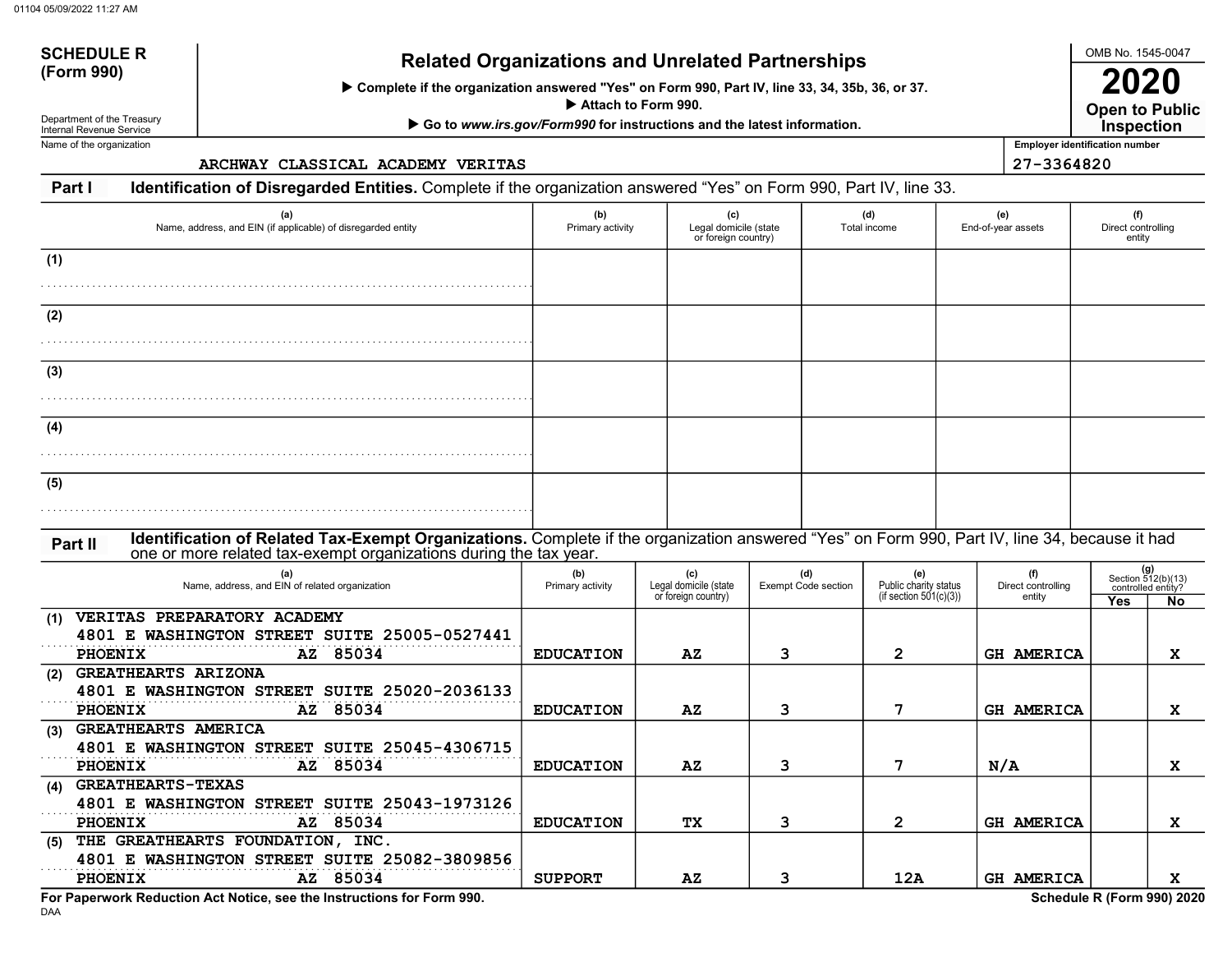|          | Schedule R (Form 990) 2020 ARCHWAY CLASSICAL ACADEMY VERITAS 27-3364820                                                                                                                                                        |                         |                                                              |                                                        |                                                                                                         |                                                        |                                        |                                                   |                    |                                                                         |                                  |                 | Page 2                                                |  |
|----------|--------------------------------------------------------------------------------------------------------------------------------------------------------------------------------------------------------------------------------|-------------------------|--------------------------------------------------------------|--------------------------------------------------------|---------------------------------------------------------------------------------------------------------|--------------------------------------------------------|----------------------------------------|---------------------------------------------------|--------------------|-------------------------------------------------------------------------|----------------------------------|-----------------|-------------------------------------------------------|--|
| Part III | Identification of Related Organizations Taxable as a Partnership. Complete if the organization answered "Yes" on Form 990, Part IV, line 34, because it had one or more related organizations treated as a partnership during  |                         |                                                              |                                                        |                                                                                                         |                                                        |                                        |                                                   |                    |                                                                         |                                  |                 |                                                       |  |
|          | (a)<br>Name, address, and EIN of<br>related organization                                                                                                                                                                       | (b)<br>Primary activity | (c)<br>Legal<br>domicile<br>(state or<br>foreign<br>country) | (d)<br>Direct controlling<br>entity                    | (e)<br>Predominant<br>income (related,<br>unrelated,<br>excluded from<br>tax under<br>sections 512-514) | (f)<br>Share of total<br>income                        | (g)<br>Share of end-of-<br>year assets | (h)<br>Dispro-<br>portionate<br>alloc.?<br>Yes No |                    | (i)<br>Code V-UBI<br>amount in box 20<br>of Schedule K-1<br>(Form 1065) | General or<br>partner?<br>Yes No | (j)<br>managing | (k)<br>Percentage<br>ownership                        |  |
| (1)      |                                                                                                                                                                                                                                |                         |                                                              |                                                        |                                                                                                         |                                                        |                                        |                                                   |                    |                                                                         |                                  |                 |                                                       |  |
| (2)      |                                                                                                                                                                                                                                |                         |                                                              |                                                        |                                                                                                         |                                                        |                                        |                                                   |                    |                                                                         |                                  |                 |                                                       |  |
| (3)      |                                                                                                                                                                                                                                |                         |                                                              |                                                        |                                                                                                         |                                                        |                                        |                                                   |                    |                                                                         |                                  |                 |                                                       |  |
| (4)      |                                                                                                                                                                                                                                |                         |                                                              |                                                        |                                                                                                         |                                                        |                                        |                                                   |                    |                                                                         |                                  |                 |                                                       |  |
| Part IV  | Identification of Related Organizations Taxable as a Corporation or Trust. Complete if the organization answered "Yes" on Form 990, Part IV, line 34, because it had one or more related organizations treated as a corporatio |                         |                                                              |                                                        |                                                                                                         |                                                        |                                        |                                                   |                    |                                                                         |                                  |                 |                                                       |  |
|          | (a)<br>Name, address, and EIN of related organization                                                                                                                                                                          | (b)<br>Primary activity |                                                              | (c)<br>Legal domicile<br>(state or<br>foreign country) | (d)<br>Direct controlling<br>entity                                                                     | (e)<br>Type of entity<br>(C corp, S corp,<br>or trust) | (f)<br>Share of total<br>income        | (g)<br>Share of                                   | end-of-year assets | (h)<br>Percentage<br>ownership                                          |                                  |                 | (i)<br>Section<br>512(b)(13)<br>controlled<br>entity? |  |
| (1)      |                                                                                                                                                                                                                                |                         |                                                              |                                                        |                                                                                                         |                                                        |                                        |                                                   |                    |                                                                         |                                  |                 | Yes  <br>No                                           |  |
|          |                                                                                                                                                                                                                                |                         |                                                              |                                                        |                                                                                                         |                                                        |                                        |                                                   |                    |                                                                         |                                  |                 |                                                       |  |
| (2)      |                                                                                                                                                                                                                                |                         |                                                              |                                                        |                                                                                                         |                                                        |                                        |                                                   |                    |                                                                         |                                  |                 |                                                       |  |
| (3)      |                                                                                                                                                                                                                                |                         |                                                              |                                                        |                                                                                                         |                                                        |                                        |                                                   |                    |                                                                         |                                  |                 |                                                       |  |
| (4)      |                                                                                                                                                                                                                                |                         |                                                              |                                                        |                                                                                                         |                                                        |                                        |                                                   |                    |                                                                         |                                  |                 |                                                       |  |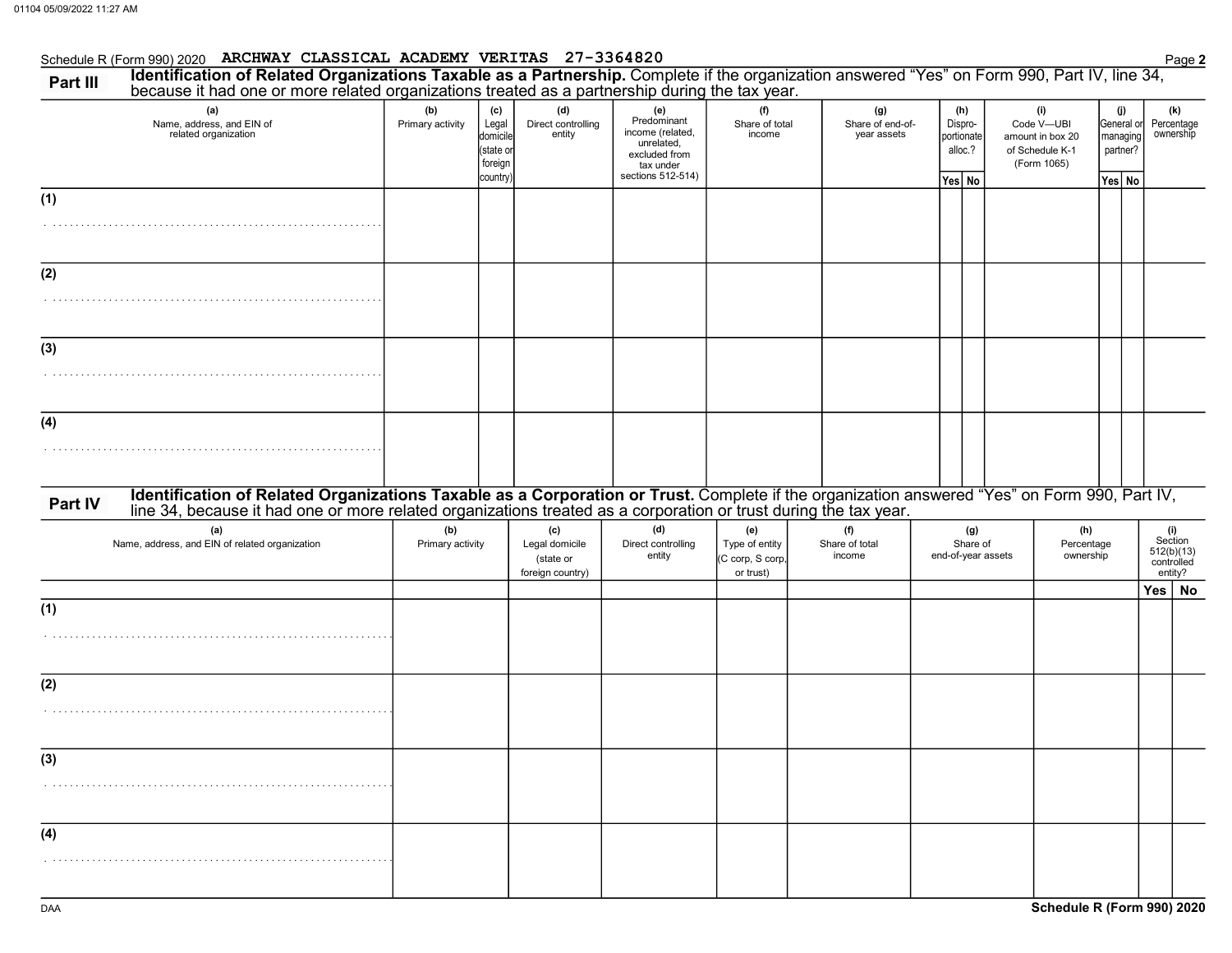## Schedule R (Form 990) 2020 ARCHWAY CLASSICAL ACADEMY VERITAS 27-3364820

|     | Transactions With Related Organizations. Complete if the organization answered "Yes" on Form 990, Part IV, line 34, 35b, or 36.<br><b>Part V</b>                                                                                    |                    |                        |                                              |                |              |              |
|-----|-------------------------------------------------------------------------------------------------------------------------------------------------------------------------------------------------------------------------------------|--------------------|------------------------|----------------------------------------------|----------------|--------------|--------------|
|     | Note: Complete line 1 if any entity is listed in Parts II, III, or IV of this schedule.                                                                                                                                             |                    |                        |                                              |                | <b>Yes</b>   | No           |
|     | 1 During the tax year, did the organization engage in any of the following transactions with one or more related organizations listed in Parts II-IV?                                                                               |                    |                        |                                              |                |              |              |
|     |                                                                                                                                                                                                                                     |                    |                        |                                              | 1a             |              | X            |
|     | <b>b</b> Gift, grant, or capital contribution to related organization(s) encourse conserved in the conserved contribution to related organization(s)                                                                                |                    |                        |                                              | 1 <sub>b</sub> |              | X            |
|     | c Gift, grant, or capital contribution from related organization(s) encourance contains and contained a substantial contribution from related organization(s) encourance contains and contained a substantial contribution fro      |                    |                        |                                              | 1c             |              | X            |
|     | d Loans or loan guarantees to or for related organization(s)<br>interaction contract to contract the contract to contract the contract to contract the contract of the contract or contract to contract the contract of the cont    |                    |                        |                                              | 1d             |              | $\mathbf x$  |
|     | e Loans or loan guarantees by related organization(s)<br>interactions continues are conserved continues are conserved conserved conserved in the conserved conserved or                                                             |                    |                        |                                              | 1e             |              | $\mathbf x$  |
|     |                                                                                                                                                                                                                                     |                    |                        |                                              |                |              |              |
|     | f Dividends from related organization(s) encourance contains a substantial container and providends from related organization(s) encourance contains a substantial contains a substantial contains a substantial contains a su      |                    |                        |                                              | 1f             |              | x            |
|     | g Sale of assets to related organization(s) with an example and contact the set of a set of assets to related organization(s) with an example and contact the set of assets to related organization(s)                              |                    |                        |                                              | 1 <sub>g</sub> |              | $\mathbf x$  |
|     | h Purchase of assets from related organization(s) with an example and contain a substantial container and a set of assets from related organization(s) with a set of a set of a set of a set of an example and set of a set of      |                    |                        |                                              | 1 <sub>h</sub> |              | $\mathbf x$  |
|     | i Exchange of assets with related organization(s) encourance contains an according to the container and a set of assets with related organization(s) encourance contains a set of a set of $\sim$                                   |                    |                        |                                              | 1i             |              | $\mathbf x$  |
|     | j Lease of facilities, equipment, or other assets to related organization(s) enconverse contained accommodal contained and facilities equipment, or other assets to related organization(s) enconverse contained and contained      |                    |                        |                                              | 1i             |              | $\mathbf{x}$ |
|     |                                                                                                                                                                                                                                     |                    |                        |                                              |                |              |              |
|     | k Lease of facilities, equipment, or other assets from related organization(s)                                                                                                                                                      |                    |                        |                                              | 1 <sub>k</sub> | X            |              |
|     |                                                                                                                                                                                                                                     |                    |                        |                                              | 11             |              | X            |
|     |                                                                                                                                                                                                                                     |                    |                        |                                              | 1m             |              | X            |
|     | n Sharing of facilities, equipment, mailing lists, or other assets with related organization(s)<br>interaction(s) interaction(s) interactions contained and contained contained contained contained and contained in the contact    |                    |                        |                                              | 1n             |              | X            |
|     |                                                                                                                                                                                                                                     |                    |                        |                                              | 1 <sub>o</sub> | $\mathbf{x}$ |              |
|     | o Sharing of paid employees with related organization(s) with the control of the control of the control of the control of the control of the control of the control of the control of the control of the control of the contro      |                    |                        |                                              |                |              |              |
|     |                                                                                                                                                                                                                                     |                    |                        |                                              |                | X            |              |
|     | p Reimbursement paid to related organization(s) for expenses <i>measured.</i> The expenses of the expenses of the expenses of the expenses of the expenses of the expenses of the expenses of the expense of the expense of the exp |                    |                        |                                              | 1 <sub>p</sub> |              | X            |
|     | q Reimbursement paid by related organization(s) for expenses <b>construction construction</b> construction construction construction construction construction construction construction construction construction construction con |                    |                        |                                              | 1α             |              |              |
|     |                                                                                                                                                                                                                                     |                    |                        |                                              |                |              |              |
|     | r Other transfer of cash or property to related organization(s)                                                                                                                                                                     |                    |                        |                                              | 1r             |              | X            |
|     |                                                                                                                                                                                                                                     |                    |                        |                                              | 1s             |              | X            |
|     | 2 If the answer to any of the above is "Yes," see the instructions for information on who must complete this line, including covered relationships and transaction thresholds.                                                      |                    |                        |                                              |                |              |              |
|     | (a)<br>Name of related organization                                                                                                                                                                                                 | (b)<br>Transaction | (c)<br>Amount involved | (d)<br>Method of determining amount involved |                |              |              |
|     |                                                                                                                                                                                                                                     | type $(a-s)$       |                        |                                              |                |              |              |
|     |                                                                                                                                                                                                                                     |                    |                        |                                              |                |              |              |
|     |                                                                                                                                                                                                                                     |                    |                        |                                              |                |              |              |
| (1) | <b>GREATHEARTS ARIZONA</b>                                                                                                                                                                                                          | $\circ$            | 4,010,144              | <b>FMV</b>                                   |                |              |              |
|     |                                                                                                                                                                                                                                     |                    |                        |                                              |                |              |              |
| (2) | GREATHEARTS ARIZONA                                                                                                                                                                                                                 | P                  | 539,854                | <b>FMV</b>                                   |                |              |              |
|     |                                                                                                                                                                                                                                     |                    |                        |                                              |                |              |              |
| (3) | GREATHEARTS ARIZONA                                                                                                                                                                                                                 | к                  | 809,782                | <b>FMV</b>                                   |                |              |              |
|     |                                                                                                                                                                                                                                     |                    |                        |                                              |                |              |              |
| (4) |                                                                                                                                                                                                                                     |                    |                        |                                              |                |              |              |
|     |                                                                                                                                                                                                                                     |                    |                        |                                              |                |              |              |
| (5) |                                                                                                                                                                                                                                     |                    |                        |                                              |                |              |              |
|     |                                                                                                                                                                                                                                     |                    |                        |                                              |                |              |              |
| (6) |                                                                                                                                                                                                                                     |                    |                        |                                              |                |              |              |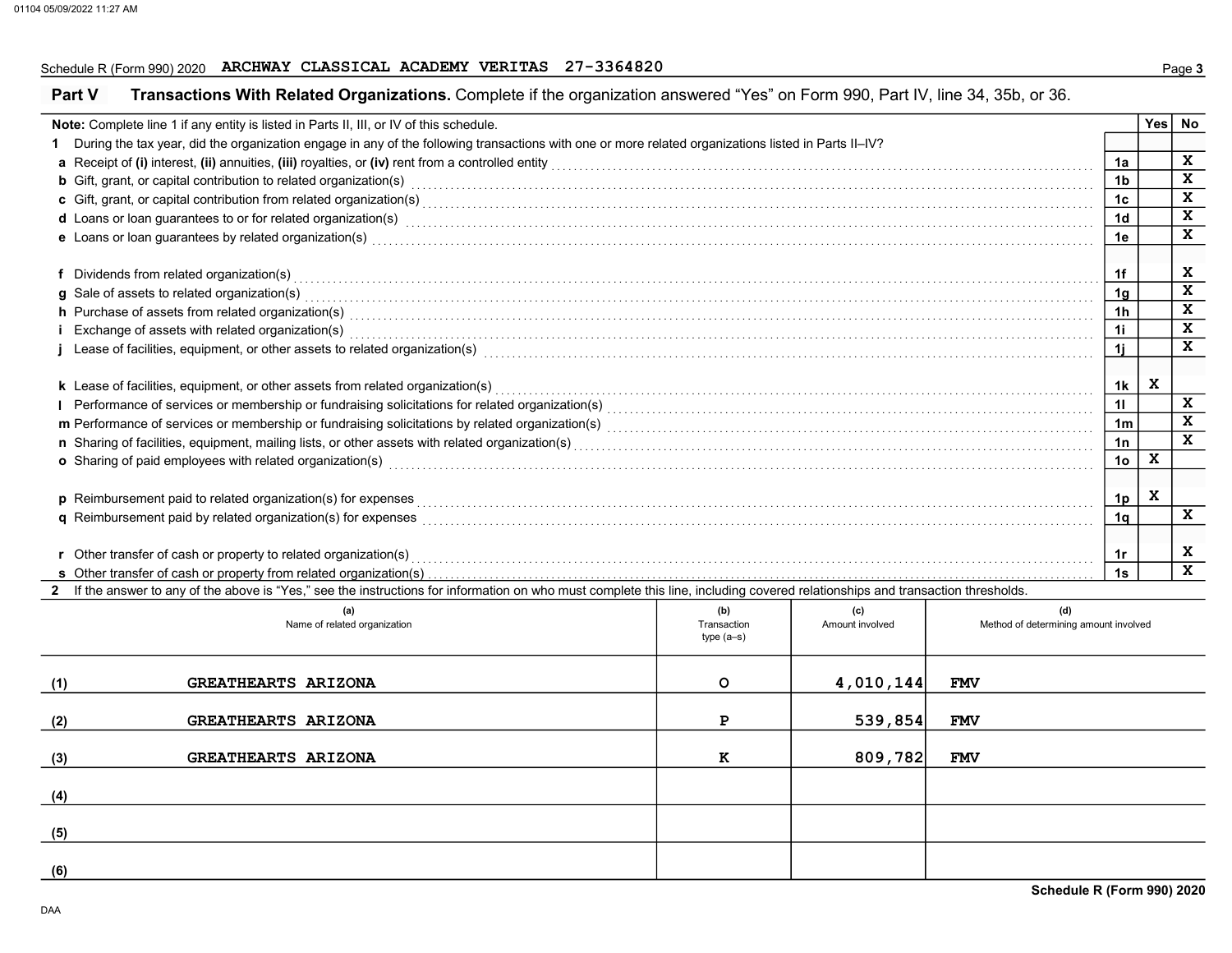## Schedule R (Form 990) 2020 ARCHWAY CLASSICAL ACADEMY VERITAS 27-3364820

### Part VI Unrelated Organizations Taxable as a Partnership. Complete if the organization answered "Yes" on Form 990, Part IV, line 37.

Provide the following information for each entity taxed as a partnership through which the organization conducted more than five percent of its activities (measured by total assets or gross revenue) that was not a related organization. See instructions regarding exclusion for certain investment partnerships.

| ◡<br>ັ<br>(a)<br>Name, address, and EIN of entity | ັ<br>ັ<br>(b)<br>Primary activity | (c)<br>Legal<br>domicile<br>(state or<br>foreign | (d)<br>Predominant<br>income (related,<br>unrelated, excluded<br>from tax under | (e)<br>section<br>501(c)(3)<br>organizations? | Are all partners | (f)<br>Share of<br>total income | (g)<br>Share of<br>end-of-year<br>assets | (h)<br>Disproportionate<br>allocations? |           | (i)<br>Code V-UBI<br>amount in box 20<br>of Schedule K-1<br>(Form 1065) |     | (j)<br>General or<br>managing<br>partner? | (k)<br>Percentage<br>ownership |
|---------------------------------------------------|-----------------------------------|--------------------------------------------------|---------------------------------------------------------------------------------|-----------------------------------------------|------------------|---------------------------------|------------------------------------------|-----------------------------------------|-----------|-------------------------------------------------------------------------|-----|-------------------------------------------|--------------------------------|
|                                                   |                                   | country)                                         | sections 512-514)                                                               | Yes   No                                      |                  |                                 |                                          | Yes                                     | <b>No</b> |                                                                         | Yes | <b>No</b>                                 |                                |
| (1)<br>.                                          |                                   |                                                  |                                                                                 |                                               |                  |                                 |                                          |                                         |           |                                                                         |     |                                           |                                |
| (2)                                               |                                   |                                                  |                                                                                 |                                               |                  |                                 |                                          |                                         |           |                                                                         |     |                                           |                                |
| (3)<br>.                                          |                                   |                                                  |                                                                                 |                                               |                  |                                 |                                          |                                         |           |                                                                         |     |                                           |                                |
| (4)                                               |                                   |                                                  |                                                                                 |                                               |                  |                                 |                                          |                                         |           |                                                                         |     |                                           |                                |
| (5)                                               |                                   |                                                  |                                                                                 |                                               |                  |                                 |                                          |                                         |           |                                                                         |     |                                           |                                |
| (6)                                               |                                   |                                                  |                                                                                 |                                               |                  |                                 |                                          |                                         |           |                                                                         |     |                                           |                                |
| (7)                                               |                                   |                                                  |                                                                                 |                                               |                  |                                 |                                          |                                         |           |                                                                         |     |                                           |                                |
| (8)                                               |                                   |                                                  |                                                                                 |                                               |                  |                                 |                                          |                                         |           |                                                                         |     |                                           |                                |
| (9)                                               |                                   |                                                  |                                                                                 |                                               |                  |                                 |                                          |                                         |           |                                                                         |     |                                           |                                |
| (10)                                              |                                   |                                                  |                                                                                 |                                               |                  |                                 |                                          |                                         |           |                                                                         |     |                                           |                                |
| (11)                                              |                                   |                                                  |                                                                                 |                                               |                  |                                 |                                          |                                         |           |                                                                         |     |                                           |                                |

Schedule R (Form 990) 2020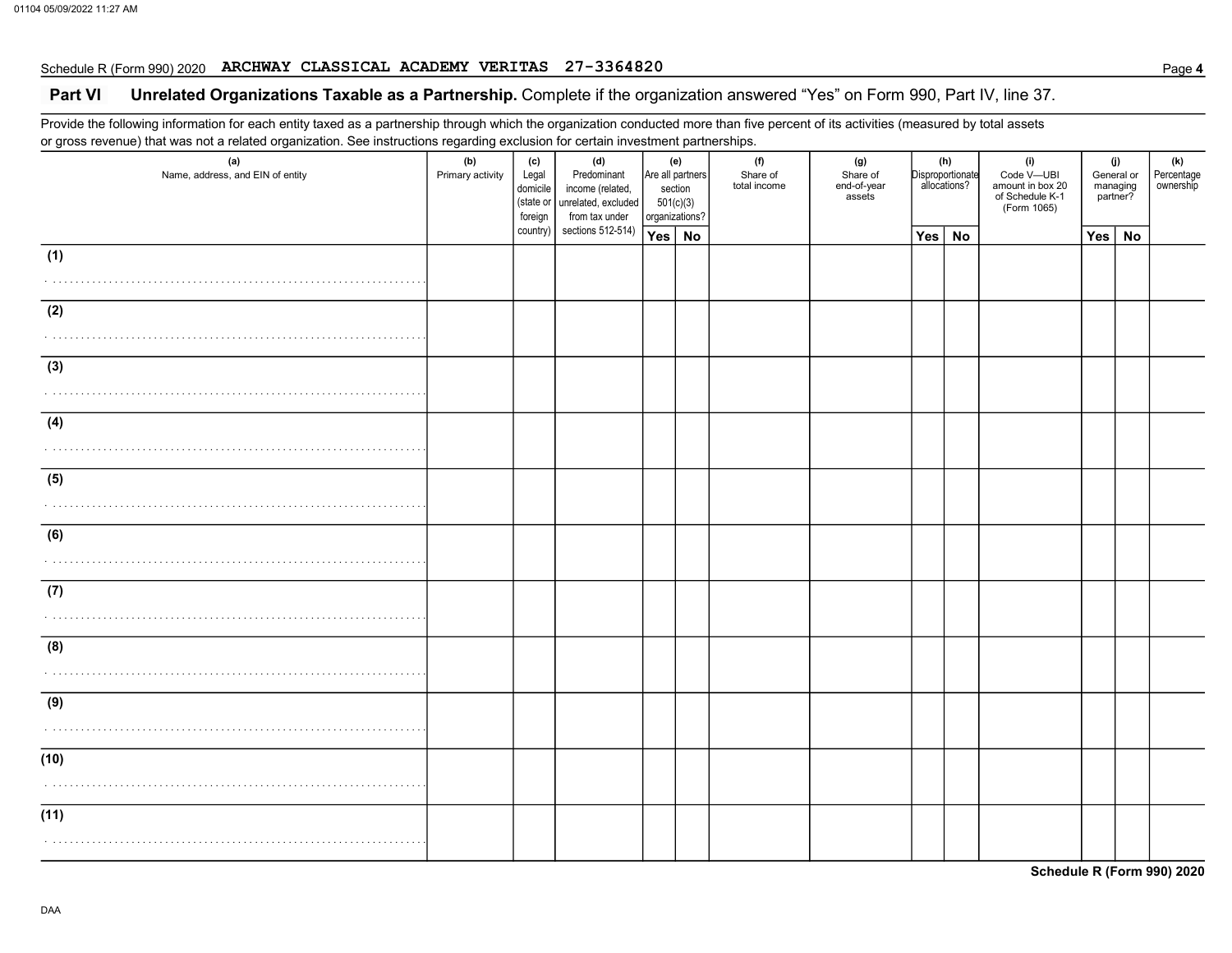|          |  | Schedule R (Form 990) 2020 ARCHWAY CLASSICAL ACADEMY VERITAS |  | 27-3364820                                                                                                              | Page 5 |
|----------|--|--------------------------------------------------------------|--|-------------------------------------------------------------------------------------------------------------------------|--------|
| Part VII |  |                                                              |  | Supplemental Information.<br>Provide additional information for responses to questions on Schedule R. See instructions. |        |
|          |  |                                                              |  |                                                                                                                         |        |
|          |  |                                                              |  |                                                                                                                         |        |
|          |  |                                                              |  |                                                                                                                         |        |
|          |  |                                                              |  |                                                                                                                         |        |
|          |  |                                                              |  |                                                                                                                         |        |
|          |  |                                                              |  |                                                                                                                         |        |
|          |  |                                                              |  |                                                                                                                         |        |
|          |  |                                                              |  |                                                                                                                         |        |
|          |  |                                                              |  |                                                                                                                         |        |
|          |  |                                                              |  |                                                                                                                         |        |
|          |  |                                                              |  |                                                                                                                         |        |
|          |  |                                                              |  |                                                                                                                         |        |
|          |  |                                                              |  |                                                                                                                         |        |
|          |  |                                                              |  |                                                                                                                         |        |
|          |  |                                                              |  |                                                                                                                         |        |
|          |  |                                                              |  |                                                                                                                         |        |
|          |  |                                                              |  |                                                                                                                         |        |
|          |  |                                                              |  |                                                                                                                         |        |
|          |  |                                                              |  |                                                                                                                         |        |
|          |  |                                                              |  |                                                                                                                         |        |
|          |  |                                                              |  |                                                                                                                         |        |
|          |  |                                                              |  |                                                                                                                         |        |
|          |  |                                                              |  |                                                                                                                         |        |
|          |  |                                                              |  |                                                                                                                         |        |
|          |  |                                                              |  |                                                                                                                         |        |
|          |  |                                                              |  |                                                                                                                         |        |
|          |  |                                                              |  |                                                                                                                         |        |
|          |  |                                                              |  |                                                                                                                         |        |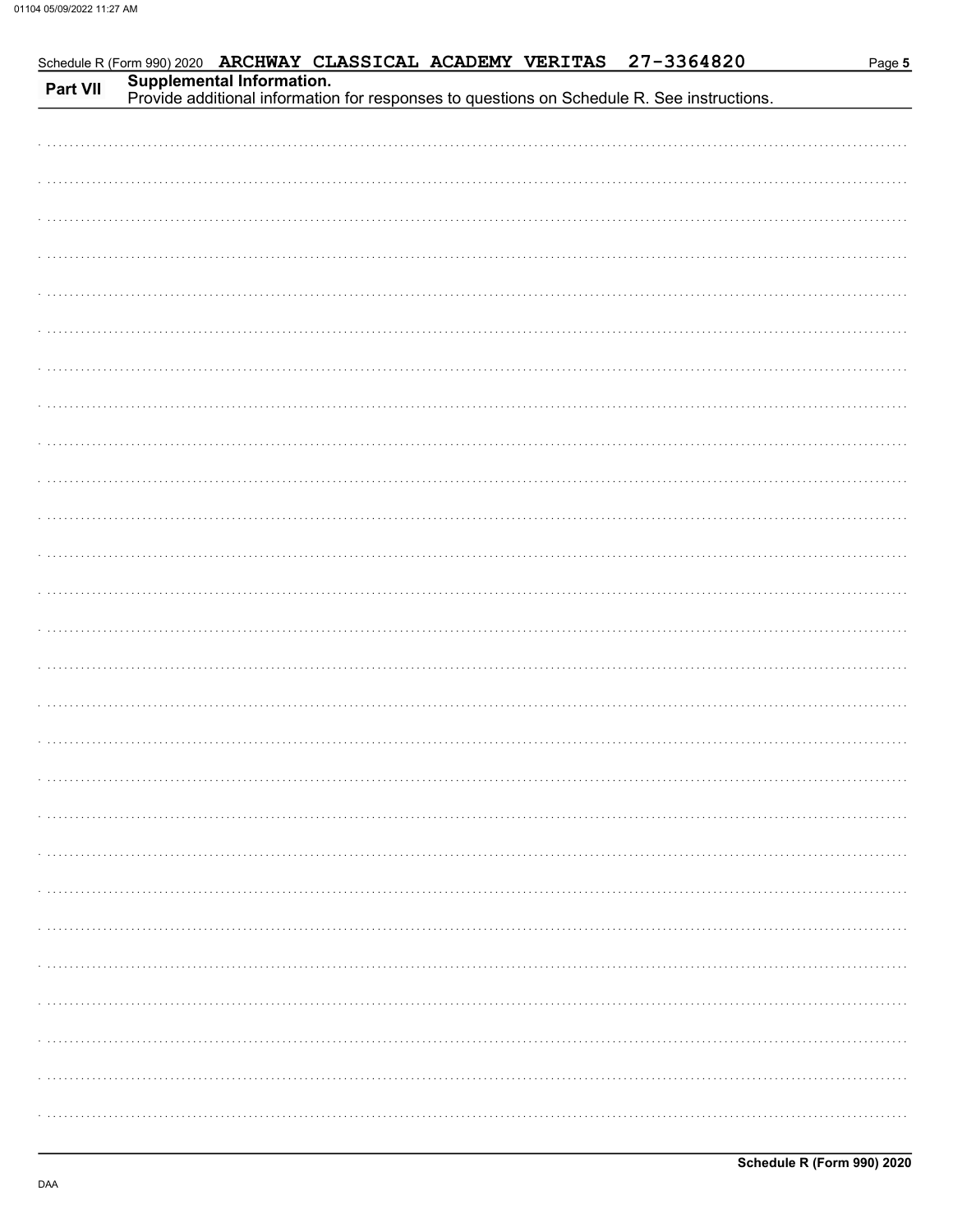01104 05/09/2022 11:27 AM

Name(s) shown on return

(99)

Form 4562

| 4562                | <b>Depreciation and Amortization</b>             | OMB No. 1545-017 |
|---------------------|--------------------------------------------------|------------------|
|                     | (Including Information on Listed Property)       | 2020             |
| ont of the Treasury | $\blacktriangleright$ Attach to your tax return. |                  |

Department of the Treasury (99) **Department of the Treasury Control of the Service Control of the Treasury Department**<br>Internal Revenue Service (99) **Department Department of the Internal Revenue Roughly Control of the Int** 

Identifying number

OMB No. 1545-0172

179

| ARCHWAY CLASSICAL ACADEMY VERITAS |
|-----------------------------------|
|-----------------------------------|

27-3364820

|     | Business or activity to which this form relates                                                                                                                                       |                             |                                                                                                          |                              |                |                  |                         |                                                     |
|-----|---------------------------------------------------------------------------------------------------------------------------------------------------------------------------------------|-----------------------------|----------------------------------------------------------------------------------------------------------|------------------------------|----------------|------------------|-------------------------|-----------------------------------------------------|
|     | INDIRECT DEPRECIATION                                                                                                                                                                 |                             |                                                                                                          |                              |                |                  |                         |                                                     |
|     | Part I                                                                                                                                                                                |                             | <b>Election To Expense Certain Property Under Section 179</b>                                            |                              |                |                  |                         |                                                     |
|     |                                                                                                                                                                                       |                             | Note: If you have any listed property, complete Part V before you complete Part I.                       |                              |                |                  |                         |                                                     |
| 1   | Maximum amount (see instructions)                                                                                                                                                     |                             |                                                                                                          |                              |                |                  | 1                       | 1,040,000                                           |
| 2   |                                                                                                                                                                                       |                             |                                                                                                          |                              |                |                  | $\mathbf{2}$            |                                                     |
| 3   |                                                                                                                                                                                       |                             |                                                                                                          |                              |                |                  | $\overline{\mathbf{3}}$ | 2,590,000                                           |
| 4   | Reduction in limitation. Subtract line 3 from line 2. If zero or less, enter -0-                                                                                                      |                             |                                                                                                          |                              |                |                  | 4                       |                                                     |
| 5   | Dollar limitation for tax year. Subtract line 4 from line 1. If zero or less, enter -0-. If married filing separately, see instructions                                               |                             |                                                                                                          |                              |                |                  | 5                       |                                                     |
| 6   |                                                                                                                                                                                       | (a) Description of property |                                                                                                          | (b) Cost (business use only) |                | (c) Elected cost |                         |                                                     |
|     |                                                                                                                                                                                       |                             |                                                                                                          |                              |                |                  |                         |                                                     |
|     |                                                                                                                                                                                       |                             |                                                                                                          |                              |                |                  |                         |                                                     |
| 7   | Listed property. Enter the amount from line 29                                                                                                                                        |                             |                                                                                                          |                              | $\overline{7}$ |                  |                         |                                                     |
| 8   | Total elected cost of section 179 property. Add amounts in column (c), lines 6 and 7 [1] [1] [1] Total elected cost of section 179 property. Add amounts in column (c), lines 6 and 7 |                             |                                                                                                          |                              |                |                  | 8                       |                                                     |
| 9   | Tentative deduction. Enter the smaller of line 5 or line 8                                                                                                                            |                             |                                                                                                          |                              |                |                  | 9                       |                                                     |
| 10  | Carryover of disallowed deduction from line 13 of your 2019 Form 4562                                                                                                                 |                             |                                                                                                          |                              |                |                  | 10                      |                                                     |
| 11  | Business income limitation. Enter the smaller of business income (not less than zero) or line 5. See instructions                                                                     |                             |                                                                                                          |                              |                |                  | 11<br>12                |                                                     |
| 12  | Section 179 expense deduction. Add lines 9 and 10, but don't enter more than line 11                                                                                                  |                             |                                                                                                          |                              |                |                  |                         |                                                     |
| 13  | Carryover of disallowed deduction to 2021. Add lines 9 and 10, less line 12<br>Note: Don't use Part II or Part III below for listed property. Instead, use Part V.                    |                             |                                                                                                          |                              | 13             |                  |                         |                                                     |
|     | Part II                                                                                                                                                                               |                             | Special Depreciation Allowance and Other Depreciation (Don't include listed property. See instructions.) |                              |                |                  |                         |                                                     |
| 14  | Special depreciation allowance for qualified property (other than listed property) placed in service                                                                                  |                             |                                                                                                          |                              |                |                  |                         |                                                     |
|     | during the tax year. See instructions                                                                                                                                                 |                             |                                                                                                          |                              |                |                  | 14                      |                                                     |
| 15  |                                                                                                                                                                                       |                             |                                                                                                          |                              |                |                  | 15                      |                                                     |
| 16  |                                                                                                                                                                                       |                             |                                                                                                          |                              |                |                  | 16                      | 170,476                                             |
|     | Part III                                                                                                                                                                              |                             | MACRS Depreciation (Don't include listed property. See instructions.)                                    |                              |                |                  |                         |                                                     |
|     |                                                                                                                                                                                       |                             | <b>Section A</b>                                                                                         |                              |                |                  |                         |                                                     |
| 17  | MACRS deductions for assets placed in service in tax years beginning before 2020                                                                                                      |                             |                                                                                                          |                              |                |                  | 17                      | 0                                                   |
| 18  | If you are electing to group any assets placed in service during the tax year into one or more general asset accounts, check here                                                     |                             |                                                                                                          |                              |                |                  |                         |                                                     |
|     |                                                                                                                                                                                       |                             | Section B-Assets Placed in Service During 2020 Tax Year Using the General Depreciation System            |                              |                |                  |                         |                                                     |
|     |                                                                                                                                                                                       | (b) Month and year          | (c) Basis for depreciation                                                                               | (d) Recovery                 |                |                  |                         |                                                     |
|     | (a) Classification of property                                                                                                                                                        | placed in<br>service        | (business/investment use<br>only-see instructions)                                                       | period                       | (e) Convention | (f) Method       |                         | (g) Depreciation deduction                          |
| 19a | 3-year property                                                                                                                                                                       |                             |                                                                                                          |                              |                |                  |                         |                                                     |
| b   | 5-year property                                                                                                                                                                       |                             |                                                                                                          |                              |                |                  |                         |                                                     |
| c   | 7-year property                                                                                                                                                                       |                             |                                                                                                          |                              |                |                  |                         |                                                     |
| d   | 10-year property                                                                                                                                                                      |                             |                                                                                                          |                              |                |                  |                         |                                                     |
|     | e 15-year property                                                                                                                                                                    |                             |                                                                                                          |                              |                |                  |                         |                                                     |
|     | f 20-year property                                                                                                                                                                    |                             |                                                                                                          |                              |                |                  |                         |                                                     |
| q   | 25-year property                                                                                                                                                                      |                             |                                                                                                          | 25 yrs.                      |                | S/L              |                         |                                                     |
|     | h Residential rental                                                                                                                                                                  |                             |                                                                                                          | 27.5 yrs.                    | MМ             | S/L              |                         |                                                     |
|     | property                                                                                                                                                                              |                             |                                                                                                          | 27.5 yrs.                    | <b>MM</b>      | S/L              |                         |                                                     |
|     | <i>i</i> Nonresidential real                                                                                                                                                          |                             |                                                                                                          | 39 yrs.                      | MM             | S/L              |                         |                                                     |
|     | property                                                                                                                                                                              |                             |                                                                                                          |                              | MМ             | S/L              |                         |                                                     |
|     |                                                                                                                                                                                       |                             | Section C-Assets Placed in Service During 2020 Tax Year Using the Alternative Depreciation System        |                              |                |                  |                         |                                                     |
|     | 20a Class life                                                                                                                                                                        |                             |                                                                                                          |                              |                | S/L              |                         |                                                     |
| b   | 12-year                                                                                                                                                                               |                             |                                                                                                          | 12 yrs.                      |                | S/L              |                         |                                                     |
|     | $c30-year$                                                                                                                                                                            |                             |                                                                                                          | 30 yrs.                      | мм             | S/L              |                         |                                                     |
|     | d 40-year                                                                                                                                                                             |                             |                                                                                                          | 40 yrs.                      | <b>MM</b>      | S/L              |                         |                                                     |
|     | Part IV<br><b>Summary (See instructions.)</b>                                                                                                                                         |                             |                                                                                                          |                              |                |                  |                         |                                                     |
| 21  | Listed property. Enter amount from line 28                                                                                                                                            |                             |                                                                                                          |                              |                |                  | 21                      |                                                     |
| 22  | Total. Add amounts from line 12, lines 14 through 17, lines 19 and 20 in column (g), and line 21. Enter                                                                               |                             |                                                                                                          |                              |                |                  |                         | 170,476                                             |
| 23  | here and on the appropriate lines of your return. Partnerships and S corporations—see instructions<br>For assets shown above and placed in service during the current year, enter the |                             |                                                                                                          |                              |                |                  | 22                      |                                                     |
|     |                                                                                                                                                                                       |                             |                                                                                                          |                              |                |                  |                         |                                                     |
|     |                                                                                                                                                                                       |                             |                                                                                                          |                              | 23             |                  |                         |                                                     |
|     | portion of the basis attributable to section 263A costs<br>For Paperwork Reduction Act Notice, see separate instructions.                                                             |                             |                                                                                                          |                              |                |                  |                         | Form 4562 (2020)<br>THERE ARE NO AMOUNTS FOR PAGE 2 |

DAA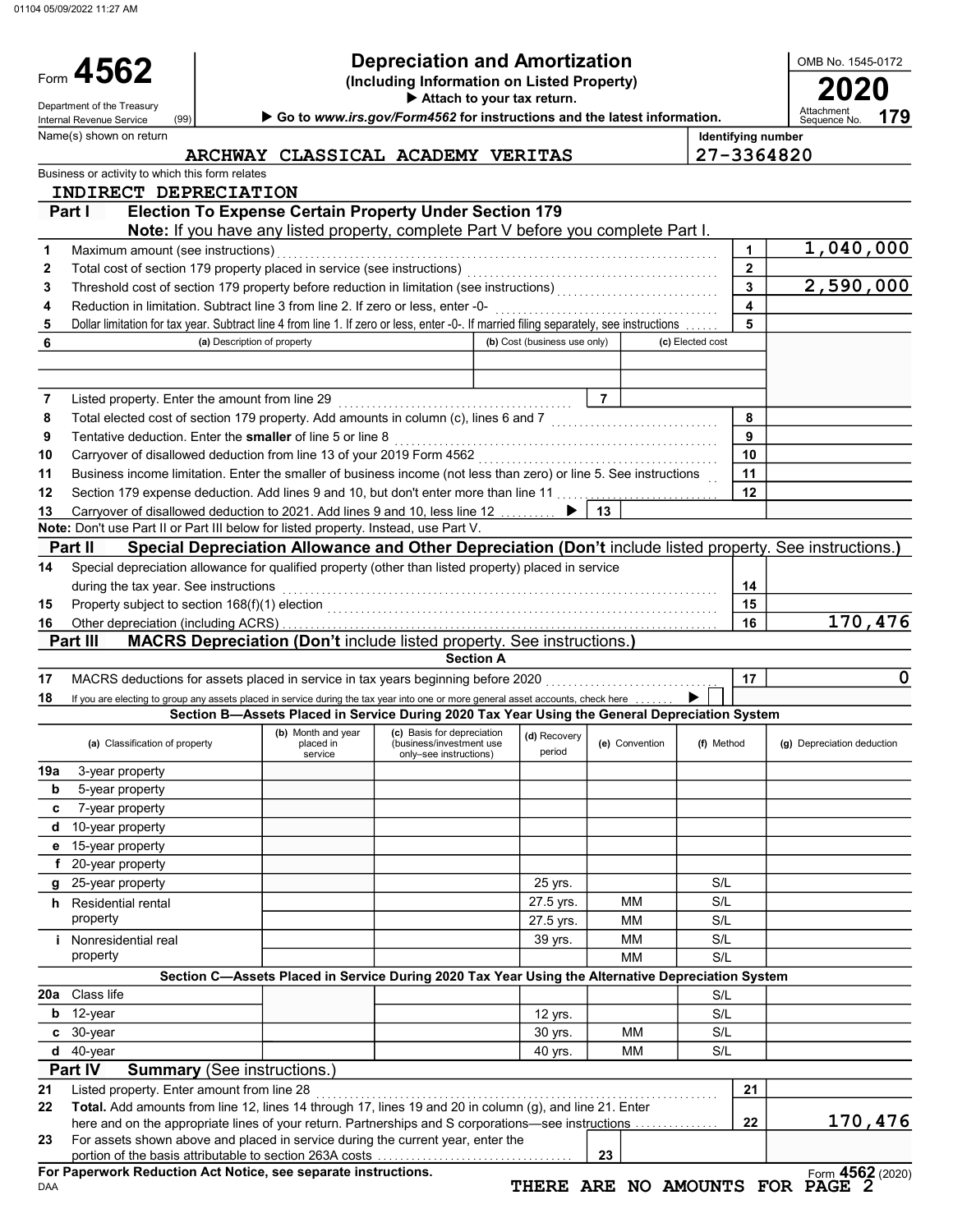÷,

|                             | Form 990                                                                                                                                                                                                                            | <b>Two Year Comparison Report</b><br>06/30/21<br>For calendar year 2020, or tax year beginning 07/01/20<br>, ending |                      |                        |                                       |  |  |
|-----------------------------|-------------------------------------------------------------------------------------------------------------------------------------------------------------------------------------------------------------------------------------|---------------------------------------------------------------------------------------------------------------------|----------------------|------------------------|---------------------------------------|--|--|
|                             |                                                                                                                                                                                                                                     |                                                                                                                     |                      |                        |                                       |  |  |
| Name                        |                                                                                                                                                                                                                                     |                                                                                                                     |                      |                        | <b>Taxpayer Identification Number</b> |  |  |
|                             | ARCHWAY CLASSICAL ACADEMY VERITAS                                                                                                                                                                                                   |                                                                                                                     |                      |                        | 27-3364820                            |  |  |
|                             |                                                                                                                                                                                                                                     |                                                                                                                     | 2019                 | 2020                   | <b>Differences</b>                    |  |  |
|                             | 1. Contributions, gifts, grants                                                                                                                                                                                                     | 1.                                                                                                                  | 782,023              | 702,832                | $-79,191$                             |  |  |
|                             | 2. Membership dues and assessments                                                                                                                                                                                                  | 2.                                                                                                                  |                      |                        |                                       |  |  |
|                             | 3. Government contributions and grants [111] [11] Content and South Manuscon and South Manuscon and South Manuscon and South Manuscon and South Manuscon and South Manuscon and South Manuscon and South Manuscon and South Ma      | 3.                                                                                                                  | 83,749               | 548, 424               | 464,675                               |  |  |
| Φ<br>$\Rightarrow$          |                                                                                                                                                                                                                                     | 4.                                                                                                                  | 5,687,378            | $\overline{5,768,295}$ | 80,917                                |  |  |
| $\blacksquare$<br>$\bullet$ | 5. Investment income                                                                                                                                                                                                                | 5.                                                                                                                  | 2,921                | 1,967                  | $-954$                                |  |  |
| ><br>$\pmb{\omega}$         | 6. Proceeds from tax exempt bonds                                                                                                                                                                                                   | 6.                                                                                                                  |                      |                        |                                       |  |  |
| $\alpha$                    | 7. Net gain or (loss) from sale of assets other than inventory                                                                                                                                                                      | $\overline{7}$ .                                                                                                    |                      |                        |                                       |  |  |
|                             | 8. Net income or (loss) from fundraising events                                                                                                                                                                                     | 8.                                                                                                                  |                      |                        |                                       |  |  |
|                             |                                                                                                                                                                                                                                     | 9.                                                                                                                  |                      |                        |                                       |  |  |
|                             | 10. Net gain or (loss) on sales of inventory $\begin{array}{ c c c }\hline \end{array}$                                                                                                                                             | 10 <sub>1</sub>                                                                                                     |                      |                        |                                       |  |  |
|                             |                                                                                                                                                                                                                                     | 11.                                                                                                                 | 4,955                | 1,935                  | $-3,020$                              |  |  |
|                             | 12. Total revenue. Add lines 1 through 11                                                                                                                                                                                           | 12.                                                                                                                 | 6,561,026            | 7,023,453              | 462,427                               |  |  |
|                             | 13. Grants and similar amounts paid                                                                                                                                                                                                 | 13.                                                                                                                 |                      |                        |                                       |  |  |
|                             | 14. Benefits paid to or for members                                                                                                                                                                                                 | 14.                                                                                                                 |                      |                        |                                       |  |  |
| G)                          | 15. Compensation of officers, directors, trustees, etc.                                                                                                                                                                             | 15.                                                                                                                 |                      | 115,329                | 115,329                               |  |  |
| U)<br>$\blacksquare$        | 16. Salaries, other compensation, and employee benefits                                                                                                                                                                             | 16.                                                                                                                 | 3,763,089            | 3,894,815              | 131,726                               |  |  |
| Φ<br>$\Omega$               |                                                                                                                                                                                                                                     | 17.                                                                                                                 |                      |                        |                                       |  |  |
| ×                           | 18. Other professional fees                                                                                                                                                                                                         | 18.                                                                                                                 | 730,853              | 830,617                | 99,764                                |  |  |
| ш                           | 19. Occupancy, rent, utilities, and maintenance <i>matures</i> and the set of the set of the set of the set of the set of the set of the set of the set of the set of the set of the set of the set of the set of the set of the se | 19.                                                                                                                 | $\overline{785,149}$ | 809,782                | 24,633                                |  |  |
|                             |                                                                                                                                                                                                                                     | 20.                                                                                                                 | 171,074              | 170,476                | $-598$                                |  |  |
|                             | 21. Other expenses                                                                                                                                                                                                                  | 21.                                                                                                                 | 1,076,298            | 979,640                | $-96,658$                             |  |  |
|                             | 22. Total expenses. Add lines 13 through 21                                                                                                                                                                                         | 22.                                                                                                                 | 6,526,463            | 6,800,659              | 274,196                               |  |  |
|                             | 23. Excess or (Deficit). Subtract line 22 from line 12                                                                                                                                                                              | 23.                                                                                                                 | 34,563               | 222,794                | 188,231                               |  |  |
|                             | 24. Total exempt revenue                                                                                                                                                                                                            | 24.                                                                                                                 | 6,561,026            | 7,023,453              | 462,427                               |  |  |
|                             | 25. Total unrelated revenue                                                                                                                                                                                                         | 25.                                                                                                                 |                      |                        |                                       |  |  |
|                             | 26. Total excludable revenue                                                                                                                                                                                                        | 26.                                                                                                                 | 5,695,254            | 5,772,197              | 76,943                                |  |  |
|                             |                                                                                                                                                                                                                                     | 27.                                                                                                                 | 3,067,420            | 3,400,658              | 333,238                               |  |  |
| Other Information           | <b>28.</b> Total liabilities                                                                                                                                                                                                        | 28.                                                                                                                 | 427,764              | 512,315                | 84,551                                |  |  |
|                             |                                                                                                                                                                                                                                     | 29.                                                                                                                 | 2,639,656            | 2,888,343              | 248,687                               |  |  |
|                             | 30. Number of voting members of governing body                                                                                                                                                                                      | 30.                                                                                                                 |                      | 5                      |                                       |  |  |
|                             | 31. Number of independent voting members of governing body                                                                                                                                                                          | 31.                                                                                                                 |                      | 5                      |                                       |  |  |
|                             | 32. Number of employees                                                                                                                                                                                                             | 32.                                                                                                                 |                      | $\Omega$               |                                       |  |  |
|                             | 33. Number of volunteers                                                                                                                                                                                                            | 33.                                                                                                                 |                      | 306                    |                                       |  |  |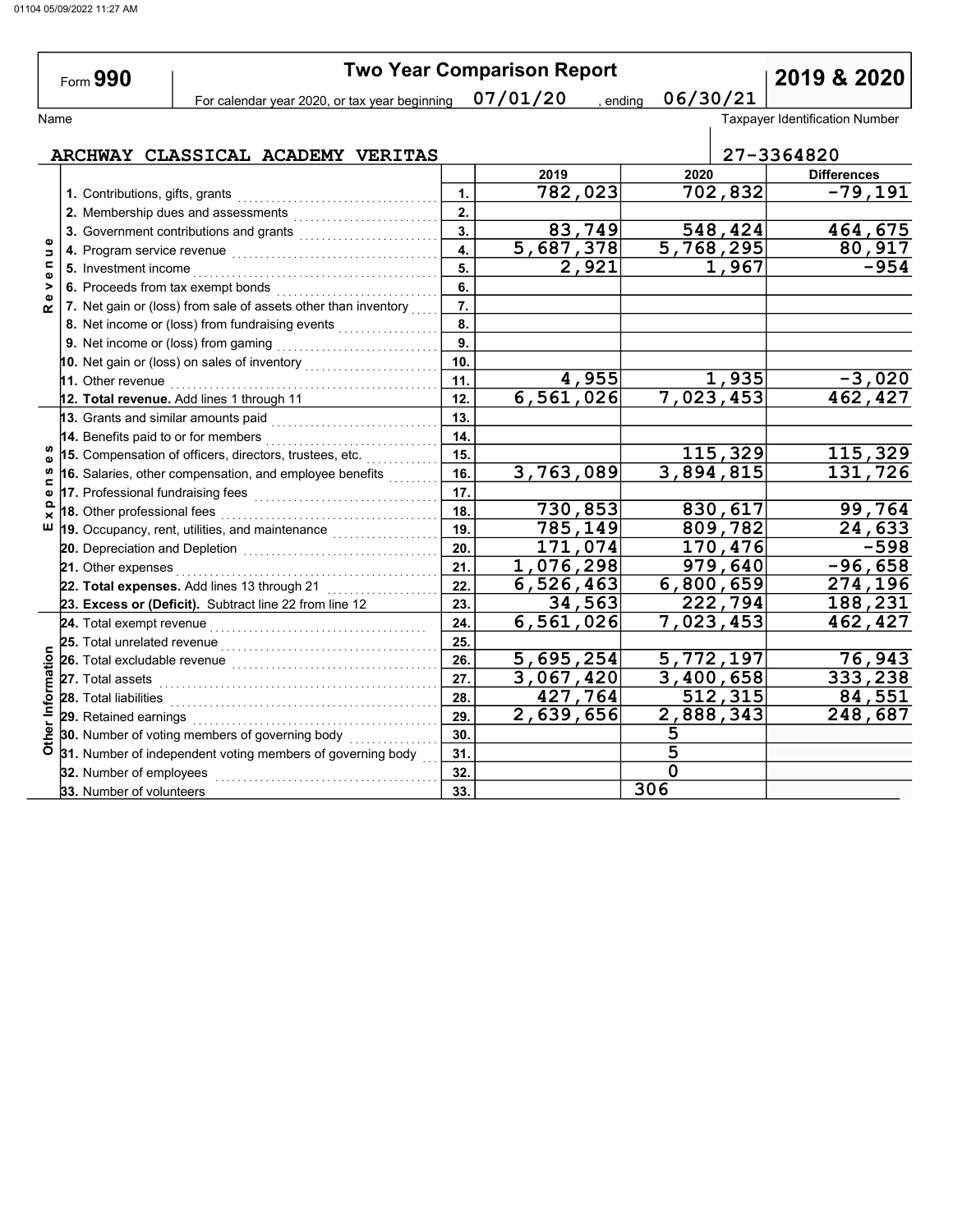| 01104 ARCHWAY CLASSICAL ACADEMY VERITAS<br>27-3364820<br>FYE: 6/30/2021 | <b>Federal Statements</b> |                                        |                                                           | 5/9/2022 11:27 AM |                         |
|-------------------------------------------------------------------------|---------------------------|----------------------------------------|-----------------------------------------------------------|-------------------|-------------------------|
|                                                                         |                           | <b>Taxable Interest on Investments</b> |                                                           |                   |                         |
| <b>Description</b>                                                      |                           |                                        |                                                           |                   |                         |
|                                                                         | Amount                    | <b>Business</b>                        | Unrelated Exclusion Postal Acquired after<br>Code<br>Code | 6/30/75           | US<br>Obs $($$ or $%$ ) |
| <b>TNVESTMENT</b><br><b>TNCOME</b>                                      | \$                        | 1,967                                  | 14                                                        |                   |                         |
| TOTAL                                                                   | \$                        | 1,967                                  |                                                           |                   |                         |